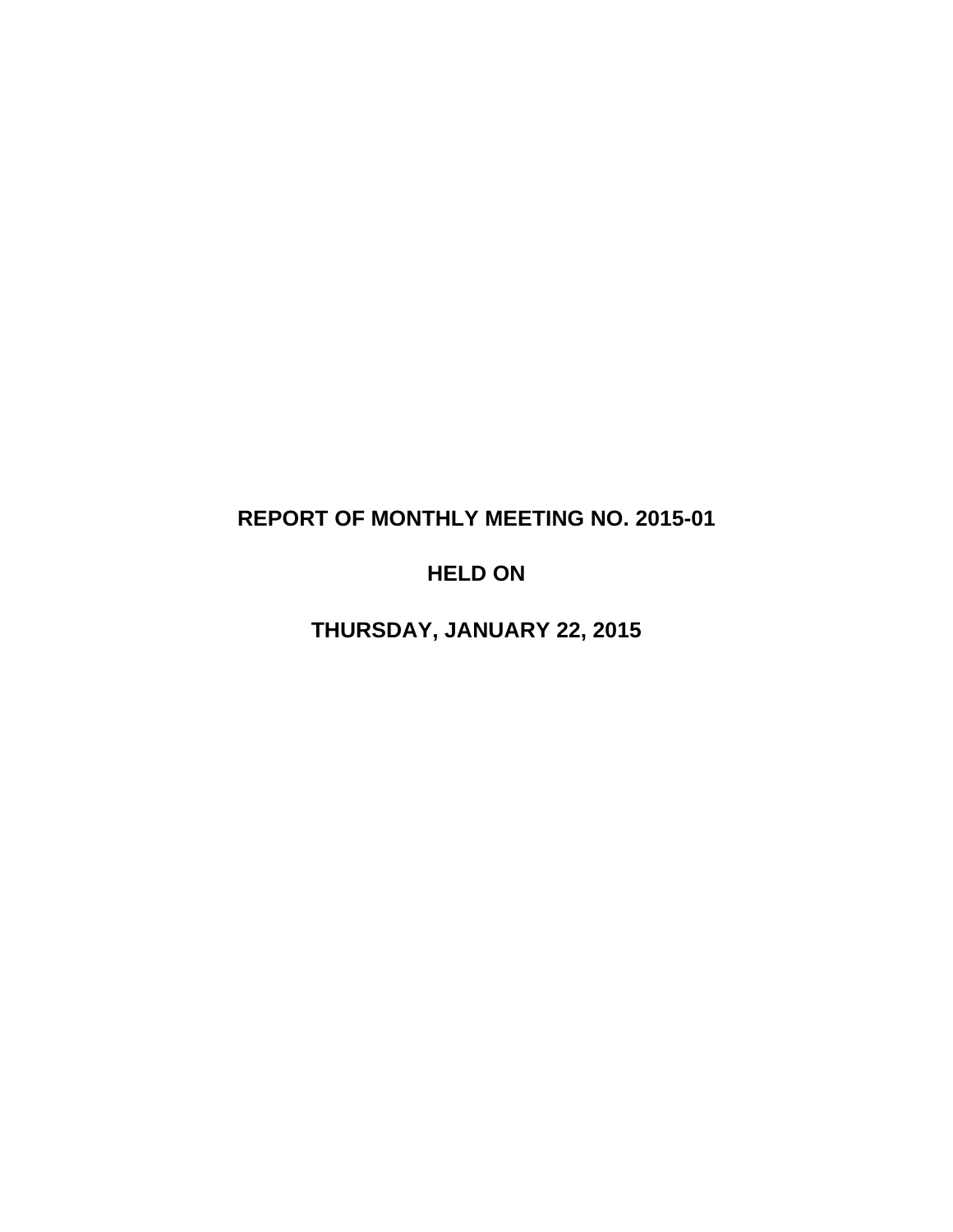Report of Monthly Meeting No. 2015-01 held on Thursday, January 22, 2015

| <b>ITEMS</b>                             | <b>CLASSIFICATION</b>                                                                                                                                                                                                                                                                                                                                 | <b>PAGES</b> |
|------------------------------------------|-------------------------------------------------------------------------------------------------------------------------------------------------------------------------------------------------------------------------------------------------------------------------------------------------------------------------------------------------------|--------------|
| <b>Call to Order</b><br><b>Roll Call</b> |                                                                                                                                                                                                                                                                                                                                                       |              |
| <b>Secretary's Report</b>                | Recording Secretary presents minutes of previous meetings for approval.                                                                                                                                                                                                                                                                               |              |
| <b>Refunds</b>                           | Errors in deduction and non-members<br>Full refunds to employees due to separation from service<br>Refund in accordance with Section 8-170 of the law governing the Fund<br><b>Refund Reissued to New Payee</b><br>Refund elections in lieu of annuity<br>Refund of Spousal Contributions<br>1/2% refunds to new annuitants<br><b>Adjusted Refund</b> | $3 - 9$      |
| <b>Invoices</b>                          | Administrative and Investment Fees                                                                                                                                                                                                                                                                                                                    | $10 - 13$    |
| <b>Annuities</b>                         | <b>Annuities for Employees</b><br>Annuities for Widows, Widowers and Minor Children, Reversionary Annuities<br><b>Adjusted Annuities</b><br>Adjusted Annuities for Employees pursuant to PA 97-0651                                                                                                                                                   | $14 - 21$    |
| <b>Disability</b>                        | Applications for Duty and Ordinary Disability benefits<br>Applications for Extensions of Duty and Ordinary Disability benefits<br>Adjusted Duty and Ordinary Disability benefits                                                                                                                                                                      | $22 - 28$    |
| <b>Membership</b>                        | Applications<br>Change in Dates of Birth<br><b>Administrative Review</b>                                                                                                                                                                                                                                                                              | 29           |
| <b>Treasurer's Report</b>                | City Treasurer's Statement of Account As of 12/31/2014                                                                                                                                                                                                                                                                                                | 30           |
| <b>MISCELLANEOUS</b>                     |                                                                                                                                                                                                                                                                                                                                                       | $31 - 33$    |

**Other** 

| <b>Public Comment</b>      | - 2015 Audit Engagement Letter<br>- FOIA Update |  |  |
|----------------------------|-------------------------------------------------|--|--|
| Matters of 40 ILCS 5/1-135 | - Old Business<br>- Legal Update                |  |  |
| Legislation                | - Personnel Meeting                             |  |  |
| - Legislative Update       |                                                 |  |  |

### Investments

- Fourth Quarter Market Environment
- Monthly Performance Review
- Fourth Quarter M/W/DBE Utilization Report
- Watchlist
- Liquidity Needs
- Investment Policy Review Public Act 98-1022

| A<br>В<br>C<br>СX | Less than 60 years of age<br>Reversionary<br>Calculated upon death of Employee<br><b>Credit Expires</b><br>Death | MMI      | Female: No Post 9/74 Spouse Contributions<br>MED Updated Medical Records<br>Maximum Medical Update<br>See Notes in File<br>NTE Note for Mercy Works Update | <b>RW</b><br><b>SPE</b><br>W | <b>Returned to Work</b><br>Less than 10 years of Service<br><b>Specialist Doctor Visit</b><br><b>Term Annuity</b><br>Withdraw/Waiting to apply |
|-------------------|------------------------------------------------------------------------------------------------------------------|----------|------------------------------------------------------------------------------------------------------------------------------------------------------------|------------------------------|------------------------------------------------------------------------------------------------------------------------------------------------|
| DU<br>DIS.        | Duty Disability<br>Discharged<br>EID Errors in Deduction                                                         | OR.<br>R | <b>Ordinary Disability</b><br><b>Reciprocal Annuity</b><br>RES Resigned                                                                                    | WC.<br>х                     | Workmens' Compensation<br>Married @ Resignation,<br>Not Married @ Effective Date                                                               |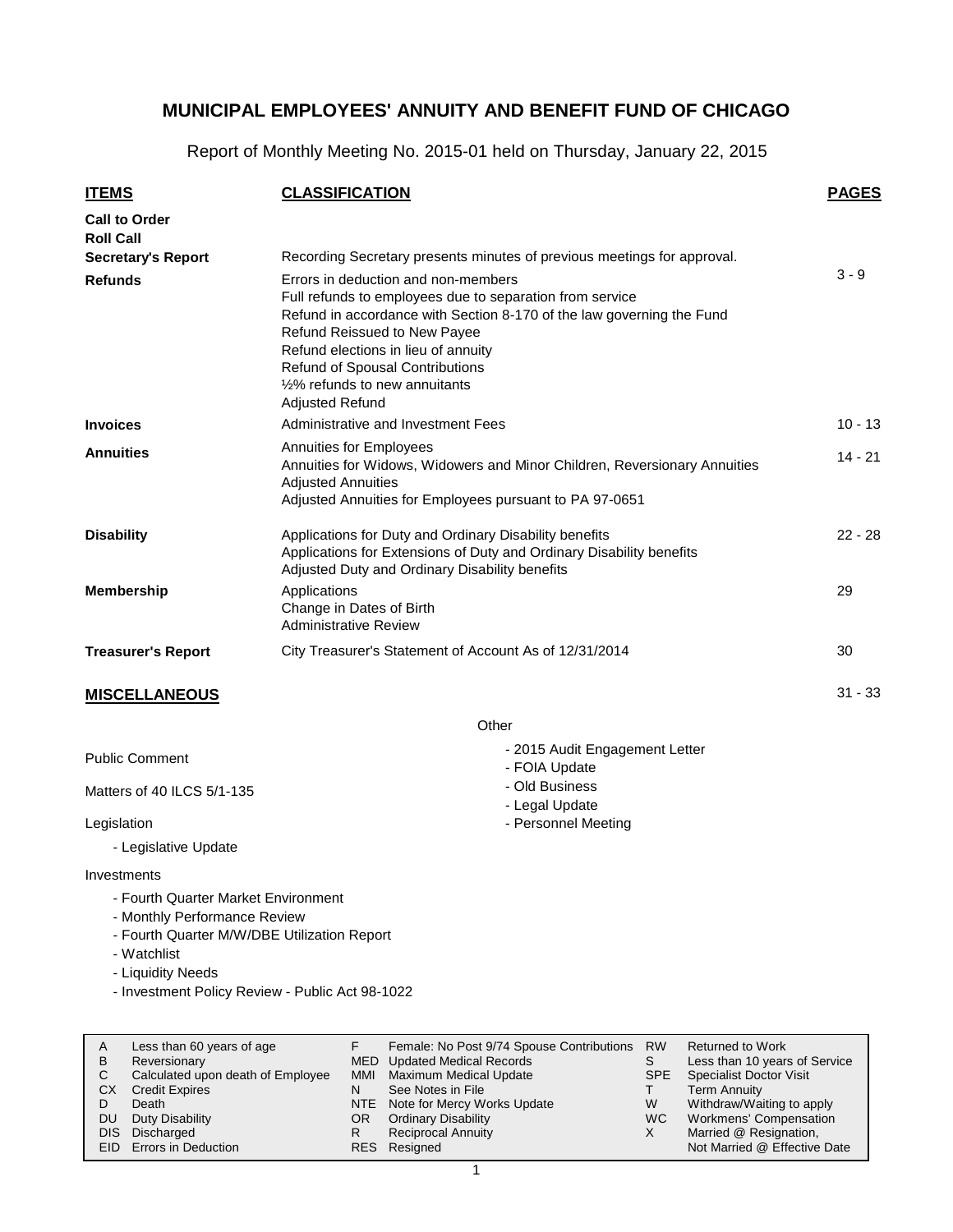Report of Monthly Meeting No. 2015-01 held on Thursday, January 22, 2015

The Monthly Meeting of the Retirement Board was called to order by the President, Anthony C. Clancy, at 8:24 a.m. in the offices of the Fund, 321 N Clark Street, Suite 700, on Thursday, January 22, 2015.

#### The following were present:

| Anthony C. Clancy    | President                  |
|----------------------|----------------------------|
| Dan Widawsky         | Vice President             |
| Kurt A. Summers, Jr. | Treasurer                  |
| Thomas J. McMahon    | <b>Recording Secretary</b> |
| Timothy G. Guest     | Trustee                    |

#### Also Present:

| James E. Mohler     | <b>Executive Director</b>                       |
|---------------------|-------------------------------------------------|
| Mary Patricia Burns | Attorney at Law                                 |
| Tess Toledo James   | Comptroller                                     |
| Jane Tessaro        | <b>Benefits Manager</b>                         |
| Kathy Schanding     | <b>Staff Actuary</b>                            |
| Stacey Ruffolo      | <b>Project Coordinator</b>                      |
| Nadia Oumata        | <b>Financial Analyst</b>                        |
| Jeremy Fine         | Deputy Comptroller (Proxy for City Comptroller) |
| Thomas Latzke       | Deputy Treasurer (Proxy for the Treasurer)      |
| Terence P. Sullivan | M.D.                                            |
| Brian Wrubel        | Marquette Associates                            |
| Jamie Wesner        | Marquette Associates                            |
| Neil Capps          | Marquette Associates                            |
| Vince Pinelli       | Attorney at Law                                 |
| Sharon Piet         | Podesta                                         |
| Jason Parks         | Loop Capital                                    |

#### Absent:

None

#### **SECRETARY'S REPORT**

Mr. Guest motioned that the Minutes of Meeting No. 2014-12 be approved as submitted. Seconded Mr. McMahon. Carried: Ayes- Mr. Clancy, Mr. Guest, Mr. McMahon, Mr. Latzke and Mr. Widawsky. Nays-None.

Mr. McMahon motioned that the Executive Session Minutes of Meeting(s) No. 2014-12 (2) be approved as submitted. Seconded Mr. Guest. Carried: Ayes- Mr. Clancy, Mr. Guest, Mr. McMahon, Mr. Latzke and Mr. Widawsky. Nays-None.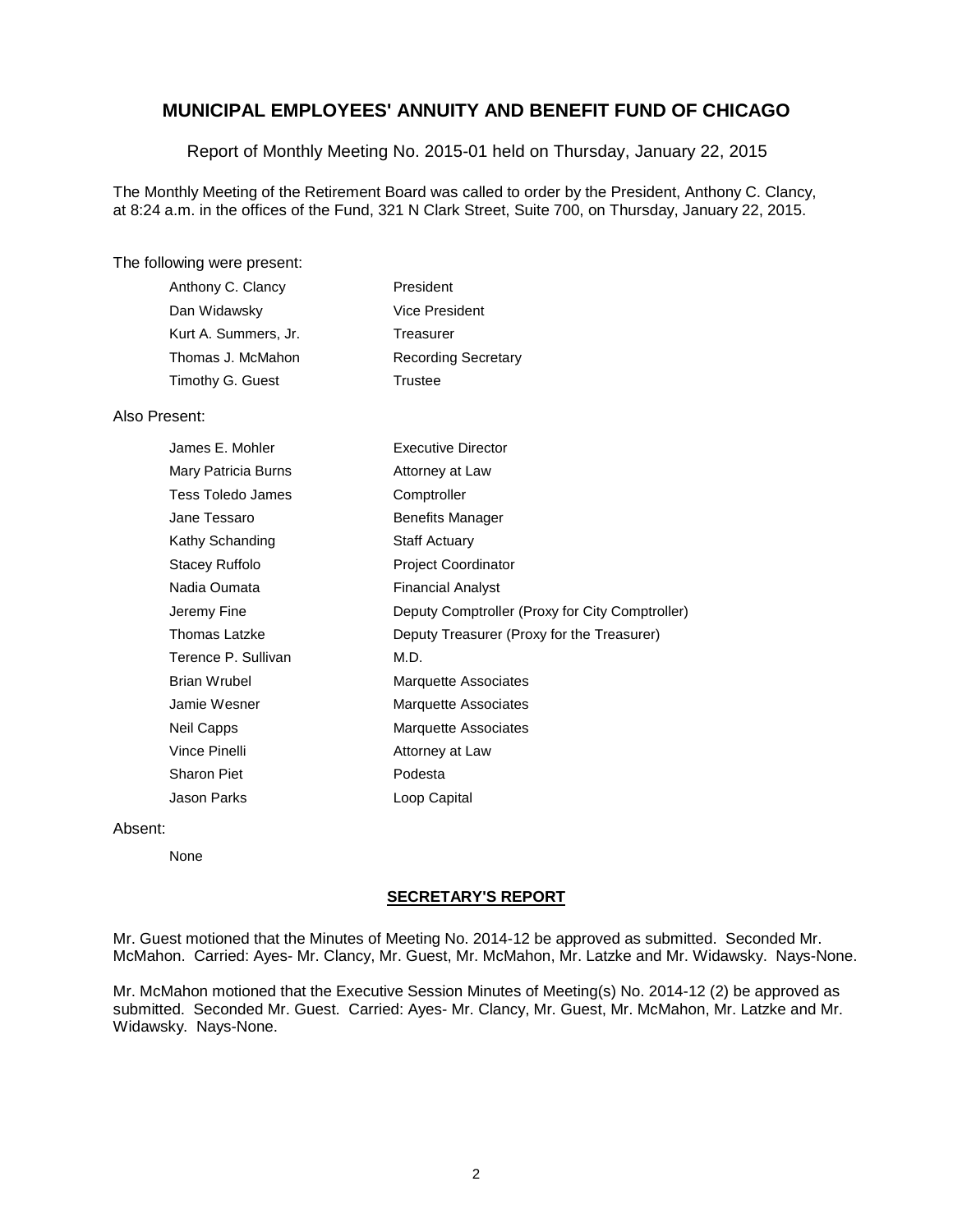Report of Monthly Meeting No. 2015-01 held on Thursday, January 22, 2015

### **REFUND DUE TO ERRORS IN DEDUCTION AND NON-MEMBERS**

### **Refund a/c errors in deduction**

A B C CX D DU DIS

|                                            | <u>Name</u>                                                                                                                                                                         |                                                         | <b>Dept</b>                                                                                                                                                                                                                      | <b>Reason</b>            |                | <b>Amount</b>                                                                                                                                                                                                                                                     |  |
|--------------------------------------------|-------------------------------------------------------------------------------------------------------------------------------------------------------------------------------------|---------------------------------------------------------|----------------------------------------------------------------------------------------------------------------------------------------------------------------------------------------------------------------------------------|--------------------------|----------------|-------------------------------------------------------------------------------------------------------------------------------------------------------------------------------------------------------------------------------------------------------------------|--|
|                                            | AGUIRRE, JESSE                                                                                                                                                                      |                                                         | <b>AVIATION</b>                                                                                                                                                                                                                  | PAYROLL ADJUSTMENT       |                | \$19.24                                                                                                                                                                                                                                                           |  |
|                                            | CABONARGI, ERIN                                                                                                                                                                     |                                                         | <b>PBC</b>                                                                                                                                                                                                                       | PAYROLL ADJUSTMENT       |                | \$1,545.92                                                                                                                                                                                                                                                        |  |
|                                            | CARDELLA, JOHN                                                                                                                                                                      |                                                         | STS & SAN                                                                                                                                                                                                                        | <b>NEW ANNUITANT</b>     |                | \$92.32                                                                                                                                                                                                                                                           |  |
|                                            | DE BERRY, AUDREY                                                                                                                                                                    |                                                         | LAW                                                                                                                                                                                                                              | <b>NEW ANNUITANT</b>     |                | \$5.95                                                                                                                                                                                                                                                            |  |
|                                            | GARDNER, ARZULA                                                                                                                                                                     |                                                         | BE                                                                                                                                                                                                                               | NEW ANNUITANT            |                | \$5.79                                                                                                                                                                                                                                                            |  |
|                                            | <b>GREEN, ELLA</b>                                                                                                                                                                  |                                                         | LAW                                                                                                                                                                                                                              | NEW ANNUITANT            |                | \$6.93                                                                                                                                                                                                                                                            |  |
|                                            | HAYMAKER, TERRI                                                                                                                                                                     |                                                         | <b>PBC</b>                                                                                                                                                                                                                       | PAYROLL ADJUSTMENT       |                | \$1,139.99                                                                                                                                                                                                                                                        |  |
|                                            | HOBAN, THOMAS                                                                                                                                                                       |                                                         | <b>GEN SERV</b>                                                                                                                                                                                                                  | <b>NEW ANNUITANT</b>     |                | \$112.65                                                                                                                                                                                                                                                          |  |
|                                            | HOFFMAN, JAMES                                                                                                                                                                      |                                                         | WATER                                                                                                                                                                                                                            | <b>NEW ANNUITANT</b>     |                | \$911.62                                                                                                                                                                                                                                                          |  |
|                                            | JACK, JAMES                                                                                                                                                                         |                                                         | <b>PBC</b>                                                                                                                                                                                                                       | PAYROLL ADJUSTMENT       |                | \$82.84                                                                                                                                                                                                                                                           |  |
|                                            | MC NAMARA, JAMES                                                                                                                                                                    |                                                         | <b>GEN SERV</b>                                                                                                                                                                                                                  | <b>NEW ANNUITANT</b>     |                | \$34.90                                                                                                                                                                                                                                                           |  |
|                                            | MCNABB, DARYL                                                                                                                                                                       |                                                         | <b>PBC</b>                                                                                                                                                                                                                       | PAYROLL ADJUSTMENT       |                | \$237.58                                                                                                                                                                                                                                                          |  |
|                                            | MEDINA, PABLO                                                                                                                                                                       |                                                         | <b>HUMAN RELA</b>                                                                                                                                                                                                                | <b>NEW ANNUITANT</b>     |                | \$29.89                                                                                                                                                                                                                                                           |  |
|                                            | NUNEZ, SYLVIA                                                                                                                                                                       |                                                         | <b>BE</b>                                                                                                                                                                                                                        | NEW ANNUITANT            |                | \$7.82                                                                                                                                                                                                                                                            |  |
|                                            | RIVERA, WILFREDO                                                                                                                                                                    |                                                         | <b>BE</b>                                                                                                                                                                                                                        | NEW ANNUITANT            |                | \$11.63                                                                                                                                                                                                                                                           |  |
|                                            | ROOFE, RAMONA                                                                                                                                                                       |                                                         | WATER                                                                                                                                                                                                                            | NEW ANNUITANT            |                | \$981.76                                                                                                                                                                                                                                                          |  |
|                                            | RYAN, FRANCES                                                                                                                                                                       |                                                         | TRANS                                                                                                                                                                                                                            | NEW ANNUITANT            |                | \$5.32                                                                                                                                                                                                                                                            |  |
|                                            | SHAFFER, ROSEMARY                                                                                                                                                                   |                                                         | HEALTH                                                                                                                                                                                                                           | NEW ANNUITANT            |                | \$13.32                                                                                                                                                                                                                                                           |  |
|                                            | SPIELES, PAUL                                                                                                                                                                       |                                                         | PBC                                                                                                                                                                                                                              | PAYROLL ADJUSTMENT       |                | \$867.22                                                                                                                                                                                                                                                          |  |
|                                            | SWIECH, LAWRENCE                                                                                                                                                                    |                                                         | <b>AVIATION</b>                                                                                                                                                                                                                  | NEW ANNUITANT            |                | \$575.21                                                                                                                                                                                                                                                          |  |
|                                            | <b>WALKER, LEON</b>                                                                                                                                                                 |                                                         | <b>TRANS</b>                                                                                                                                                                                                                     | PAYROLL ADJUSTMENT       |                | \$77.74                                                                                                                                                                                                                                                           |  |
|                                            | WILLIAMS, BERNADETTE                                                                                                                                                                |                                                         | <b>BUSINESS AF</b>                                                                                                                                                                                                               | PAYROLL ADJUSTMENT       |                | \$51.51                                                                                                                                                                                                                                                           |  |
|                                            | WINTERFELD, CLIFFORD                                                                                                                                                                |                                                         | <b>GEN SERV</b>                                                                                                                                                                                                                  | NEW ANNUITANT            |                | \$141.89                                                                                                                                                                                                                                                          |  |
|                                            | WOJTYCHIW, VICTOR                                                                                                                                                                   |                                                         | <b>HEALTH</b>                                                                                                                                                                                                                    | <b>NEW ANNUITANT</b>     |                | \$61.20                                                                                                                                                                                                                                                           |  |
|                                            | ZIELINSKI, JOHN                                                                                                                                                                     |                                                         | <b>FLEET MANA</b>                                                                                                                                                                                                                | PAYROLL ADJUSTMENT       |                | \$29.26                                                                                                                                                                                                                                                           |  |
|                                            | Total Refund a/c errors in deduction                                                                                                                                                |                                                         |                                                                                                                                                                                                                                  | 25 Case(s)               |                | \$7,049.50                                                                                                                                                                                                                                                        |  |
|                                            | Refund to Laborers a/c non-members                                                                                                                                                  |                                                         |                                                                                                                                                                                                                                  |                          |                |                                                                                                                                                                                                                                                                   |  |
|                                            | <b>Name</b>                                                                                                                                                                         |                                                         | <b>Dept</b>                                                                                                                                                                                                                      | <b>Period</b>            |                | <b>Amount</b>                                                                                                                                                                                                                                                     |  |
|                                            | TREVINO, JOSE                                                                                                                                                                       |                                                         | <b>GEN SERV</b>                                                                                                                                                                                                                  | 10/31/1994 TO 11/15/2014 |                | \$1,806.50                                                                                                                                                                                                                                                        |  |
|                                            | Total Refund to Laborers a/c non-<br>members                                                                                                                                        |                                                         |                                                                                                                                                                                                                                  | 1 Case(s)                |                | \$1,806.50                                                                                                                                                                                                                                                        |  |
|                                            | <b>Refund of TA</b>                                                                                                                                                                 |                                                         |                                                                                                                                                                                                                                  |                          |                |                                                                                                                                                                                                                                                                   |  |
|                                            | Name                                                                                                                                                                                |                                                         | <b>Dept</b>                                                                                                                                                                                                                      | <b>Reason</b>            |                | <b>Amount</b>                                                                                                                                                                                                                                                     |  |
|                                            | CARPANZANO, SERGIO                                                                                                                                                                  |                                                         | <b>INSPECTIONA</b>                                                                                                                                                                                                               | <b>RECIPROCAL</b>        |                | \$10,890.20                                                                                                                                                                                                                                                       |  |
| A<br>В<br>С<br>СX<br>D<br>DU<br>DIS<br>EID | Less than 60 years of age<br>Reversionary<br>Calculated upon death of Employee MMI<br><b>Credit Expires</b><br>Death<br>Duty Disability<br>Discharged<br><b>Errors in Deduction</b> | F.<br>MED<br>N<br><b>NTE</b><br>OR.<br>R.<br><b>RES</b> | Female: No Post 9/74 Spouse Contributions<br><b>Updated Medical Records</b><br>Maximum Medical Update<br>See Notes in File<br>Note for Mercy Works Update<br><b>Ordinary Disability</b><br><b>Reciprocal Annuity</b><br>Resigned | S<br>Τ                   | RW.<br>W<br>X. | <b>REL Released to Return to Work</b><br><b>Returned to Work</b><br>Less than 10 years of Service<br><b>SPE</b> Specialist Doctor Visit<br><b>Term Annuity</b><br>Withdraw/Waiting to apply<br>WC Workmens' Compensation<br>Married @ Res, Not Married @ Eff Date |  |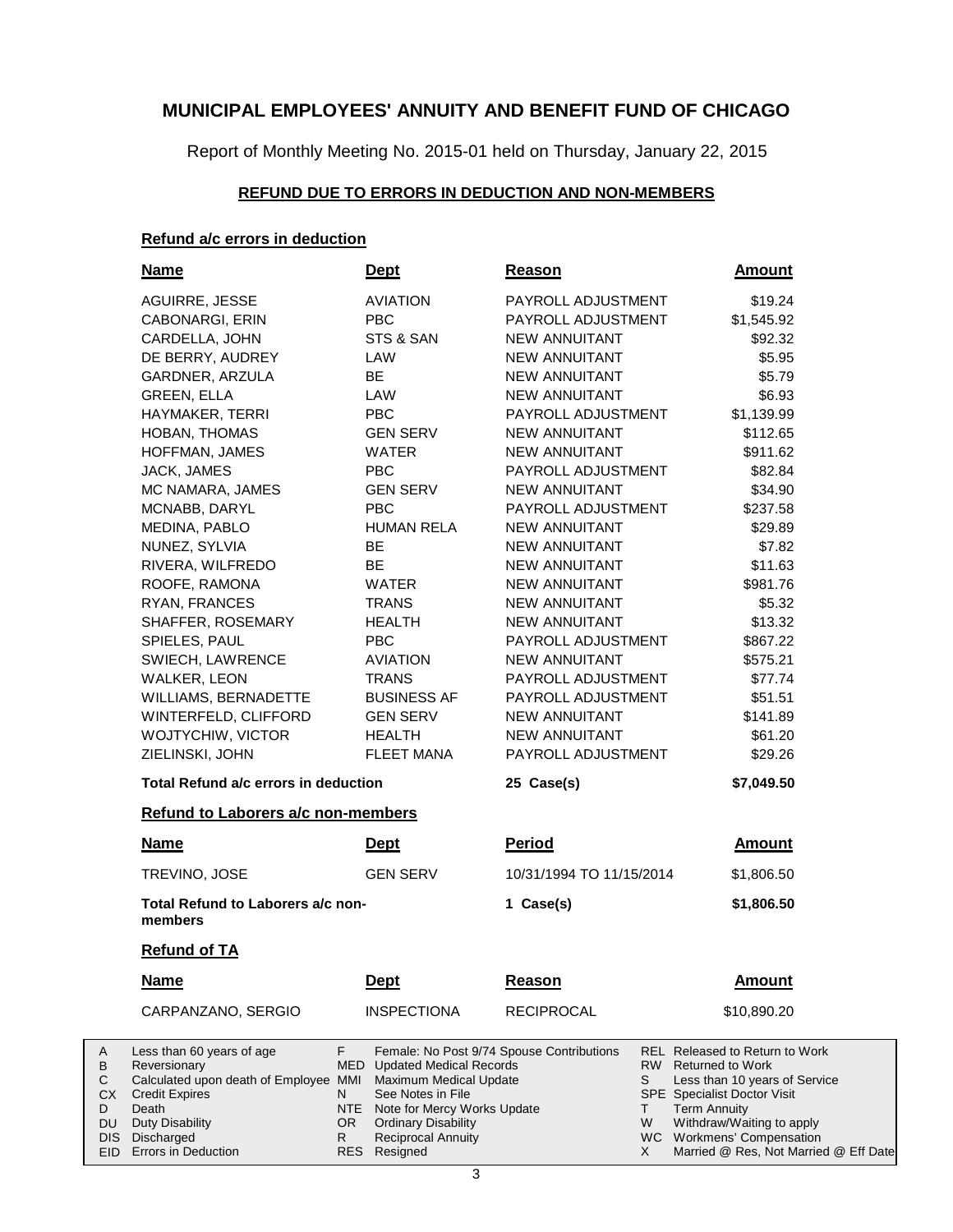Report of Monthly Meeting No. 2015-01 held on Thursday, January 22, 2015

### **REFUND DUE TO ERRORS IN DEDUCTION AND NON-MEMBERS**

| <b>Refund of TA</b>       |             |                                                                       |             |
|---------------------------|-------------|-----------------------------------------------------------------------|-------------|
| <b>Name</b>               | <b>Dept</b> | Reason                                                                | Amount      |
| <b>Total Refund of TA</b> |             | 1 Case(s)                                                             | \$10,890.20 |
|                           |             | TOTAL REFUND DUE TO ERRORS IN DEDUCTION AND NON-MEMBERS<br>27 Case(s) | \$19,746.20 |

| A   | Less than 60 years of age                                    |     | Female: No Post 9/74 Spouse Contributions |   | REL Released to Return to Work        |
|-----|--------------------------------------------------------------|-----|-------------------------------------------|---|---------------------------------------|
| в   | Reversionary                                                 |     | MED Updated Medical Records               |   | RW Returned to Work                   |
| C   | Calculated upon death of Employee MMI Maximum Medical Update |     |                                           | S | Less than 10 years of Service         |
| СX  | <b>Credit Expires</b>                                        | N   | See Notes in File                         |   | <b>SPE</b> Specialist Doctor Visit    |
|     | Death                                                        |     | NTE Note for Mercy Works Update           |   | <b>Term Annuity</b>                   |
| DU. | Duty Disability                                              | OR. | <b>Ordinary Disability</b>                | W | Withdraw/Waiting to apply             |
|     | DIS Discharged                                               | R   | <b>Reciprocal Annuity</b>                 |   | WC Workmens' Compensation             |
|     | EID Errors in Deduction                                      |     | RES Resigned                              |   | Married @ Res, Not Married @ Eff Date |
|     |                                                              |     |                                           |   |                                       |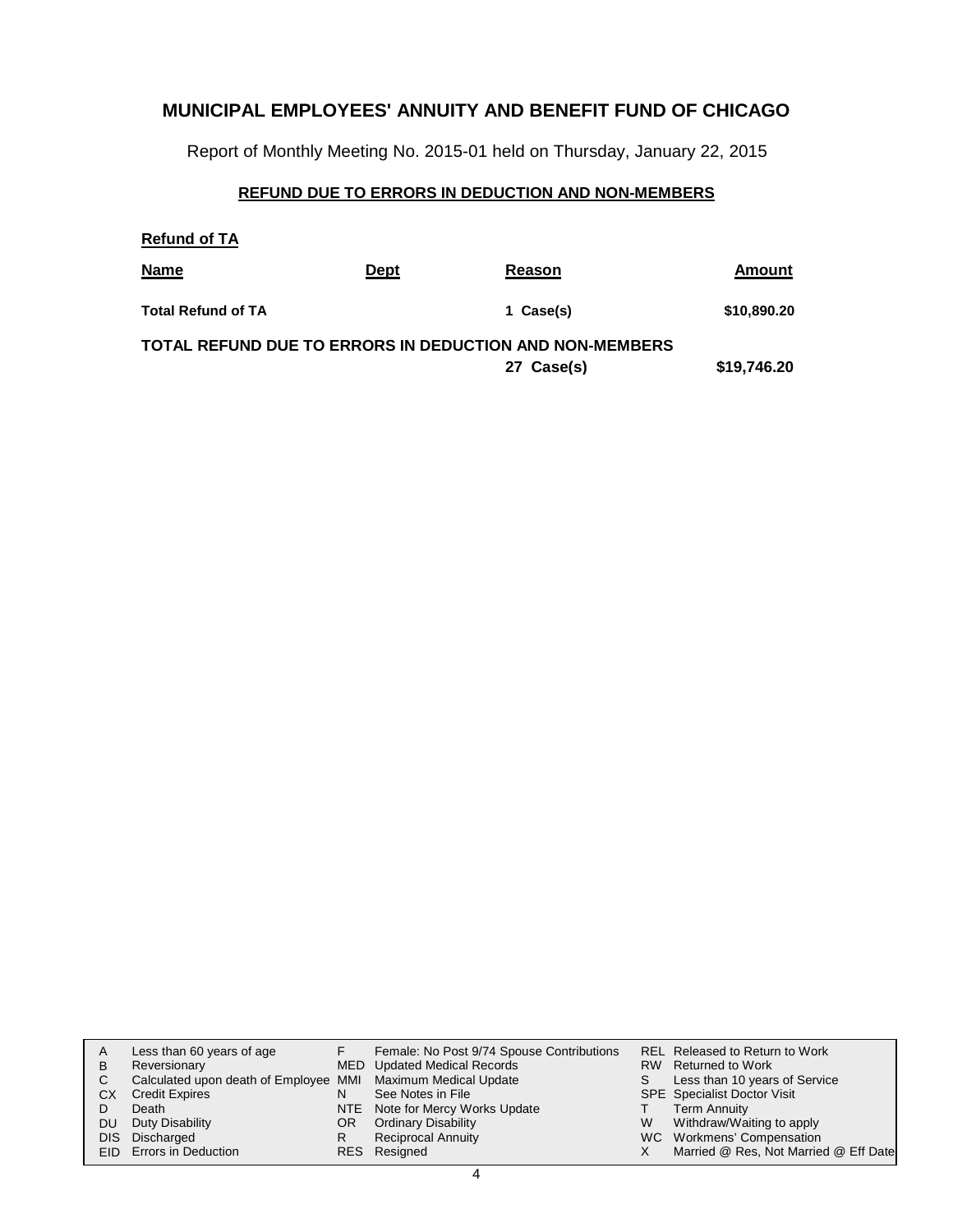Report of Monthly Meeting No. 2015-01 held on Thursday, January 22, 2015

### **REFUND TO EMPLOYEES DUE TO SEPARATION FROM SERVICE**

| <u>Name</u>                               | <u>Dept</u>                                                                              | <b>Resignation Date</b> | <u>Amount</u>                                                           | <b>Note</b>  |
|-------------------------------------------|------------------------------------------------------------------------------------------|-------------------------|-------------------------------------------------------------------------|--------------|
| ARROYO, JOHNNY                            | BE                                                                                       | 08/09/2013              | \$56,231.16                                                             | A:52, S:18   |
| <b>BRAZIER, SHANNON</b>                   | BE                                                                                       | 08/03/2013              | \$6,890.69                                                              |              |
| <b>BRUNER, ANGELA</b>                     | <b>CPL</b>                                                                               | 08/22/2007              | \$3,643.81                                                              |              |
| BYRD, VERNON                              | BE                                                                                       | 11/19/2014              | \$30,223.61                                                             |              |
| CLARK, MICHAEL                            | BE                                                                                       | 11/18/2014              | \$16,792.73                                                             |              |
| COLMENERO, MAYELI                         | <b>OEMC</b>                                                                              | 04/14/2014              | \$959.46                                                                |              |
| COLON, NANCY                              | BE                                                                                       | 12/14/1997              | \$1,401.22                                                              |              |
| COLON, WILLIAM                            | <b>POLICE</b>                                                                            | 06/30/2013              | \$10,830.74                                                             |              |
| COVINGTON, JOE ANNA                       | <b>BE</b>                                                                                | 07/12/2014              | \$301.48                                                                |              |
| DEAR, LAURA                               | <b>FAMILY &amp; SUPPORT</b>                                                              | 10/24/2014              | \$439.89                                                                |              |
| DONALDSON, WENDY                          | <b>HEALTH</b>                                                                            | 01/01/2012              | \$14,182.08                                                             |              |
| ESPARZA, RAFAEL                           | <b>BE</b>                                                                                | 11/28/2014              | \$3,382.96                                                              |              |
| ESPINOSA, IVAN                            | <b>CITY CLERK</b>                                                                        | 11/11/2013              | \$5,523.91                                                              |              |
| ESTRADA, SANDRA                           | BE                                                                                       | 08/19/2014              | \$67,364.58                                                             | A:52, S:24.5 |
| FINK, ALLISON                             | LAW                                                                                      | 10/15/2014              | \$25,537.58                                                             |              |
| FOLEY, CHANTEL                            | BE                                                                                       | 09/29/2014              | \$17,981.33                                                             |              |
| FOLEY, DAVID                              | BE                                                                                       | 08/24/2013              | \$2,556.94                                                              |              |
| FREGOSO, ANTONIO                          | <b>POLICE</b>                                                                            | 09/23/2005              | \$24,320.67                                                             |              |
| <b>GANT, SHERMAN</b>                      | <b>BE</b>                                                                                | 11/21/2014              | \$13,594.47                                                             |              |
| GLAD, DANIEL                              | <b>INSPECTOR GENER</b>                                                                   | 11/28/2014              | \$11,205.85                                                             |              |
| <b>GREKSA, AARON</b>                      | BE                                                                                       | 04/26/2014              | \$12,998.80                                                             |              |
| HALL, CHARLENE                            | BE                                                                                       | 08/19/2014              | \$21,079.99                                                             |              |
| HANKS, NANCY                              | <b>COMMUNITY DEVEL</b>                                                                   | 09/13/2002              | \$3,888.51                                                              |              |
| HARRIS, DWAYNE                            | PUBLIC LIBRARY                                                                           | 07/16/2009              | \$925.43                                                                |              |
| HART, ACCESHIA                            | <b>BE</b>                                                                                | 08/23/2014              | \$39,392.32                                                             |              |
| HAUSWIRTH, KEVIN                          | <b>MAYOR'S OFFICE</b>                                                                    | 03/26/2013              | \$16,083.10                                                             |              |
| HERRADA, RICARDO                          | <b>OEMC</b>                                                                              | 11/15/2007              | \$1,425.31                                                              |              |
| HUNT, KENNY                               | BE                                                                                       | 11/17/2014              | \$19,107.46                                                             |              |
| JENKINS, BERNITA                          | <b>BE</b>                                                                                | 10/31/2013              | \$559.31                                                                |              |
| JOHNSON, TANESHA                          | BE                                                                                       | 11/21/2014              | \$7,124.41                                                              |              |
| KENNEDY, CHANZEN                          | BE                                                                                       | 12/02/2014              | \$7,526.35                                                              |              |
| LEE, DYRELL                               | <b>BE</b>                                                                                | 12/12/2014              | \$13,205.20                                                             |              |
| LEE, TRACY                                | <b>BE</b>                                                                                | 09/03/2014              | \$2,478.58                                                              |              |
| LOFTON, JERRY                             | BE                                                                                       | 08/19/2014              | \$8,505.52                                                              |              |
| LOPEZ, FRANCISCO                          | BE                                                                                       | 09/10/2014              | \$30,140.89                                                             |              |
| MARTINEZ, MARIA                           |                                                                                          | 10/10/2012              | \$2,311.82                                                              |              |
|                                           | ᄟ                                                                                        |                         |                                                                         |              |
| MASSEY, CHEPREE                           | ВE                                                                                       | 10/22/2014              | \$3,391.81                                                              |              |
| MCBRIDE, LESLIE                           | CITY COUNCIL                                                                             | 10/08/2014              | \$6,235.67                                                              |              |
| <b>MCCLINTON, LISA</b>                    | ВE                                                                                       | 12/12/2014              | \$21,306.95                                                             |              |
| MCKINNEY, JONATHAN                        | ВE                                                                                       | 11/21/2014              | \$43,046.81                                                             |              |
| MOORE, MARCUS                             | ВE                                                                                       | 08/19/2014              | \$4,126.94                                                              |              |
| Less than 60 years of age<br>Reversionary | F.<br>Female: No Post 9/74 Spouse Contributions<br>MED<br><b>Updated Medical Records</b> |                         | <b>REL</b> Released to Return to Work<br>RW.<br><b>Returned to Work</b> |              |
| Calculated upon death of Employee MMI     | Maximum Medical Update                                                                   | S                       | Less than 10 years of Service                                           |              |
| <b>Credit Expires</b>                     | See Notes in File<br>N                                                                   |                         | <b>SPE</b> Specialist Doctor Visit                                      |              |
| Death                                     | NTE<br>Note for Mercy Works Update                                                       | Τ                       | <b>Term Annuity</b>                                                     |              |
| <b>Duty Disability</b>                    | OR.<br><b>Ordinary Disability</b>                                                        | W                       | Withdraw/Waiting to apply                                               |              |

Reciprocal Annuity R

RES

Resigned

DIS Discharged EID Errors in Deduction

A B C CX D DU

Workmens' Compensation

WC X

Married @ Res, Not Married @ Eff Date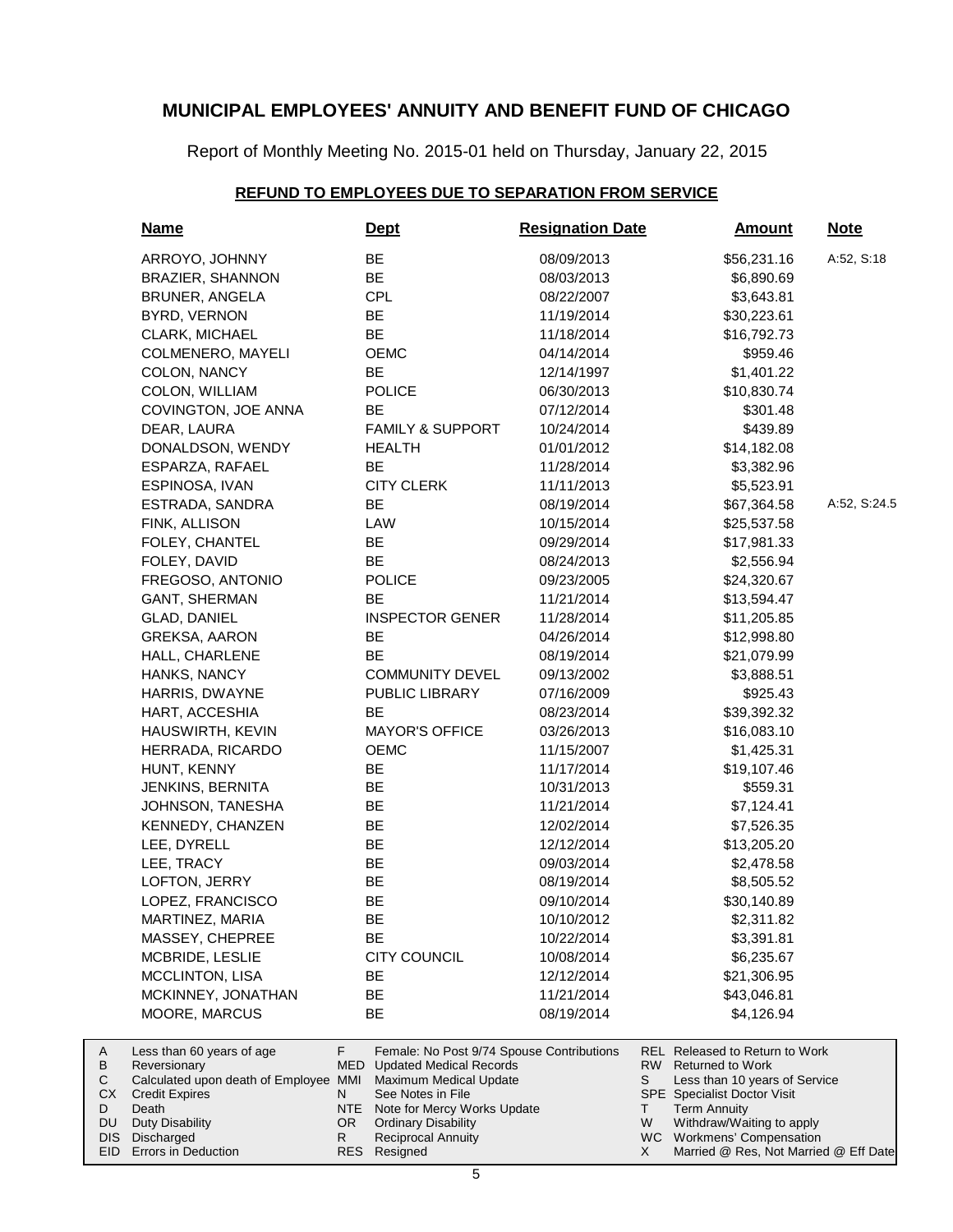Report of Monthly Meeting No. 2015-01 held on Thursday, January 22, 2015

### **REFUND TO EMPLOYEES DUE TO SEPARATION FROM SERVICE**

| <b>Name</b>             | <u>Dept</u>             | <b>Resignation Date</b> | Amount       | <b>Note</b> |
|-------------------------|-------------------------|-------------------------|--------------|-------------|
| MOORE, QUINNTIERA       | <b>CPL</b>              | 08/29/2014              | \$621.87     |             |
| MUHAMMAD, JIHAD         | BE.                     | 02/28/2014              | \$46,006.24  |             |
| PALMER, MELODY          | BE                      | 10/27/2014              | \$46,244.90  |             |
| PFINGSTEN, STACEY       | <b>CITY COUNCIL</b>     | 09/05/2014              | \$6,795.71   |             |
| PIERCE VIRGEN, CHERYL   | <b>POLICE</b>           | 11/13/2014              | \$40,982.90  |             |
| RAFFAELLI, DAVID        | <b>BE</b>               | 03/18/2014              | \$8,294.46   |             |
| RAPP, MONICA            | <b>BE</b>               | 01/19/2012              | \$9,368.79   |             |
| RAUSSEN, JAMES          | <b>FINANCE</b>          | 06/16/2014              | \$30,147.98  |             |
| REYES, MICHAEL          | <b>CONSUMER SERV</b>    | 08/13/2005              | \$32,715.09  |             |
| RIDDLE, WAYNE           | <b>BE</b>               | 11/06/2014              | \$3,287.12   |             |
| ROACH, DESMOND          | <b>OEMC</b>             | 11/06/2014              | \$7,155.20   |             |
| RODRIGUEZ, ANGEL        | BE.                     | 12/12/2014              | \$2,750.28   |             |
| <b>SCHEIMER, DANIEL</b> | LAW                     | 10/18/2014              | \$5,171.71   |             |
| SIMMONS, GEORGEANNA     | <b>BE</b>               | 10/31/2014              | \$7,420.63   |             |
| SMART, MICHAEL          | <b>OEMC</b>             | 12/10/2014              | \$7,578.84   |             |
| SMITH, BRIAN            | BE                      | 11/21/2014              | \$11,643.92  |             |
| SMITH, CHENELL          | <b>OEMC</b>             | 02/10/2014              | \$568.17     |             |
| SPEARS, ASHLEY          | <b>BE</b>               | 09/09/2014              | \$3,062.76   |             |
| SPENCER, TYRON          | <b>BE</b>               | 11/20/2014              | \$13,886.56  |             |
| STEVENS, WILLIAM        | <b>OEMC</b>             | 12/15/2014              | \$3,346.23   |             |
| STEWART, KAREN          | <b>BE</b>               | 06/29/2014              | \$4,761.32   |             |
| STOKES, CURTINA         | <b>BE</b>               | 11/25/2014              | \$2,740.96   |             |
| TAKATA, KARYN           | BE                      | 08/19/2014              | \$7,651.34   |             |
| TATE, DANNY             | <b>HEALTH</b>           | 10/09/2014              | \$2,486.08   |             |
| TAYLOR, BRANDON         | BE.                     | 03/25/2012              | \$1,627.39   |             |
| VALDES, EDUARDO         | <b>BE</b>               | 12/02/2014              | \$20,634.94  |             |
| WILLIAMS, BERNADETTE    | <b>BUSINESS AFFAIRS</b> | 07/31/2014              | \$144,749.93 | A:43, S:23  |

### **TOTAL REFUND TO EMPLOYEES DUE TO SEPARATION FROM SERVICE**

**68 Case(s) \$1,049,927.66**

| А    | Less than 60 years of age                                    |     | Female: No Post 9/74 Spouse Contributions |   | REL Released to Return to Work        |
|------|--------------------------------------------------------------|-----|-------------------------------------------|---|---------------------------------------|
| В    | Reversionary                                                 |     | MED Updated Medical Records               |   | RW Returned to Work                   |
|      | Calculated upon death of Employee MMI Maximum Medical Update |     |                                           |   | Less than 10 years of Service         |
| СX   | <b>Credit Expires</b>                                        |     | See Notes in File                         |   | <b>SPE</b> Specialist Doctor Visit    |
|      | Death                                                        |     | NTE Note for Mercy Works Update           |   | <b>Term Annuity</b>                   |
| DU   | Duty Disability                                              | OR. | <b>Ordinary Disability</b>                | W | Withdraw/Waiting to apply             |
| DIS. | Discharged                                                   |     | <b>Reciprocal Annuity</b>                 |   | WC Workmens' Compensation             |
|      | <b>EID</b> Errors in Deduction                               |     | RES Resigned                              |   | Married @ Res, Not Married @ Eff Date |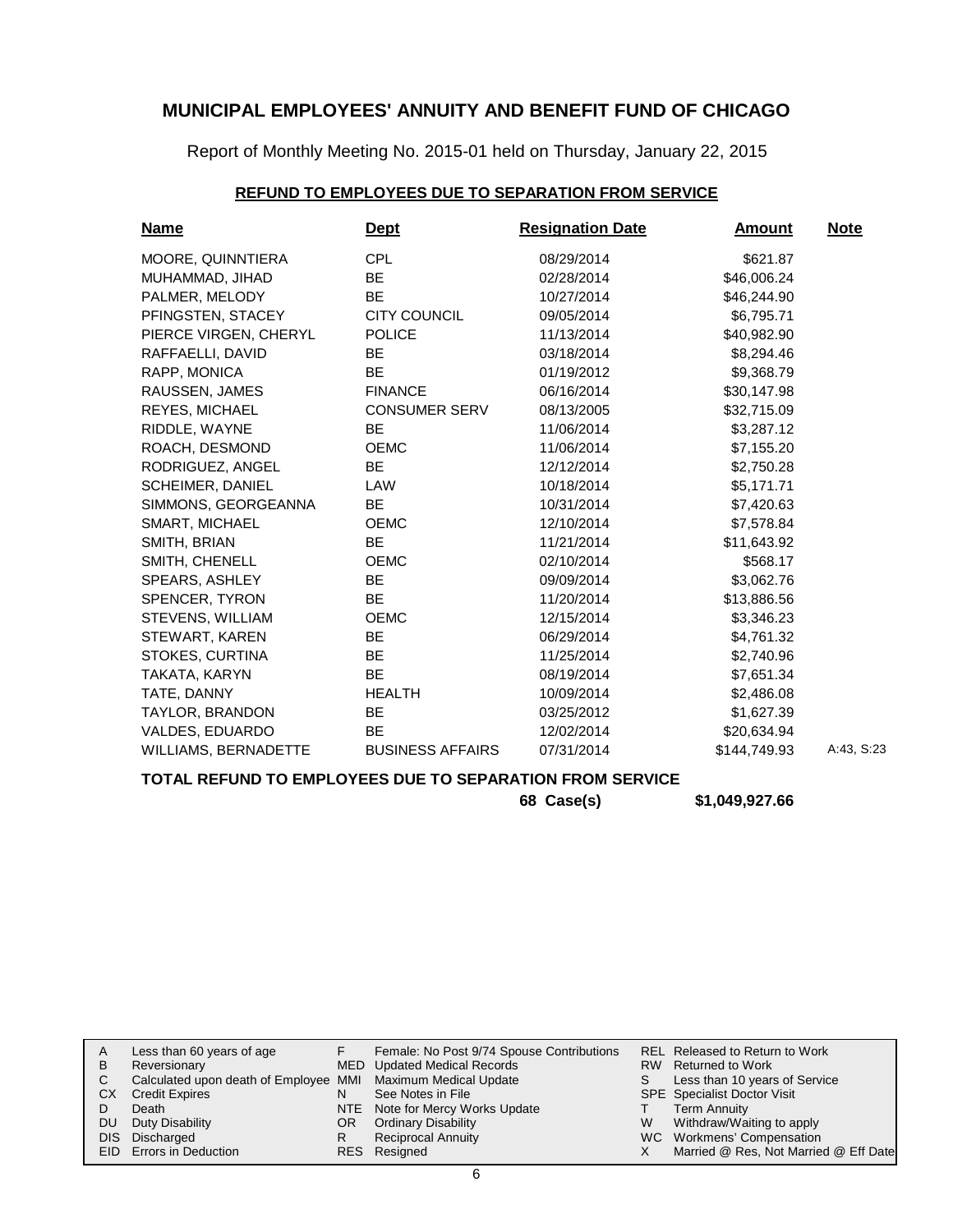Report of Monthly Meeting No. 2015-01 held on Thursday, January 22, 2015

### **REFUND IN ACCORDANCE WITH SECTION 8-170 OF THE LAW GOVERNING THIS FUND**

| <b>Name</b>                                                                     | <b>Dept</b>          | Date of Death Pay to |                | Amount      |
|---------------------------------------------------------------------------------|----------------------|----------------------|----------------|-------------|
| AGUIRRE, JESSE                                                                  | <b>AVIATION</b>      | 12/11/2014           | DesBen $(2/2)$ | \$57,892.12 |
| <b>CONYERS, PATRICIA</b>                                                        | <b>HEALTH</b>        | 06/02/2014           | Child (1/4)    | \$40,754.50 |
| <b>MOLINA, KAREN</b>                                                            | ВE                   | 11/28/2014           | DesBen $(2/2)$ | \$42,602.84 |
| ZIELINSKI, JOHN                                                                 | <b>FLEET MANAGEM</b> | 12/12/2013           | DesBen (1/2)   | \$39,767.29 |
| Total REFUND IN ACCORDANCE WITH SECTION 8-170 OF<br>THE LAW GOVERNING THIS FUND | 4 Case(s)            | \$181,016.75         |                |             |

#### **REFUND OF DIFFERENCE IN ACCORDANCE WITH SECTION 8-170 OF THE LAW GOVERNING THIS FUND**

| <b>Name</b>                                          | <b>Dept</b>  | Date of Death Pay to |                | <b>Amount</b> |  |  |
|------------------------------------------------------|--------------|----------------------|----------------|---------------|--|--|
| DOWDY, RUBY                                          | BE.          | 11/12/2014           | DesBen $(2/2)$ | \$8,679.40    |  |  |
| HEIDT, PAMLER                                        | BE.          | 09/11/2014           | DesBen (1/3)   | \$15,827.55   |  |  |
| <b>JINKINS, WILLIE</b>                               | <b>WATER</b> | 11/15/2014           | DesBen $(2/3)$ | \$43,961.20   |  |  |
| WOLSKI, MICHAEL                                      | <b>WATER</b> | 05/30/2011           | Child (3/3)    | \$47,411.79   |  |  |
| <b>Total REFUND OF DIFFERENCE IN ACCORDANCE WITH</b> |              |                      | 4 Case(s)      | \$115,879.94  |  |  |

**SECTION 8-170 OF THE LAW GOVERNING THIS FUND**

#### **REFUND ELECTIONS IN LIEU OF EMPLOYEE ANNUITY 40 ILCS 5/8-171**

| Name                                                                            | <b>Dept</b>          | <b>Resignation Date</b> | Amount      |  |  |  |  |  |
|---------------------------------------------------------------------------------|----------------------|-------------------------|-------------|--|--|--|--|--|
| ADEMOSU, ABIMBOLA                                                               | <b>OEMC</b>          | 12/15/2014              | \$8,608.21  |  |  |  |  |  |
| <b>BASSETT, LOUISE</b>                                                          | <b>BE</b>            | 12/08/2014              | \$7,927.04  |  |  |  |  |  |
| GILMORE, MICHAEL                                                                | <b>BE</b>            | 08/29/2014              | \$33,652.90 |  |  |  |  |  |
| O'QUINN, ORMON                                                                  | <b>BE</b>            | 07/25/2013              | \$12,532.48 |  |  |  |  |  |
| PILOT, ROXANA                                                                   | <b>ANIMAL CONTRL</b> | 11/18/2014              | \$17,629.60 |  |  |  |  |  |
| ROSS, EDNA                                                                      | BE                   | 07/18/2013              | \$22,839.98 |  |  |  |  |  |
| SMITH, CLARA                                                                    | <b>BE</b>            | 11/30/2014              | \$7,331.92  |  |  |  |  |  |
| WILSON, SYLVIA                                                                  | <b>BE</b>            | 09/15/2014              | \$4,989.14  |  |  |  |  |  |
| Total REFUND ELECTIONS IN LIEU OF EMPLOYEE ANNUITY<br>\$115,511.27<br>8 Case(s) |                      |                         |             |  |  |  |  |  |

### **REFUND OF SPOUSAL CONTRIBUTIONS (To New Annuitants with No Spouse at the Time of Retirement)**

|            | <b>Name</b>                           | <b>Dept</b> |                                    | <b>Effective Date</b>                     |           | Amount                                |
|------------|---------------------------------------|-------------|------------------------------------|-------------------------------------------|-----------|---------------------------------------|
|            | <b>ALTIN, UFUK</b>                    |             | <b>TRANS</b>                       | 12/01/2014                                |           | \$37,656.13                           |
|            | <b>BALLENTINE, RAY</b>                |             | STS & SAN                          | 12/01/2014                                |           | \$12,618.82                           |
|            | <b>BEGUM, SHAHNAZ</b>                 |             | STS & SAN                          | 11/14/2014                                |           | \$10,737.92                           |
|            | BELL, JOSELYN                         | <b>CPL</b>  |                                    | 12/01/2014                                |           | \$52,802.32                           |
|            | BLYTH, LYN                            |             | <b>CITY COUNCIL</b>                | 12/01/2014                                |           | \$1,029.92                            |
| A          | Less than 60 years of age             | F.          |                                    | Female: No Post 9/74 Spouse Contributions |           | REL Released to Return to Work        |
| В          | Reversionary                          |             | <b>MED</b> Updated Medical Records |                                           | <b>RW</b> | <b>Returned to Work</b>               |
| C          | Calculated upon death of Employee MMI |             | <b>Maximum Medical Update</b>      |                                           | S         | Less than 10 years of Service         |
| <b>CX</b>  | <b>Credit Expires</b>                 | N.          | See Notes in File                  |                                           |           | SPE Specialist Doctor Visit           |
| D          | Death                                 | NTE         | Note for Mercy Works Update        |                                           |           | <b>Term Annuity</b>                   |
| <b>DU</b>  | Duty Disability                       | OR.         | <b>Ordinary Disability</b>         |                                           | W         | Withdraw/Waiting to apply             |
| <b>DIS</b> | Discharged                            | R.          | <b>Reciprocal Annuity</b>          |                                           |           | WC Workmens' Compensation             |
| EID.       | Errors in Deduction                   |             | RES Resigned                       |                                           | X         | Married @ Res, Not Married @ Eff Date |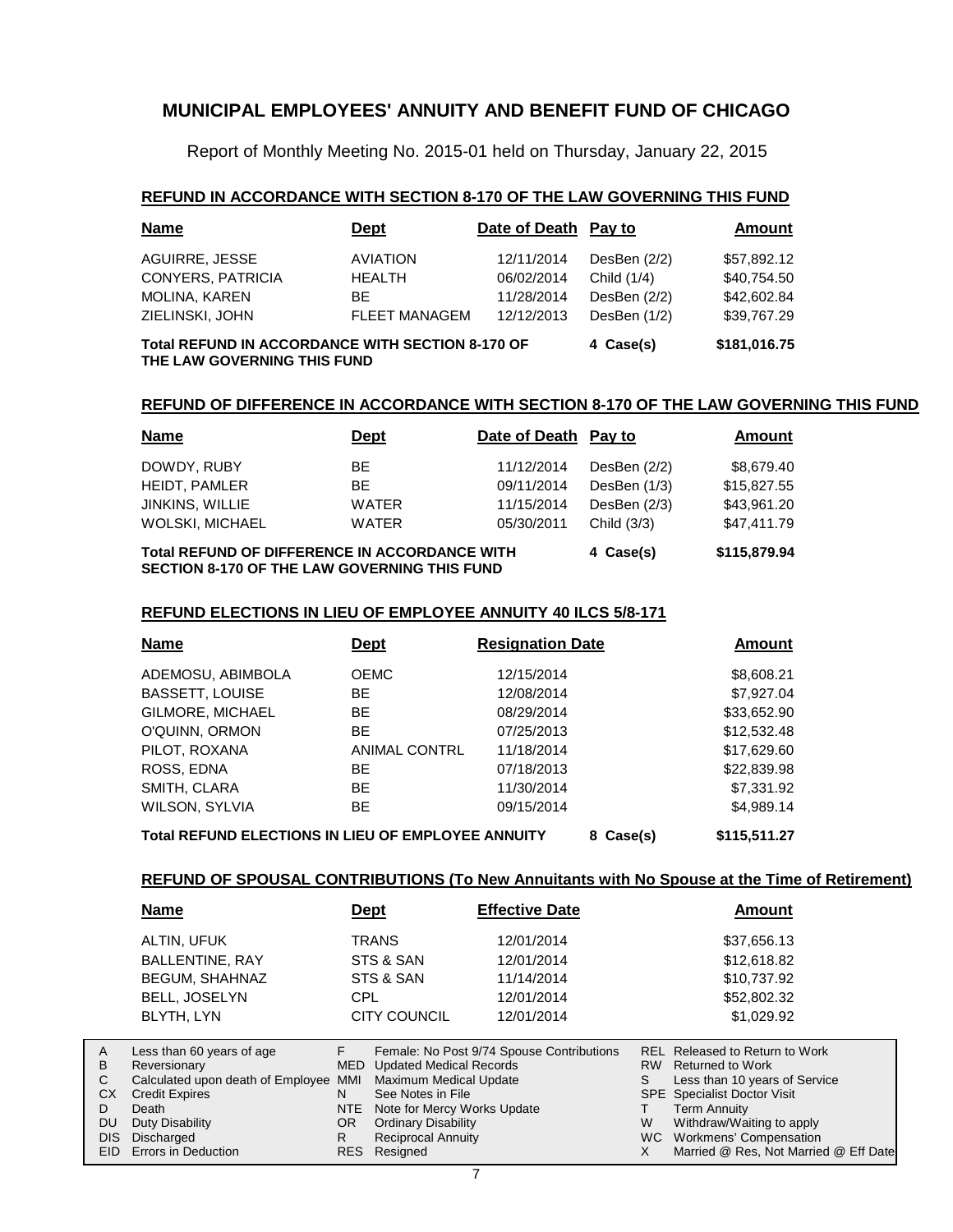Report of Monthly Meeting No. 2015-01 held on Thursday, January 22, 2015

# **REFUND OF SPOUSAL CONTRIBUTIONS (To New Annuitants with No Spouse at the Time of Retirement)**

| <b>Name</b>                                  | <u>Dept</u>               | <b>Effective Date</b> |              | <b>Amount</b> |  |
|----------------------------------------------|---------------------------|-----------------------|--------------|---------------|--|
| <b>BUSEN, KIMBERLY</b>                       | <b>BUDGET &amp; MGMT</b>  | 12/29/2014            |              | \$26,649.41   |  |
| <b>COLEMAN, BRENDA</b>                       | <b>BE</b>                 | 12/01/2014            |              | \$15,801.04   |  |
| DANIELS, TIMOTHY                             | <b>BE</b>                 | 11/17/2013            |              | \$8,325.37    |  |
| DE BERRY, AUDREY                             | LAW                       | 12/16/2014            |              | \$19,864.05   |  |
| DELGADO, MARGARET                            | <b>FAMILY &amp; SUPPO</b> | 12/01/2014            |              | \$3,274.47    |  |
| DYER, JUANITA                                | <b>BE</b>                 | 12/01/2014            |              | \$3,334.69    |  |
| GARDNER, ARZULA                              | <b>BE</b>                 | 12/09/2014            |              | \$16,274.86   |  |
| GONZALEZ, MIRIAN                             | <b>BE</b>                 | 12/01/2014            |              | \$18,078.29   |  |
| <b>GREEN, DEBORAH</b>                        | <b>BE</b>                 | 12/01/2014            |              | \$5,490.36    |  |
| <b>GREEN, ELLA</b>                           | LAW                       | 12/16/2014            |              | \$25,335.49   |  |
| GUZMAN, JUANA                                | <b>CULTURAL AFFAI</b>     | 12/11/2014            |              | \$16,697.63   |  |
| HOFFMAN, JAMES                               | <b>WATER</b>              | 12/01/2014            |              | \$64,773.70   |  |
| JARNUTOWSKI, ELAINE                          | <b>FINANCE</b>            | 09/06/2014            |              | \$8,285.84    |  |
| JONES, LOUISA                                | <b>BE</b>                 | 12/01/2014            |              | \$6,634.60    |  |
| KILROY, ANTOINETTE                           | <b>OEMC</b>               | 11/17/2014            |              | \$17,927.63   |  |
| LAMOURT, OLGA                                | <b>BE</b>                 | 12/14/2014            |              | \$4,731.23    |  |
| MC LEAN, SUZANNE                             | <b>OEMC</b>               | 11/11/2014            |              | \$9,112.18    |  |
| MILLER, BARBARA                              | LAW                       | 12/16/2014            |              | \$13,365.24   |  |
| RIVERA, WILFREDO                             | <b>BE</b>                 | 12/01/2014            |              | \$9,283.18    |  |
| RODRIGUEZ, CARMEN                            | <b>POLICE</b>             | 12/01/2014            |              | \$4,413.19    |  |
| ROLDAN, MARGARITA                            | <b>BE</b>                 | 12/01/2014            |              | \$10,910.35   |  |
| SHAFFER, ROSEMARY                            | <b>HEALTH</b>             | 12/01/2014            |              | \$12,032.17   |  |
| SMITH, MICHELE                               | <b>BE</b>                 | 12/01/2014            |              | \$19,902.18   |  |
| STASIOWSKI, LINDA                            | <b>BE</b>                 | 12/01/2014            |              | \$14,922.35   |  |
| TURNER, ELMA                                 | <b>BE</b>                 | 12/01/2014            |              | \$19,835.03   |  |
| <b>WALKER, LEON</b>                          | <b>TRANS</b>              | 06/30/2014            |              | \$220.82      |  |
| <b>WILSON, PATRICIA</b>                      | <b>CPL</b>                | 12/01/2014            |              | \$20,523.28   |  |
| ZHANG, SUI ZHU                               | <b>BE</b>                 | 12/25/2014            |              | \$8,320.87    |  |
| <b>Total REFUND OF SPOUSAL CONTRIBUTIONS</b> |                           | 33 Case(s)            | \$519,164.61 |               |  |

### **TOTAL REFUNDS \$2,001,246.43**

| A   | Less than 60 years of age                                    |     | Female: No Post 9/74 Spouse Contributions |   | REL Released to Return to Work        |
|-----|--------------------------------------------------------------|-----|-------------------------------------------|---|---------------------------------------|
| B   | Reversionary                                                 |     | MED Updated Medical Records               |   | RW Returned to Work                   |
|     | Calculated upon death of Employee MMI Maximum Medical Update |     |                                           | S | Less than 10 years of Service         |
| CX. | <b>Credit Expires</b>                                        |     | See Notes in File                         |   | <b>SPE</b> Specialist Doctor Visit    |
|     | Death                                                        |     | NTE Note for Mercy Works Update           |   | Term Annuity                          |
| DU. | Duty Disability                                              | OR. | <b>Ordinary Disability</b>                | W | Withdraw/Waiting to apply             |
|     | DIS Discharged                                               |     | <b>Reciprocal Annuity</b>                 |   | WC Workmens' Compensation             |
|     | EID Errors in Deduction                                      |     | RES Resigned                              |   | Married @ Res, Not Married @ Eff Date |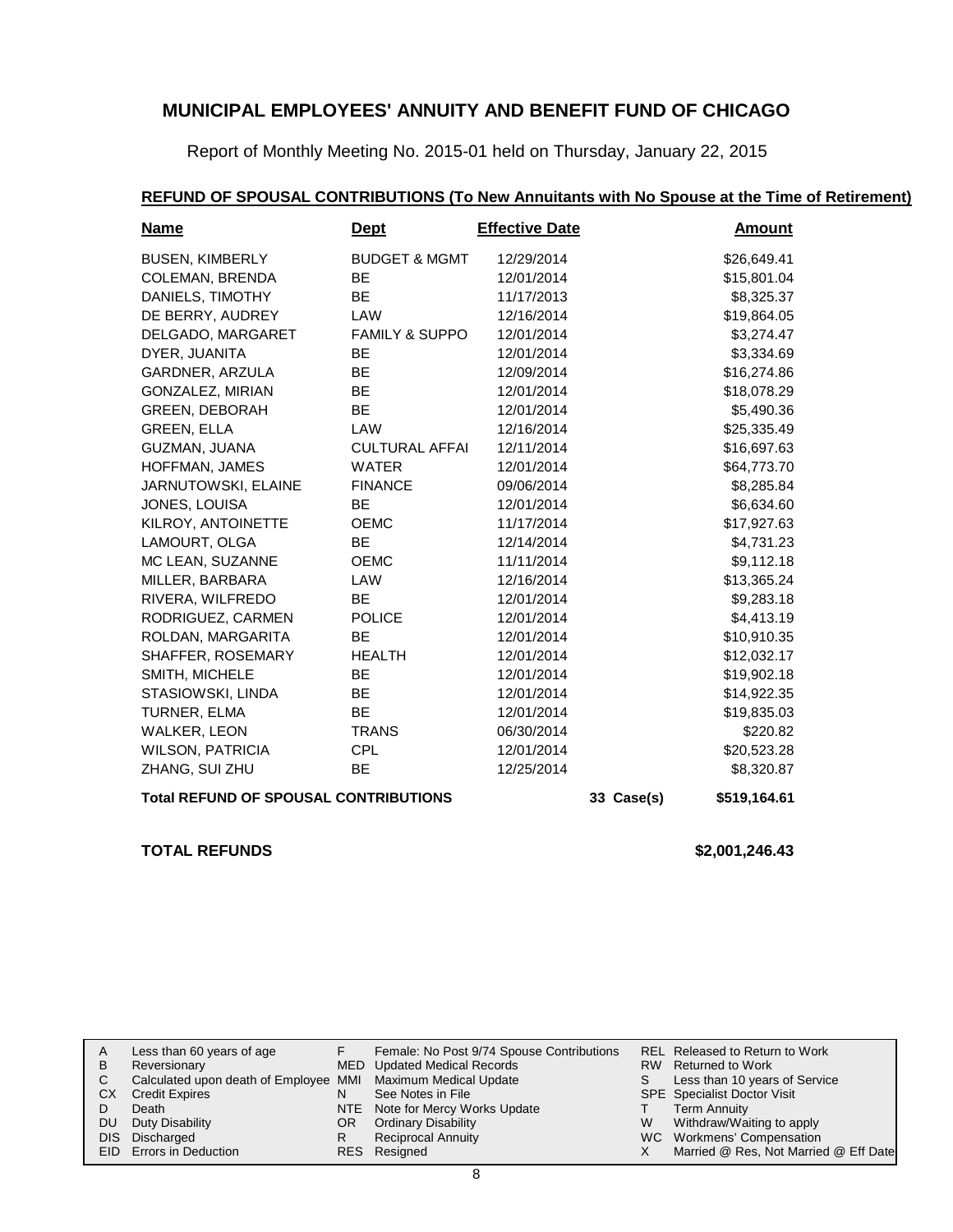Report of Monthly Meeting No. 2015-01 held on Thursday, January 22, 2015

### **ADJUSTED REFUND**

| <b>Name</b> | Refund Type Reason | <b>Resignation Date</b> | Amount |             |
|-------------|--------------------|-------------------------|--------|-------------|
| <b>NONE</b> |                    |                         |        | ORG.<br>ADJ |

Mr. McMahon moved that the various amounts shown for refunds be approved for payment in the amount shown opposite their respective names. Seconded Mr. Guest. Carried: Ayes- Mr. Clancy, Mr. Guest, Mr. McMahon, Mr. Latzke and Mr. Widawsky. Nays-None.

| A  | Less than 60 years of age                                    |    | Female: No Post 9/74 Spouse Contributions |   | <b>REL Released to Return to Work</b> |
|----|--------------------------------------------------------------|----|-------------------------------------------|---|---------------------------------------|
| в  | Reversionary                                                 |    | MED Updated Medical Records               |   | RW Returned to Work                   |
| C  | Calculated upon death of Employee MMI Maximum Medical Update |    |                                           | S | Less than 10 years of Service         |
| CХ | <b>Credit Expires</b>                                        | N  | See Notes in File                         |   | <b>SPE</b> Specialist Doctor Visit    |
|    | Death                                                        |    | NTE Note for Mercy Works Update           |   | <b>Term Annuity</b>                   |
| DU | Duty Disability                                              | OR | <b>Ordinary Disability</b>                | W | Withdraw/Waiting to apply             |
|    | DIS Discharged                                               | R  | <b>Reciprocal Annuity</b>                 |   | WC Workmens' Compensation             |
|    | <b>EID</b> Errors in Deduction                               |    | RES Resigned                              |   | Married @ Res, Not Married @ Eff Date |
|    |                                                              |    |                                           |   |                                       |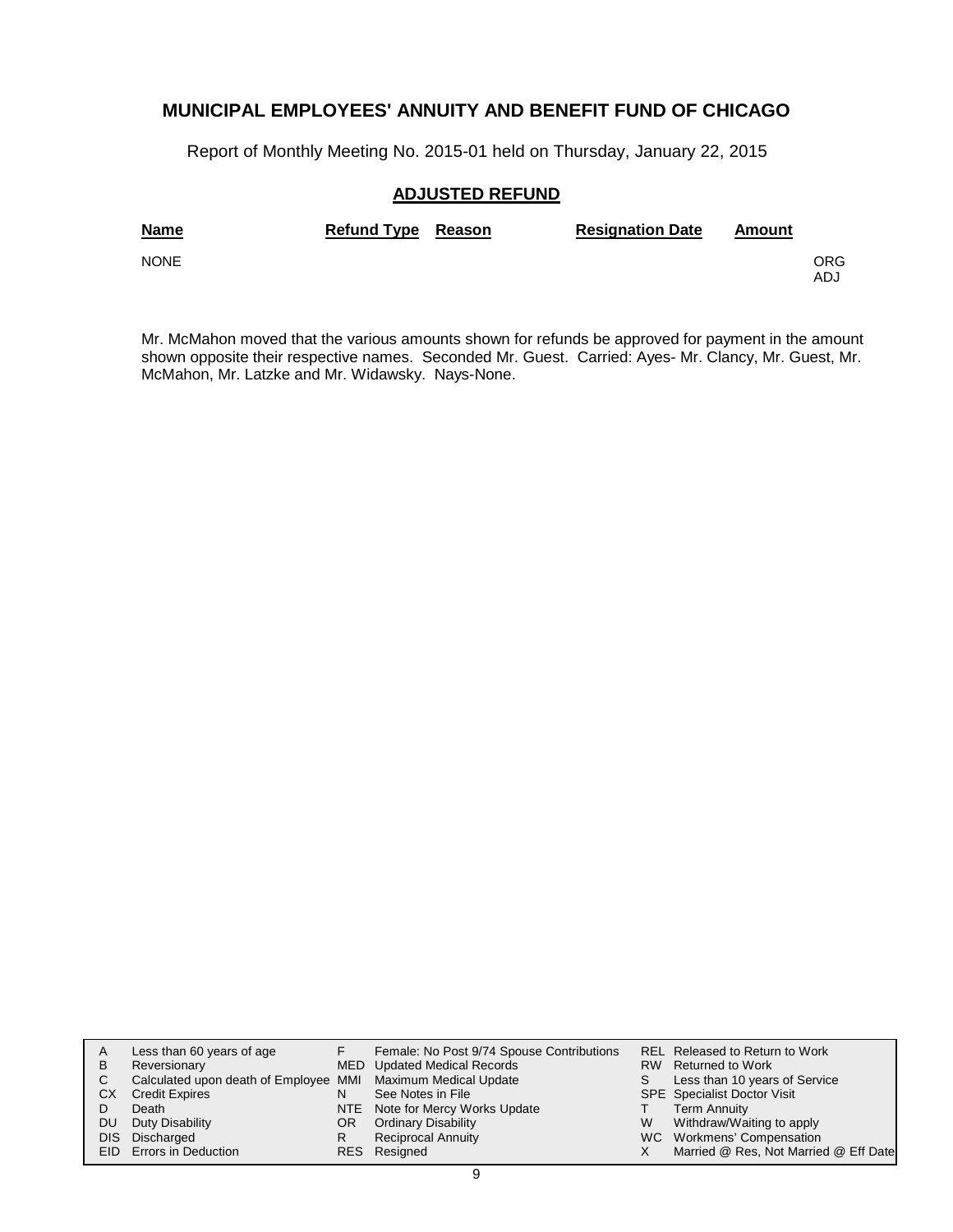| \$ 3,264,960.00<br>\$3,005,936.65<br>\$<br>259,023.35<br>\$<br><b>PERSONNEL</b><br>Salaries & Wages - Regular<br>Salaries & Wages - Part-Time<br>1,354,092.00<br>1,159,451.05<br>194,640.95<br><b>Employee Insurance &amp; Benefits</b><br>Healthcare-Actives, net of EE premium contr butions<br>Healthcare-MEABF retirees, net of premium contributions<br>EE Training and Other EE Benefits<br>Delta Dental Binder for January 2015 Coverage<br>National Seminars Training, Seminar re: L Patterson<br><b>PROFESSIONAL SERVICES</b><br><b>Actuarial Services</b><br>155,893.09<br>20,855.91<br>176,749.00<br>Laborers' Annuity & Benefit Fund of Chicago:<br>11/21/14, Inv#3rd Qtr 2014, Re: Katherine Schanding<br>12/04/14, Inv#4th Qtr 2014, Re: Katherine Schanding<br>200,000.00<br>137,808.02<br>62,191.98<br><b>Legal Advisory Services</b><br>Burke Burns & Pinelli, Ltd.: Legal services<br>12/16/14, Inv#19389, 11/03/14 - 11/26/14<br>12/16/14, Inv#19390, 10/07/14 - 11/24/14<br><b>Other Consulting Services</b><br><b>Medical Services - T Sullivan</b><br>51,751.00<br>51,751.18<br>(0.18)<br><b>Audit Services</b><br>36,000.00<br>500.00<br>35,500.00<br>Legislative Liason - Robert S. Molaro<br>17,201.00<br>15,767.51<br>1,433.49<br>12,000.00<br>(16,700.00)<br>28,700.00<br><b>Healthcare Consulting</b><br><b>Tax Consulting</b><br>6,000.00<br>268.00<br>5,732.00<br>31,990.00<br>16,080.00<br><b>IT Consulting</b><br>15,910.00<br>397,100.00<br>192,433.28<br>204,666.72<br><b>Benefit Payment &amp; Payroll Services</b><br>ADP, Inc. - Payroll processing<br><b>COMMUNICATIONS EXPENSES</b><br>70,650.00<br>19,090.12<br>51,559.88<br><b>Printing &amp; Publications</b><br>William's Harold Marketing, Inc.:<br>11/26/14, Inv#16408, Pension Matters<br>6,696.00<br>118,060.00<br>73,509.77<br>44,550.23<br>16,923.42<br><b>Postage</b><br>Postmaster, Renewal of Standard Mail Permit<br>220.00<br>Purchase Power, 11/10/14, Postage meter refill<br>United States Postal Service:<br>12/14, Regular Postage<br>12/14, Regular Postage - Extra<br>Postmaster, Mailing of 2015 Benefit Advice<br>William's Harold Marketing, Inc.:<br>Inv#16408, Pension Matters data preparation & mailing<br>3,913.32 |                                                       | <b>JAN - DEC</b><br><b>BUDGET</b> | <b>ACTUAL</b><br><b>JAN - DEC</b> | <b>VARIANCE</b> | <b>FOR</b><br><b>APPROVAL</b>              |
|-----------------------------------------------------------------------------------------------------------------------------------------------------------------------------------------------------------------------------------------------------------------------------------------------------------------------------------------------------------------------------------------------------------------------------------------------------------------------------------------------------------------------------------------------------------------------------------------------------------------------------------------------------------------------------------------------------------------------------------------------------------------------------------------------------------------------------------------------------------------------------------------------------------------------------------------------------------------------------------------------------------------------------------------------------------------------------------------------------------------------------------------------------------------------------------------------------------------------------------------------------------------------------------------------------------------------------------------------------------------------------------------------------------------------------------------------------------------------------------------------------------------------------------------------------------------------------------------------------------------------------------------------------------------------------------------------------------------------------------------------------------------------------------------------------------------------------------------------------------------------------------------------------------------------------------------------------------------------------------------------------------------------------------------------------------------------------------------------------------------------------------------------------------------------------------------------------------------------------------------|-------------------------------------------------------|-----------------------------------|-----------------------------------|-----------------|--------------------------------------------|
|                                                                                                                                                                                                                                                                                                                                                                                                                                                                                                                                                                                                                                                                                                                                                                                                                                                                                                                                                                                                                                                                                                                                                                                                                                                                                                                                                                                                                                                                                                                                                                                                                                                                                                                                                                                                                                                                                                                                                                                                                                                                                                                                                                                                                                         |                                                       |                                   |                                   |                 | 223,531.25                                 |
|                                                                                                                                                                                                                                                                                                                                                                                                                                                                                                                                                                                                                                                                                                                                                                                                                                                                                                                                                                                                                                                                                                                                                                                                                                                                                                                                                                                                                                                                                                                                                                                                                                                                                                                                                                                                                                                                                                                                                                                                                                                                                                                                                                                                                                         |                                                       |                                   |                                   |                 | 219,195.11<br>4,336.14                     |
|                                                                                                                                                                                                                                                                                                                                                                                                                                                                                                                                                                                                                                                                                                                                                                                                                                                                                                                                                                                                                                                                                                                                                                                                                                                                                                                                                                                                                                                                                                                                                                                                                                                                                                                                                                                                                                                                                                                                                                                                                                                                                                                                                                                                                                         |                                                       |                                   |                                   |                 | 99,139.75                                  |
|                                                                                                                                                                                                                                                                                                                                                                                                                                                                                                                                                                                                                                                                                                                                                                                                                                                                                                                                                                                                                                                                                                                                                                                                                                                                                                                                                                                                                                                                                                                                                                                                                                                                                                                                                                                                                                                                                                                                                                                                                                                                                                                                                                                                                                         |                                                       |                                   |                                   |                 | 84,271.55<br>9,813.70<br>4,955.00<br>99.50 |
|                                                                                                                                                                                                                                                                                                                                                                                                                                                                                                                                                                                                                                                                                                                                                                                                                                                                                                                                                                                                                                                                                                                                                                                                                                                                                                                                                                                                                                                                                                                                                                                                                                                                                                                                                                                                                                                                                                                                                                                                                                                                                                                                                                                                                                         |                                                       |                                   |                                   |                 |                                            |
|                                                                                                                                                                                                                                                                                                                                                                                                                                                                                                                                                                                                                                                                                                                                                                                                                                                                                                                                                                                                                                                                                                                                                                                                                                                                                                                                                                                                                                                                                                                                                                                                                                                                                                                                                                                                                                                                                                                                                                                                                                                                                                                                                                                                                                         |                                                       |                                   |                                   |                 | 37,128.72                                  |
|                                                                                                                                                                                                                                                                                                                                                                                                                                                                                                                                                                                                                                                                                                                                                                                                                                                                                                                                                                                                                                                                                                                                                                                                                                                                                                                                                                                                                                                                                                                                                                                                                                                                                                                                                                                                                                                                                                                                                                                                                                                                                                                                                                                                                                         |                                                       |                                   |                                   |                 | 18,564.36<br>18,564.36                     |
|                                                                                                                                                                                                                                                                                                                                                                                                                                                                                                                                                                                                                                                                                                                                                                                                                                                                                                                                                                                                                                                                                                                                                                                                                                                                                                                                                                                                                                                                                                                                                                                                                                                                                                                                                                                                                                                                                                                                                                                                                                                                                                                                                                                                                                         |                                                       |                                   |                                   |                 | 10,125.31                                  |
|                                                                                                                                                                                                                                                                                                                                                                                                                                                                                                                                                                                                                                                                                                                                                                                                                                                                                                                                                                                                                                                                                                                                                                                                                                                                                                                                                                                                                                                                                                                                                                                                                                                                                                                                                                                                                                                                                                                                                                                                                                                                                                                                                                                                                                         |                                                       |                                   |                                   |                 | 9,542.52<br>582.79                         |
|                                                                                                                                                                                                                                                                                                                                                                                                                                                                                                                                                                                                                                                                                                                                                                                                                                                                                                                                                                                                                                                                                                                                                                                                                                                                                                                                                                                                                                                                                                                                                                                                                                                                                                                                                                                                                                                                                                                                                                                                                                                                                                                                                                                                                                         |                                                       |                                   |                                   |                 |                                            |
|                                                                                                                                                                                                                                                                                                                                                                                                                                                                                                                                                                                                                                                                                                                                                                                                                                                                                                                                                                                                                                                                                                                                                                                                                                                                                                                                                                                                                                                                                                                                                                                                                                                                                                                                                                                                                                                                                                                                                                                                                                                                                                                                                                                                                                         |                                                       |                                   |                                   |                 | 3,980.86                                   |
|                                                                                                                                                                                                                                                                                                                                                                                                                                                                                                                                                                                                                                                                                                                                                                                                                                                                                                                                                                                                                                                                                                                                                                                                                                                                                                                                                                                                                                                                                                                                                                                                                                                                                                                                                                                                                                                                                                                                                                                                                                                                                                                                                                                                                                         |                                                       |                                   |                                   |                 |                                            |
|                                                                                                                                                                                                                                                                                                                                                                                                                                                                                                                                                                                                                                                                                                                                                                                                                                                                                                                                                                                                                                                                                                                                                                                                                                                                                                                                                                                                                                                                                                                                                                                                                                                                                                                                                                                                                                                                                                                                                                                                                                                                                                                                                                                                                                         |                                                       |                                   |                                   |                 | 1,433.41                                   |
|                                                                                                                                                                                                                                                                                                                                                                                                                                                                                                                                                                                                                                                                                                                                                                                                                                                                                                                                                                                                                                                                                                                                                                                                                                                                                                                                                                                                                                                                                                                                                                                                                                                                                                                                                                                                                                                                                                                                                                                                                                                                                                                                                                                                                                         |                                                       |                                   |                                   |                 |                                            |
|                                                                                                                                                                                                                                                                                                                                                                                                                                                                                                                                                                                                                                                                                                                                                                                                                                                                                                                                                                                                                                                                                                                                                                                                                                                                                                                                                                                                                                                                                                                                                                                                                                                                                                                                                                                                                                                                                                                                                                                                                                                                                                                                                                                                                                         |                                                       |                                   |                                   |                 |                                            |
|                                                                                                                                                                                                                                                                                                                                                                                                                                                                                                                                                                                                                                                                                                                                                                                                                                                                                                                                                                                                                                                                                                                                                                                                                                                                                                                                                                                                                                                                                                                                                                                                                                                                                                                                                                                                                                                                                                                                                                                                                                                                                                                                                                                                                                         |                                                       |                                   |                                   |                 |                                            |
|                                                                                                                                                                                                                                                                                                                                                                                                                                                                                                                                                                                                                                                                                                                                                                                                                                                                                                                                                                                                                                                                                                                                                                                                                                                                                                                                                                                                                                                                                                                                                                                                                                                                                                                                                                                                                                                                                                                                                                                                                                                                                                                                                                                                                                         |                                                       |                                   |                                   |                 | 786.67                                     |
|                                                                                                                                                                                                                                                                                                                                                                                                                                                                                                                                                                                                                                                                                                                                                                                                                                                                                                                                                                                                                                                                                                                                                                                                                                                                                                                                                                                                                                                                                                                                                                                                                                                                                                                                                                                                                                                                                                                                                                                                                                                                                                                                                                                                                                         |                                                       |                                   |                                   |                 | 786.67                                     |
|                                                                                                                                                                                                                                                                                                                                                                                                                                                                                                                                                                                                                                                                                                                                                                                                                                                                                                                                                                                                                                                                                                                                                                                                                                                                                                                                                                                                                                                                                                                                                                                                                                                                                                                                                                                                                                                                                                                                                                                                                                                                                                                                                                                                                                         |                                                       |                                   |                                   |                 |                                            |
|                                                                                                                                                                                                                                                                                                                                                                                                                                                                                                                                                                                                                                                                                                                                                                                                                                                                                                                                                                                                                                                                                                                                                                                                                                                                                                                                                                                                                                                                                                                                                                                                                                                                                                                                                                                                                                                                                                                                                                                                                                                                                                                                                                                                                                         |                                                       |                                   |                                   |                 | 6,696.00                                   |
|                                                                                                                                                                                                                                                                                                                                                                                                                                                                                                                                                                                                                                                                                                                                                                                                                                                                                                                                                                                                                                                                                                                                                                                                                                                                                                                                                                                                                                                                                                                                                                                                                                                                                                                                                                                                                                                                                                                                                                                                                                                                                                                                                                                                                                         |                                                       |                                   |                                   |                 |                                            |
|                                                                                                                                                                                                                                                                                                                                                                                                                                                                                                                                                                                                                                                                                                                                                                                                                                                                                                                                                                                                                                                                                                                                                                                                                                                                                                                                                                                                                                                                                                                                                                                                                                                                                                                                                                                                                                                                                                                                                                                                                                                                                                                                                                                                                                         |                                                       |                                   |                                   |                 |                                            |
|                                                                                                                                                                                                                                                                                                                                                                                                                                                                                                                                                                                                                                                                                                                                                                                                                                                                                                                                                                                                                                                                                                                                                                                                                                                                                                                                                                                                                                                                                                                                                                                                                                                                                                                                                                                                                                                                                                                                                                                                                                                                                                                                                                                                                                         |                                                       |                                   |                                   |                 |                                            |
|                                                                                                                                                                                                                                                                                                                                                                                                                                                                                                                                                                                                                                                                                                                                                                                                                                                                                                                                                                                                                                                                                                                                                                                                                                                                                                                                                                                                                                                                                                                                                                                                                                                                                                                                                                                                                                                                                                                                                                                                                                                                                                                                                                                                                                         |                                                       |                                   |                                   |                 | 66.50                                      |
|                                                                                                                                                                                                                                                                                                                                                                                                                                                                                                                                                                                                                                                                                                                                                                                                                                                                                                                                                                                                                                                                                                                                                                                                                                                                                                                                                                                                                                                                                                                                                                                                                                                                                                                                                                                                                                                                                                                                                                                                                                                                                                                                                                                                                                         |                                                       |                                   |                                   |                 |                                            |
|                                                                                                                                                                                                                                                                                                                                                                                                                                                                                                                                                                                                                                                                                                                                                                                                                                                                                                                                                                                                                                                                                                                                                                                                                                                                                                                                                                                                                                                                                                                                                                                                                                                                                                                                                                                                                                                                                                                                                                                                                                                                                                                                                                                                                                         |                                                       |                                   |                                   |                 | 1,700.00                                   |
|                                                                                                                                                                                                                                                                                                                                                                                                                                                                                                                                                                                                                                                                                                                                                                                                                                                                                                                                                                                                                                                                                                                                                                                                                                                                                                                                                                                                                                                                                                                                                                                                                                                                                                                                                                                                                                                                                                                                                                                                                                                                                                                                                                                                                                         |                                                       |                                   |                                   |                 | 1,700.00                                   |
|                                                                                                                                                                                                                                                                                                                                                                                                                                                                                                                                                                                                                                                                                                                                                                                                                                                                                                                                                                                                                                                                                                                                                                                                                                                                                                                                                                                                                                                                                                                                                                                                                                                                                                                                                                                                                                                                                                                                                                                                                                                                                                                                                                                                                                         |                                                       |                                   |                                   |                 | 9,231.26                                   |
|                                                                                                                                                                                                                                                                                                                                                                                                                                                                                                                                                                                                                                                                                                                                                                                                                                                                                                                                                                                                                                                                                                                                                                                                                                                                                                                                                                                                                                                                                                                                                                                                                                                                                                                                                                                                                                                                                                                                                                                                                                                                                                                                                                                                                                         |                                                       |                                   |                                   |                 |                                            |
|                                                                                                                                                                                                                                                                                                                                                                                                                                                                                                                                                                                                                                                                                                                                                                                                                                                                                                                                                                                                                                                                                                                                                                                                                                                                                                                                                                                                                                                                                                                                                                                                                                                                                                                                                                                                                                                                                                                                                                                                                                                                                                                                                                                                                                         | FedEx, Inv#2-857-67440, Delivery charges - 2 Packages |                                   |                                   |                 | 32.07                                      |
| US Messenger & Logistics, Inc., 11/30/14, Inv#3234-26347<br>10                                                                                                                                                                                                                                                                                                                                                                                                                                                                                                                                                                                                                                                                                                                                                                                                                                                                                                                                                                                                                                                                                                                                                                                                                                                                                                                                                                                                                                                                                                                                                                                                                                                                                                                                                                                                                                                                                                                                                                                                                                                                                                                                                                          |                                                       |                                   |                                   |                 | 60.27                                      |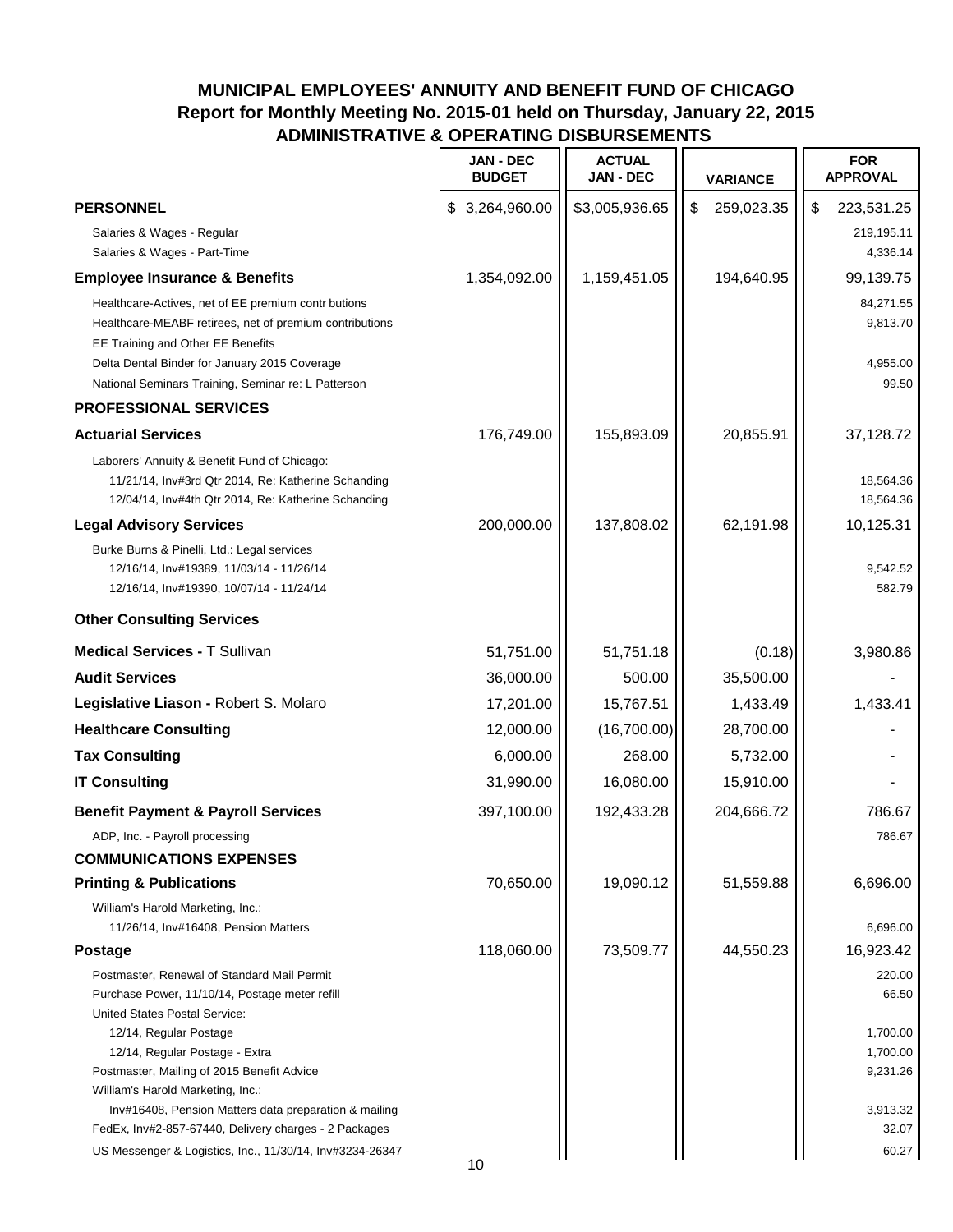|                                                                                                                                                                                                                                       | <b>JAN - DEC</b><br><b>BUDGET</b> | <b>ACTUAL</b><br><b>JAN - DEC</b> | <b>VARIANCE</b> | <b>FOR</b><br><b>APPROVAL</b> |
|---------------------------------------------------------------------------------------------------------------------------------------------------------------------------------------------------------------------------------------|-----------------------------------|-----------------------------------|-----------------|-------------------------------|
| <b>Telephone &amp; Communications</b>                                                                                                                                                                                                 | 52,700.00<br>\$                   | 44,261.45<br>\$                   | \$<br>8,438.55  | \$<br>3,600.88                |
| Access Point, Inc., Inv#3728918, VOIP Telefax services, 11/14<br>ShoreTel, 12/01/14, Inv#0408707, Phone system, 01/15<br>Cook Co. Pension: 11/30/14, Inv#IV411 - DR Site<br>Verizon Financial Services LLC, Data Connection - DR Site |                                   |                                   |                 | 149.34<br>2,017.75<br>386.49  |
| 12/10/14, Inv#62499112<br>Cogent Comm, 12/01/14, Internet - Onsite<br>Business Continuity - Managers Cell Phone Reimbursement<br>for December                                                                                         |                                   |                                   |                 | 322.30<br>400.00<br>325.00    |
| <b>OTHER OPERATING EXPENSES</b>                                                                                                                                                                                                       |                                   |                                   |                 |                               |
| <b>Rental &amp; Utilities</b>                                                                                                                                                                                                         | 533,790.00                        | 523,589.50                        | 10,200.50       | 48,615.50                     |
| Hines REIT 321 N. Clark St. LLC, 12/14 rent<br>ComEd, 12/03/14, Services from 11/03/14 - 12/02/14<br>Cook Co. Pension, 11/30/14, Inv#IV411, Electricity - DR site                                                                     |                                   |                                   |                 | 47,638.39<br>822.89<br>154.22 |
| <b>Contractual Services</b>                                                                                                                                                                                                           |                                   |                                   |                 |                               |
| <b>Trustee Elections</b>                                                                                                                                                                                                              | 14,560.00                         | 10,403.45                         | 4,156.55        |                               |
| <b>Death Service</b>                                                                                                                                                                                                                  | 4,000.00                          | 2,750.00                          | 1,250.00        |                               |
| <b>Shredding &amp; Storage Charges</b>                                                                                                                                                                                                | 18,860.00                         | 17,939.48                         | 920.52          | 1,509.74                      |
| Cintas Corp., Inv#8401751027, Shredding charges<br>Iron Mountain, Inv#KZB9397, 12/14 Storage charges<br>Federal Companies, Inv#858021, 12/14 Storage charges                                                                          |                                   |                                   |                 | 60.00<br>648.07<br>801.67     |
| <b>Dues &amp; Subscriptions</b>                                                                                                                                                                                                       | 16,745.00                         | 17,476.30                         | (731.30)        | 195.40                        |
| Illinois Notary "Discount" Bonding Co.:<br>4 year commission for Cecile B Brehm<br>Laborers' Annuity & Benefit Fund of Chicago:<br>12/04/14, Inv#4th Qtr 2014, American Academy<br>of Actuaries re: 2015 membership                   |                                   |                                   |                 | 42.90<br>152.50               |
| <b>Equipment Rental and Maintenance</b>                                                                                                                                                                                               | 12,640.00                         | 10,609.01                         | 2,030.99        | 392.00                        |
| Purchase Power:<br>11/10/14, Inv#0000577249, Quarterly billing for postage<br>meter rental 12/16/14 - 03/15/15                                                                                                                        |                                   |                                   |                 | 392.00                        |
| <b>Repairs and Maintenance Office</b>                                                                                                                                                                                                 | 3,000.00                          | 1,532.84                          | 1,467.16        | 279.93                        |
| Staples Advantage:<br>11/15/14, Inv#3248761089<br>12/06/14, Inv#3250850657                                                                                                                                                            |                                   |                                   |                 | 267.94<br>11.99               |
| <b>Insurance-Fiduciary, Fidelity Bond, Property, Employmt Practices</b>                                                                                                                                                               | 154,817.00                        | 177,478.60                        | (22,661.60)     |                               |
| <b>Travel Expenses - Conferences &amp; Others</b>                                                                                                                                                                                     | 30,000.00                         | 4,257.26                          | 25,742.74       |                               |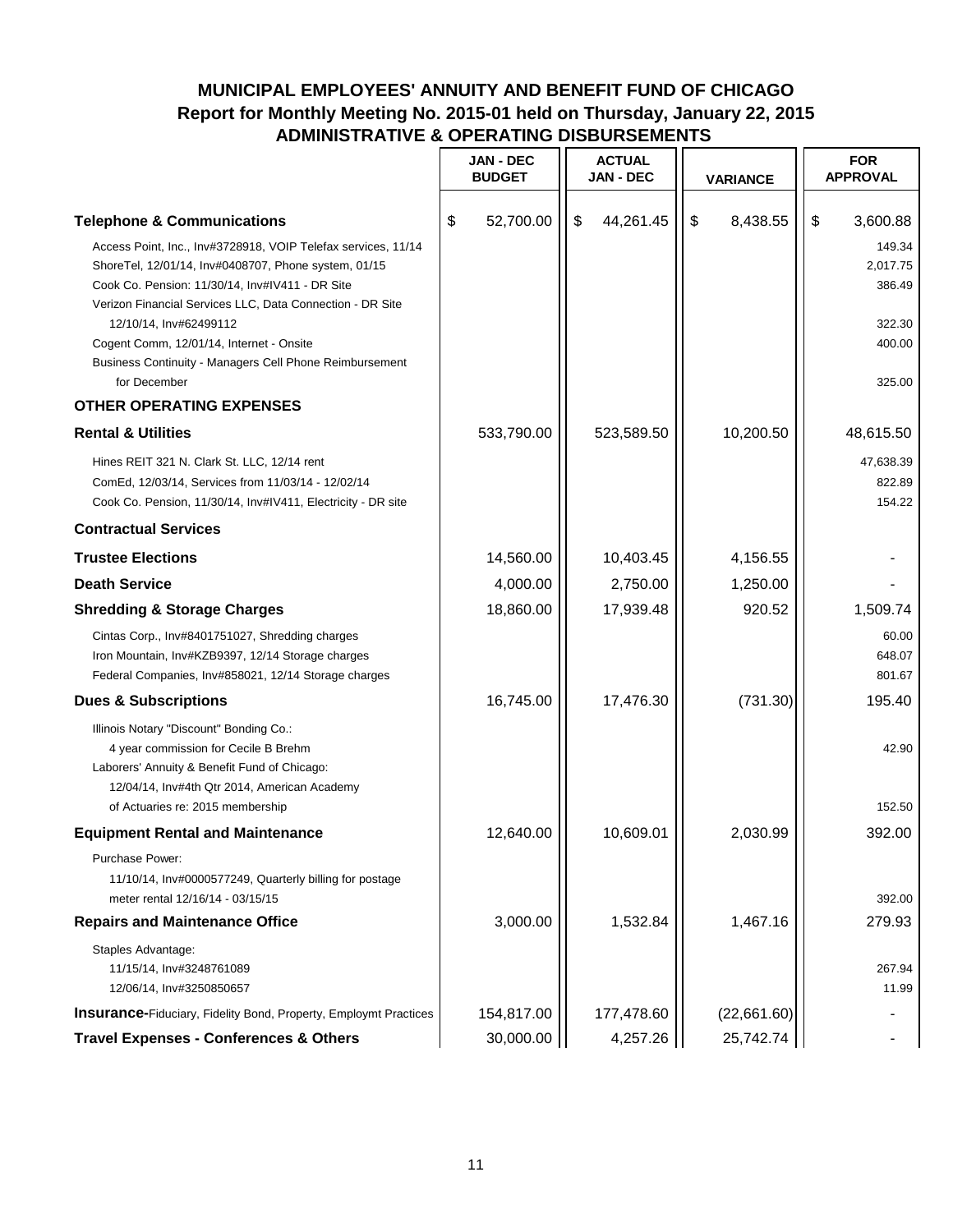|                                                                                                                                                                                                                                                                                                                                                                                                                                                                               | <b>JAN - DEC</b><br><b>BUDGET</b> | <b>ACTUAL</b><br><b>JAN - DEC</b> | <b>VARIANCE</b> | <b>FOR</b><br><b>APPROVAL</b>                                                                                    |
|-------------------------------------------------------------------------------------------------------------------------------------------------------------------------------------------------------------------------------------------------------------------------------------------------------------------------------------------------------------------------------------------------------------------------------------------------------------------------------|-----------------------------------|-----------------------------------|-----------------|------------------------------------------------------------------------------------------------------------------|
| <b>Office and Computer Supplies</b>                                                                                                                                                                                                                                                                                                                                                                                                                                           | \$<br>58,350.00                   | \$<br>32,495.47                   | \$<br>25,854.53 | \$<br>4,926.54                                                                                                   |
| <b>Office Supplies</b>                                                                                                                                                                                                                                                                                                                                                                                                                                                        |                                   |                                   |                 |                                                                                                                  |
| Staples Advantage:<br>12/06/14, Inv#3250850657<br>12/06/14, Inv#3250850658<br>12/06/14, Inv#3250850659<br>12/06/14, Inv#3250850660                                                                                                                                                                                                                                                                                                                                            |                                   |                                   |                 | 273.89<br>21.38<br>33.16<br>5.60                                                                                 |
| <b>Materials &amp; Supplies - Equipment</b>                                                                                                                                                                                                                                                                                                                                                                                                                                   |                                   |                                   |                 |                                                                                                                  |
| First Choice, 11/19/14, Inv#338108, Lunchroom supplies<br>First Choice, 11/19/14, Inv#338108, Boardroom supplies                                                                                                                                                                                                                                                                                                                                                              |                                   |                                   |                 | 127.59<br>48.08                                                                                                  |
| <b>Computer/Technical Supplies</b>                                                                                                                                                                                                                                                                                                                                                                                                                                            |                                   |                                   |                 |                                                                                                                  |
| Proceeds Re: In-house obsolete computer/monitor sale<br>Champion Battery: 4 Battery cartridges with tray & connectors<br>Zones:                                                                                                                                                                                                                                                                                                                                               |                                   |                                   |                 | (25.00)<br>147.93                                                                                                |
| 11/17/14, Inv#S39137020101, 7 Toners<br>11/18/14, Inv#S39137020102, 2 Printers<br>11/18/14, Inv#S39137020103, 4 Toners<br>11/18/14, Inv#S39137020104, 1 Toner<br>11/18/14, Inv#S39137020105, 15 Toners<br>11/19/14, Inv#S39137020106, 2 Toners<br>11/22/14, Inv#S39137020107, 7 Toners<br>Micron CPG, 11/14/14, Inv#250692141, 1 Memory module<br>Staples Advantage, 12/06/14, Inv#3250850657<br>Zones, 12/10/14, Inv#S38964330101, PDF Software                              |                                   |                                   |                 | 718.95<br>441.00<br>280.00<br>58.00<br>1,224.00<br>232.00<br>658.00<br>61.99<br>44.97<br>575.00                  |
| <b>Miscellaneous Expense</b>                                                                                                                                                                                                                                                                                                                                                                                                                                                  | 7,300.00                          | 5,061.97                          | 2,238.03        | 1,818.27                                                                                                         |
| 12/14, Qildro & Subpoena Fees:<br>Petty Cash Replenishment<br>Death Certificate:<br>Certified copy of death/marriage records for the following:<br>Charlotte Benveniste<br>George P Bogan<br>Evelyn Burk<br><b>Lillie Farmer</b><br>Harry Purvis<br>Johnnie Maxie<br>Alonti Café & Catering:<br>11/20/14, Board Room Supplies<br>12/18/14, Board Room Supplies<br>Bub City, 12/18/14, Christmas Luncheon for Trustees & Staff<br>Stacey Ruffolo, 12/18/14, Boardroom supplies |                                   |                                   |                 | (295.00)<br>92.80<br>17.00<br>17.00<br>17.00<br>17.00<br>17.00<br>17.00<br>171.00<br>132.09<br>1,085.32<br>90.06 |
| Standard Parking, Discounted parking passes issued to trustees<br><b>Reserve for Contingencies</b>                                                                                                                                                                                                                                                                                                                                                                            | 20,000.00                         |                                   | 20,000.00       | 440.00                                                                                                           |
| TOTAL ADMINISTRATIVE OPERATING EXPENSES                                                                                                                                                                                                                                                                                                                                                                                                                                       |                                   |                                   |                 |                                                                                                                  |
| Before Special Projects and Investments                                                                                                                                                                                                                                                                                                                                                                                                                                       | 6,663,315.00                      | 5,659,644.00                      | 1,003,671.00    | 461,083.65                                                                                                       |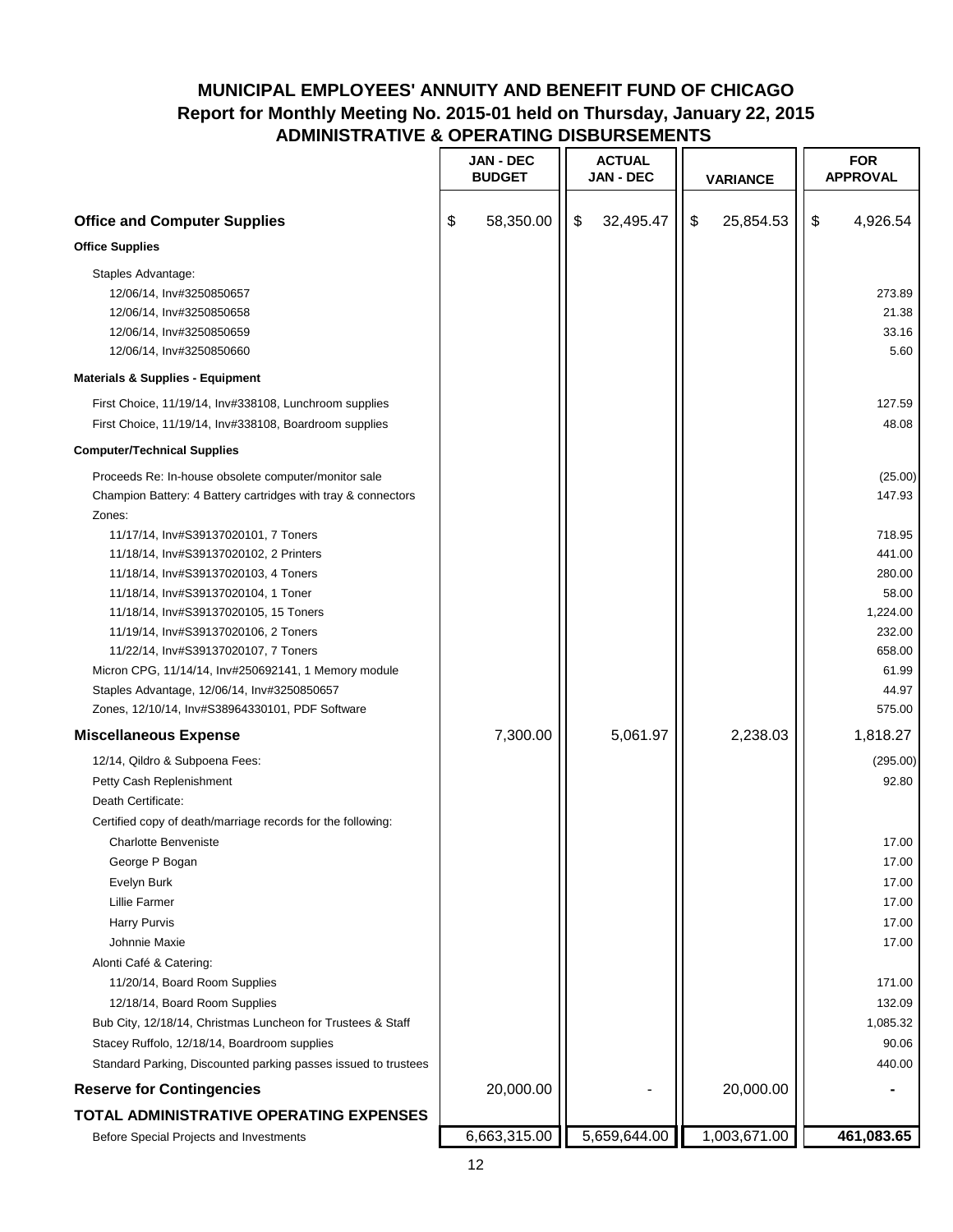|                                                                                                                                   | <b>JAN - DEC</b><br><b>BUDGET</b> | <b>ACTUAL</b><br><b>JAN - DEC</b><br><b>VARIANCE</b> |                         | <b>FOR</b><br><b>APPROVAL</b> |
|-----------------------------------------------------------------------------------------------------------------------------------|-----------------------------------|------------------------------------------------------|-------------------------|-------------------------------|
| <b>SPECIAL PROJECTS</b><br><b>Information Systems</b><br>Imaging and Pension Benefit System (PBS)<br>Consulting: Website Redesign | 9,000.00<br>\$                    | -\$                                                  | 9,000.00<br>\$          | -\$                           |
| Document Magmt System: Insite<br>Development Costs: PBS                                                                           | 35,000.00<br>300,000.00           |                                                      | 35,000.00<br>300,000.00 |                               |
| Before Investments                                                                                                                | 7,007,315.00                      | 5,659,644.00                                         | 1,347,671.00            | 461,083.65                    |
| <b>INVESTMENT EXPENSES</b>                                                                                                        |                                   |                                                      |                         |                               |
| <b>Investment Management Fees *</b><br>*Management Fees paid hrough operating cash account                                        | 12,000,000.00                     | 8,384,607.35                                         | 3,615,392.65            |                               |
| <b>Custody Management</b>                                                                                                         | 490,000.00                        | 270,886.46                                           | 219,113.54              |                               |
| <b>Investment Advisory Services</b>                                                                                               | 290,000.00                        | 217,500.00                                           | 72,500.00               |                               |
| <b>Investment Legal Services</b>                                                                                                  | 200,000.00                        | 5,610.40                                             | 194,389.60              |                               |
| <b>TOTAL INVESTMENT EXPENSES</b>                                                                                                  | 12,980,000.00                     | 8,878,604.21                                         | 4,101,395.79            | \$                            |

#### **TOTAL ADMINISTRATIVE OPERATING AND INVESTMENT EXPENSES \$ 461,083.65**

Mr. Guest moved to approve disbursements as reflected above, to persons or firms in the amounts shown opposite their respective names. Second by Mr. McMahon.

Carried: Ayes - Mr. Clancy, Mr. Guest, Mr. McMahon, Mr.Latzke and Mr. Widawsky. Nays - None.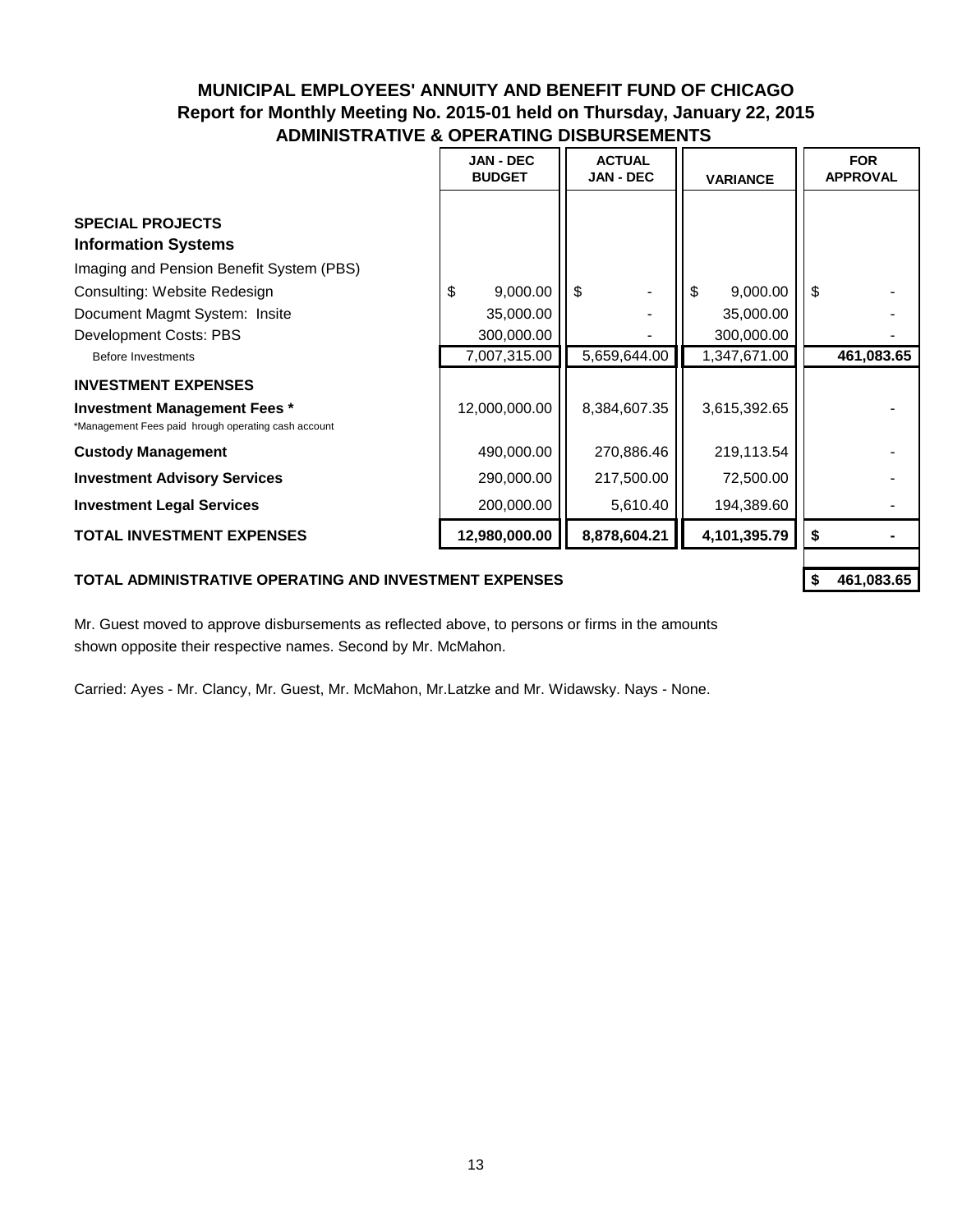Report of Monthly Meeting No. 2015-01 held on Thursday, January 22, 2015

Resolved, that each of the following named members of the Fund be granted an annuity of the amount stated, and to continue for life, unless otherwise stated in the notes, provided that separation from the service of the City of Chicago shall have become effective as of such date:

## **EMPLOYEE ANNUITIES**

| <b>Name</b>                                                                                                                                                                                          | Dept - Title                                                                                                                                                                                                                                            | <b>Eff Date</b> | <b>Employee</b>                                                                                                                                                                                                      | <b>Spouse</b> | <b>Notes</b> |
|------------------------------------------------------------------------------------------------------------------------------------------------------------------------------------------------------|---------------------------------------------------------------------------------------------------------------------------------------------------------------------------------------------------------------------------------------------------------|-----------------|----------------------------------------------------------------------------------------------------------------------------------------------------------------------------------------------------------------------|---------------|--------------|
| ALICEA, ROSA M                                                                                                                                                                                       | BE - LRA                                                                                                                                                                                                                                                | 11/13/2014      | \$850.00                                                                                                                                                                                                             | \$631.03      |              |
| ALTIN, UFUK                                                                                                                                                                                          | TRANS - CIVIL ENG IV                                                                                                                                                                                                                                    | 12/01/2014      | \$5,540.82                                                                                                                                                                                                           | N/A           |              |
| BALLENTINE, RAY                                                                                                                                                                                      | STS & SAN - POOL MTD                                                                                                                                                                                                                                    | 12/01/2014      | \$1,551.03                                                                                                                                                                                                           | N/A           |              |
| BEGUM, SHAHNAZ                                                                                                                                                                                       | STS & SAN - DATA ENTRY OPER                                                                                                                                                                                                                             | 11/14/2014      | \$1,278.93                                                                                                                                                                                                           | N/A           |              |
| BELL, JOSELYN W                                                                                                                                                                                      | CPL - MANAGER OF FINANCE                                                                                                                                                                                                                                | 12/01/2014      | \$6,900.02                                                                                                                                                                                                           | N/A           |              |
| <b>BIALEK, KATHLEEN</b>                                                                                                                                                                              | POLICE - TECH                                                                                                                                                                                                                                           | 11/01/2014      | \$1,926.75                                                                                                                                                                                                           | \$963.38      | R            |
| BLYTH, LYN B                                                                                                                                                                                         | CITY COUNCIL - COMMITTEE<br><b>SECRETARY</b>                                                                                                                                                                                                            | 12/01/2014      | \$254.46                                                                                                                                                                                                             | N/A           | <b>RS</b>    |
| <b>BROWN, JUDITH E</b>                                                                                                                                                                               | POLICE - ADMIN MGR                                                                                                                                                                                                                                      | 12/30/2014      | \$2,697.33                                                                                                                                                                                                           | \$1,348.66    |              |
| BUSEN, KIMBERLY A                                                                                                                                                                                    | <b>BUDGET &amp; MGMT - STAFF ASST</b>                                                                                                                                                                                                                   | 12/29/2014      | \$3,008.80                                                                                                                                                                                                           | N/A           |              |
| CALLAHAN, PATRICIA                                                                                                                                                                                   | <b>BE - SCHOOL CLERK</b>                                                                                                                                                                                                                                | 11/01/2014      | \$799.95                                                                                                                                                                                                             | \$399.98      | <b>RS</b>    |
| CARDELLA, JOHN J                                                                                                                                                                                     | STS & SAN - MTD                                                                                                                                                                                                                                         | 12/01/2014      | \$3,649.05                                                                                                                                                                                                           | \$2,106.58    |              |
| CLARKE, MARGARET                                                                                                                                                                                     | POLICE - CROSSING GUARD                                                                                                                                                                                                                                 | 12/01/2014      | \$888.10                                                                                                                                                                                                             | \$744.47      |              |
| <b>COLEMAN, BRENDA R</b>                                                                                                                                                                             | <b>BE - SCH CLERK I</b>                                                                                                                                                                                                                                 | 12/01/2014      | \$2,715.38                                                                                                                                                                                                           | N/A           |              |
| CURRY, NORA J                                                                                                                                                                                        | BE - LRA                                                                                                                                                                                                                                                | 11/29/2014      | \$850.00                                                                                                                                                                                                             | \$702.17      |              |
| DANIELS, TIMOTHY G                                                                                                                                                                                   | <b>BE - ENG III</b>                                                                                                                                                                                                                                     | 11/17/2013      | \$598.72                                                                                                                                                                                                             | N/A           | S            |
| DAVIS, ANTHONY                                                                                                                                                                                       | <b>BE - PORTER</b>                                                                                                                                                                                                                                      | 11/28/2014      | \$894.78                                                                                                                                                                                                             | \$800.00      |              |
| DAVIS, JOE N                                                                                                                                                                                         | STS & SAN - MTD                                                                                                                                                                                                                                         | 07/12/2012      | \$2,314.08                                                                                                                                                                                                           | \$1,107.87    |              |
| DE BERRY, AUDREY C                                                                                                                                                                                   | LAW - SR LEGAL PERS COMP OPER                                                                                                                                                                                                                           | 12/16/2014      | \$3,327.84                                                                                                                                                                                                           | N/A           |              |
| DELGADO, MARGARET                                                                                                                                                                                    | FAMILY & SUPPORT - ELDERLY AIDE II                                                                                                                                                                                                                      | 12/01/2014      | \$850.00                                                                                                                                                                                                             | N/A           |              |
| DYER, JUANITA                                                                                                                                                                                        | <b>BE - PORTER</b>                                                                                                                                                                                                                                      | 12/01/2014      | \$850.00                                                                                                                                                                                                             | N/A           |              |
| FERA, ZENIA                                                                                                                                                                                          | POLICE - ADMIN MGR                                                                                                                                                                                                                                      | 12/27/2014      | \$3,039.49                                                                                                                                                                                                           | \$1,882.50    |              |
| GARDNER, ARZULA M                                                                                                                                                                                    | <b>BE - SCH CLERK ASST</b>                                                                                                                                                                                                                              | 12/09/2014      | \$2,237.22                                                                                                                                                                                                           | N/A           |              |
| GONZALEZ, MIRIAN                                                                                                                                                                                     | <b>BE - CUST WKR</b>                                                                                                                                                                                                                                    | 12/01/2014      | \$2,712.77                                                                                                                                                                                                           | N/A           |              |
| <b>GREEN, DEBORAH K</b>                                                                                                                                                                              | BE - COOK II                                                                                                                                                                                                                                            | 12/01/2014      | \$1,077.35                                                                                                                                                                                                           | N/A           |              |
| GREEN, ELLA M                                                                                                                                                                                        | LAW - PARALEGAL II                                                                                                                                                                                                                                      | 12/16/2014      | \$5,497.30                                                                                                                                                                                                           | N/A           |              |
| <b>GUZIK, THOMAS S</b>                                                                                                                                                                               | FIRE - PARAMEDIC                                                                                                                                                                                                                                        | 09/14/2014      | \$1,046.40                                                                                                                                                                                                           | \$800.00      |              |
| GUZMAN, JUANA                                                                                                                                                                                        | CULTURAL AFFAIRS - PROGRAM DIR                                                                                                                                                                                                                          | 12/11/2014      | \$1,468.38                                                                                                                                                                                                           | N/A           |              |
| HARRIS-SWOOPE, ANGELA BE - TEACHER ASST<br>м                                                                                                                                                         |                                                                                                                                                                                                                                                         | 12/15/2014      | \$1,280.57                                                                                                                                                                                                           | \$800.00      |              |
| <b>HOBAN, THOMAS J</b>                                                                                                                                                                               | <b>GEN SERV - ELEC MECH</b>                                                                                                                                                                                                                             | 12/01/2014      | \$5,856.94                                                                                                                                                                                                           | \$2,928.47    |              |
| HOFFMAN, JAMES R                                                                                                                                                                                     | WATER - ASST DISTR SUPER                                                                                                                                                                                                                                | 12/01/2014      | \$6,693.96                                                                                                                                                                                                           | N/A           |              |
| HOLMES-SMITH, BETTIE J                                                                                                                                                                               | <b>BE - SECURITY AIDE</b>                                                                                                                                                                                                                               | 12/01/2014      | \$2,211.66                                                                                                                                                                                                           | \$1,130.13    |              |
| JARNUTOWSKI, ELAINE E                                                                                                                                                                                | FINANCE - CLERK IV                                                                                                                                                                                                                                      | 09/06/2014      | \$1,685.77                                                                                                                                                                                                           | N/A           |              |
| JONES, LOUISA                                                                                                                                                                                        | <b>BE - COOK II</b>                                                                                                                                                                                                                                     | 12/01/2014      | \$1,235.77                                                                                                                                                                                                           | N/A           |              |
| KILROY, ANTOINETTE S                                                                                                                                                                                 | OEMC - POLICE COMM OPER I                                                                                                                                                                                                                               | 11/17/2014      | \$2,203.46                                                                                                                                                                                                           | N/A           |              |
| KOUPENY, KAREN M                                                                                                                                                                                     | BE - ACCOUNTS PAYABLE TECH                                                                                                                                                                                                                              | 12/08/2014      | \$2,900.86                                                                                                                                                                                                           | \$1,545.20    |              |
| LAMOURT, OLGA I                                                                                                                                                                                      | BE - LRA                                                                                                                                                                                                                                                | 12/14/2014      | \$850.00                                                                                                                                                                                                             | N/A           |              |
| Less than 60 years of age<br>A<br>В<br>Reversionary<br>С<br>Calculated upon death of Employee MMI<br>CX<br><b>Credit Expires</b><br>Death<br>D<br>DU<br><b>Duty Disability</b><br>DISI<br>Discharged | F.<br>Female: No Post 9/74 Spouse Contributions<br><b>MED</b> Updated Medical Records<br>Maximum Medical Update<br>N<br>See Notes in File<br>NTE<br>Note for Mercy Works Update<br>OR.<br><b>Ordinary Disability</b><br><b>Reciprocal Annuity</b><br>R. | S<br>T.<br>W    | <b>REL Released to Return to Work</b><br>RW Returned to Work<br>Less than 10 years of Service<br><b>SPE</b> Specialist Doctor Visit<br><b>Term Annuity</b><br>Withdraw/Waiting to apply<br>WC Workmens' Compensation |               |              |
| EID Errors in Deduction                                                                                                                                                                              | RES Resigned                                                                                                                                                                                                                                            | X               | Married @ Res, Not Married @ Eff Date                                                                                                                                                                                |               |              |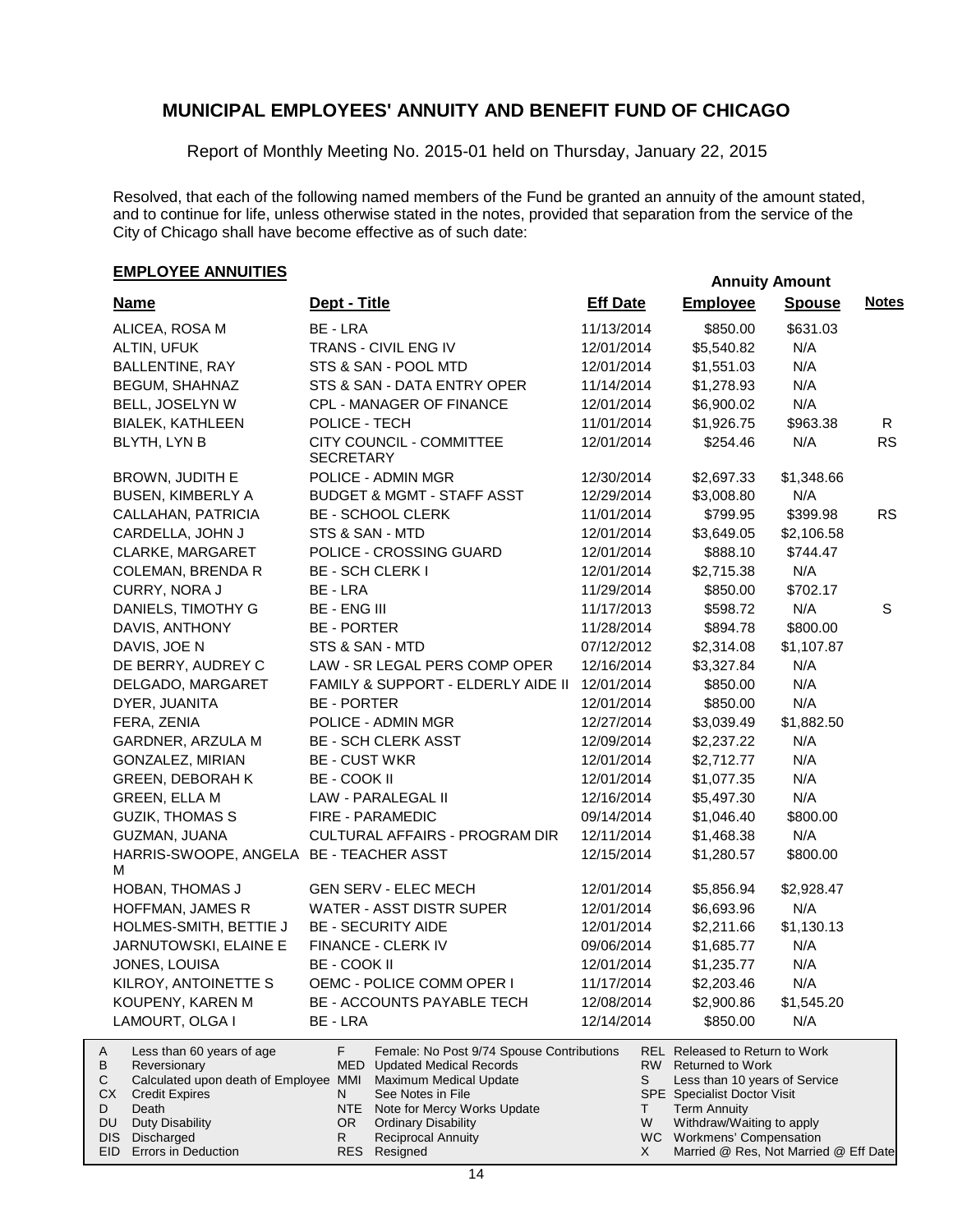Report of Monthly Meeting No. 2015-01 held on Thursday, January 22, 2015

Resolved, that each of the following named members of the Fund be granted an annuity of the amount stated, and to continue for life, unless otherwise stated in the notes, provided that separation from the service of the City of Chicago shall have become effective as of such date:

## **EMPLOYEE ANNUITIES**

| <b>Name</b>           | Dept - Title                                                                                                                                                                                        | <b>Eff Date</b> | <b>Employee</b> | <b>Spouse</b> | <b>Notes</b> |
|-----------------------|-----------------------------------------------------------------------------------------------------------------------------------------------------------------------------------------------------|-----------------|-----------------|---------------|--------------|
| LAW, JAMES Y          | SPECIAL EVENTS - EXEC DIR                                                                                                                                                                           | 12/12/2014      | \$3,988.98      | \$2,422.79    | B            |
| LEE, KAREN A          | <b>BUDGET &amp; MGMT - STAFF ASST</b>                                                                                                                                                               | 12/01/2014      | \$2,557.32      | \$1,553.24    |              |
| MC LEAN, SUZANNE M    | OEMC - POLICE COMM OPER II                                                                                                                                                                          | 11/11/2014      | \$1,534.73      | N/A           |              |
| MC NAMARA, JAMES C    | <b>GEN SERV - MTD</b>                                                                                                                                                                               | 11/19/2014      | \$4,582.02      | \$2,590.94    |              |
| MEDINA, PABLO         | HUMAN RELATIONS - DIR INTERGRP<br>REL OUTREACH                                                                                                                                                      | 11/29/2014      | \$5,749.92      | \$2,874.96    |              |
| MILLER, BARBARA M     | LAW - EXEC ADMIN ASST I                                                                                                                                                                             | 12/16/2014      | \$1,811.69      | N/A           |              |
| NUNEZ, MARIA S        | BE - LRA                                                                                                                                                                                            | 12/01/2014      | \$850.00        | \$800.00      |              |
| NUNEZ, SYLVIA A       | <b>BE - CUST WKR</b>                                                                                                                                                                                | 12/05/2014      | \$1,693.83      | \$846.92      |              |
| OCHAL, DAVID F        | <b>AVIATION - FIRST DEP COMM</b>                                                                                                                                                                    | 12/07/2014      | \$5,763.28      | \$2,648.54    |              |
| OLLRY, JUDY A         | POLICE - COMMUNITY ORGANIZER                                                                                                                                                                        | 12/01/2014      | \$1,954.15      | \$1,042.88    |              |
| PORTER, KATRINA       | BE - CWA                                                                                                                                                                                            | 09/01/2014      | \$1,395.05      | \$800.00      |              |
| RAMIREZ, LUZ M        | <b>BE - TEACHER ASST I</b>                                                                                                                                                                          | 09/01/2014      | \$2,274.20      | \$1,169.74    |              |
| RIVERA, WILFREDO      | <b>BE - PORTER</b>                                                                                                                                                                                  | 12/01/2014      | \$1,125.00      | N/A           |              |
| RODRIGUEZ, CARMEN     | POLICE - CROSSING GUARD                                                                                                                                                                             | 12/01/2014      | \$850.00        | N/A           |              |
| ROLDAN, MARGARITA     | <b>BE - TEACHER ASST</b>                                                                                                                                                                            | 12/01/2014      | \$1,653.63      | N/A           |              |
| ROOFE, RAMONA L       | WATER - OPER ENG GROUP C                                                                                                                                                                            | 11/18/2014      | \$3,222.89      | \$2,058.24    |              |
| RYAN, FRANCES P       | <b>TRANS - ADMIN ASST III</b>                                                                                                                                                                       | 12/01/2014      | \$2,265.78      | \$1,367.80    |              |
| SCHAEFER, KAREN D     | <b>BE - SCH CLERK I</b>                                                                                                                                                                             | 12/13/2014      | \$2,362.45      | \$1,309.16    |              |
| SHAFFER, ROSEMARY E   | <b>HEALTH - ADMIN SUPV</b>                                                                                                                                                                          | 12/01/2014      | \$1,731.82      | N/A           |              |
| SIEFERT, ROBERT V     | <b>BE-ENGIL</b>                                                                                                                                                                                     | 07/12/2014      | \$5,322.58      | \$2,568.14    |              |
|                       | Effective 11/1/2014, employee annuity amount increased from \$5,322.58 to \$6,117.90 and<br>spouse annuity from \$2,568.14 to \$2,951.89 due to payment for past service after resignation<br>date. |                 |                 |               |              |
| SMITH, MICHELE M      | <b>BE - SCH CLERK I</b>                                                                                                                                                                             | 12/01/2014      | \$3,040.39      | N/A           |              |
| STASIOWSKI, LINDA     | <b>BE - LUNCHRM MGR</b>                                                                                                                                                                             | 12/01/2014      | \$2,054.94      | N/A           |              |
| SWIECH, LAWRENCE J    | <b>AVIATION - OPER ENG GROUP A</b>                                                                                                                                                                  | 11/27/2014      | \$3,397.50      | \$1,942.39    |              |
| TRIVIZAS, EVANGELIA P | BE - LRA                                                                                                                                                                                            | 12/01/2014      | \$850.00        | \$702.17      |              |
| TURNER, ELMA L        | <b>BE - TEACHER ASST</b>                                                                                                                                                                            | 12/01/2014      | \$2,687.72      | N/A           |              |
| VIRAMONTES, ROSA M    | <b>BE - TEACHER ASST</b>                                                                                                                                                                            | 09/17/2014      | \$1,142.87      | \$571.43      | <b>RS</b>    |

Calculated upon death of Employee MMI Maximum Medical Update See Notes in File N

F

Less than 60 years of age

Reversionary

CX Credit Expires Death DU Duty Disability DIS Discharged EID Errors in Deduction

A B C D.

NTE Note for Mercy Works Update Ordinary Disability OR

WILSON, PATRICIA A CPL - SR LIBRARY CLERK 12/01/2014 \$3,491.06 N/A WINTERFELD, CLIFFORD J GEN SERV - MACHINIST 12/01/2014 \$5,543.07 \$2,962.92 WOJTYCHIW, VICTOR HEALTH - PROJECT ADMIN 12/01/2014 \$6,780.00 \$3,406.95 ZHANG, SUI ZHU BE - TEACHER ASST 12/25/2014 \$981.22 N/A

**Total Employee Annuities 66 Case(s) \$166,402.03**

MED Updated Medical Records

- Resigned RESR
- Reciprocal Annuity
	-
- SPE Specialist Doctor Visit Term Annuity T W

S

Withdraw/Waiting to apply WC Workmens' Compensation Married @ Res, Not Married @ Eff Date X

Less than 10 years of Service

Released to Return to Work REL

RW Returned to Work

Female: No Post 9/74 Spouse Contributions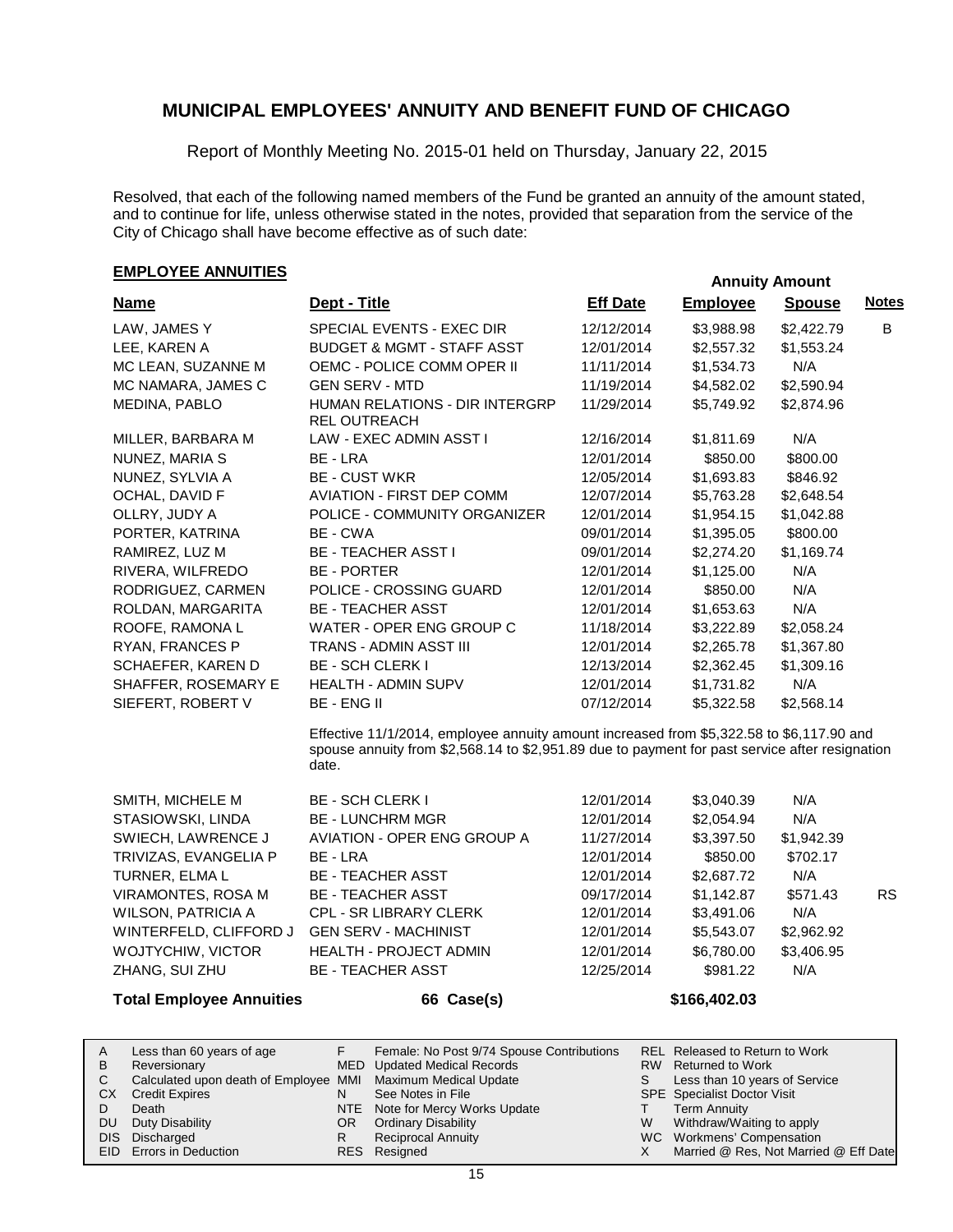Report of Monthly Meeting No. 2015-01 held on Thursday, January 22, 2015

Resolved, that each of the following widows, widowers, minor children, and certain other relatives of former members of the Fund be granted annuities of the amounts stated, and to continue until the expiration date indicated.

# **SPOUSE ANNUITIES**<br> **SPOUSE ANNUITIES**

| <b>Former Employee Name</b>   | Dept - Title                                             | <b>Eff Date</b> | <u>Annuity</u> | <b>Expires</b> | <b>Notes</b> |
|-------------------------------|----------------------------------------------------------|-----------------|----------------|----------------|--------------|
| AINSWORTH, JOHN               | WATER - ASST CHIEF OPER ENG                              | 11/25/2014      | \$2,028.92     | Death          |              |
| BERKLEY, MAXINE               | LAW - CLERK II                                           | 06/27/2014      | \$858.30       | Death          |              |
| CONLON, MICHAEL               | <b>BE - ENG CUST GR IV</b>                               | 12/17/2014      | \$1,992.46     | Death          |              |
| <b>CUMMINS, PAULETTE</b>      | WATER - MTD                                              | 09/26/2014      | \$1,587.04     | Death          |              |
| DICKSTEIN, JOSEPH             | <b>HEALTH - PHYSICIAN</b>                                | 12/03/2014      | \$2,496.32     | Death          |              |
| DRAKE, LLOYD                  | <b>BE - ENG CUST GR V</b>                                | 11/02/2014      | \$2,937.55     | Death          |              |
| FRAZIER, BONITA               | <b>POLICE - TIMEKEEPER</b>                               | 10/27/2014      | \$1,949.21     | Death          |              |
| JARMUSZKA, ELIZABETH          | <b>TRANS - BRIDGE OPER</b>                               | 11/05/2014      | \$800.00       | Death          |              |
| JUPIN, JOHN                   | STS & SAN - AUTO POUND SUPV                              | 11/05/2014      | \$800.00       | Death          |              |
| KNIGHT, ANTHONY               | <b>TRANS - POOL MTD</b>                                  | 10/07/2014      | \$800.00       | Death          |              |
| LAINE, DOROTHY                | POLICE - SR DATA ENTRY OPER                              | 11/21/2014      | \$869.50       | Death          |              |
| LONG, BETTY                   | <b>HUMAN SERVICES - GRANTS</b><br><b>SPECIALIST</b>      | 10/10/2014      | \$1,841.00     | Death          |              |
| MALONE, LINWOOD               | STS & SAN - MTD                                          | 11/22/2014      | \$1,042.87     | Death          |              |
| MCCLELLAND, LEROY             | <b>BE - SECURITY OFFICER</b>                             | 10/17/2014      | \$682.00       | Death          | S            |
| MICHALEK, HILLARD             | <b>BE - JANITOR</b>                                      | 10/25/2014      | \$136.48       | Death          | <b>RS</b>    |
| MURPHY, THOMAS                | WATER - ASST CHIEF OPER ENG                              | 11/11/2014      | \$2,981.66     | Death          |              |
| ROBINSON, CHESTER             | <b>BE - TRUANT OFFICER</b>                               | 11/21/2014      | \$800.00       | Death          |              |
| STAMPS, JARVIS                | <b>BE - CUST WKR</b>                                     | 10/19/2014      | \$1,320.48     | Death          |              |
| <b>SUKENIK, SAMUEL</b>        | STS & SAN - MTD                                          | 12/01/2014      | \$1,116.28     | Death          |              |
| <b>TORRES, NORMAN</b>         | <b>TRANSPORTATION - BRIDGE STRUCT</b><br><b>IRON WKR</b> | 10/12/2014      | \$316.34       | Death          | S            |
| TYSON, EDWARD                 | <b>DOIT - PROJECT MGR</b>                                | 11/15/2014      | \$2,113.64     | Death          |              |
| <b>WILLIAMS, ARTINSE</b>      | BE - LRA                                                 | 04/01/2014      | \$800.00       | Death          |              |
| WYATT, CLAUDE                 | <b>BOARD OF ELECTION -</b><br><b>INVESTIGATOR I</b>      | 11/25/2014      | \$1,239.28     | Death          |              |
| <b>Total Spouse Annuities</b> | 23 Case(s)                                               |                 | \$31,509.33    |                |              |

|      | Less than 60 years of age                                    |     | Female: No Post 9/74 Spouse Contributions |   | REL Released to Return to Work        |
|------|--------------------------------------------------------------|-----|-------------------------------------------|---|---------------------------------------|
| B    | Reversionary                                                 |     | MED Updated Medical Records               |   | RW Returned to Work                   |
|      | Calculated upon death of Employee MMI Maximum Medical Update |     |                                           | S | Less than 10 years of Service         |
| СX   | <b>Credit Expires</b>                                        | N   | See Notes in File                         |   | <b>SPE</b> Specialist Doctor Visit    |
|      | Death                                                        |     | NTE Note for Mercy Works Update           |   | Term Annuity                          |
| DU   | Duty Disability                                              | OR. | <b>Ordinary Disability</b>                | W | Withdraw/Waiting to apply             |
| DIS. | Discharged                                                   | R   | <b>Reciprocal Annuity</b>                 |   | WC Workmens' Compensation             |
|      | <b>EID</b> Errors in Deduction                               |     | RES Resigned                              |   | Married @ Res, Not Married @ Eff Date |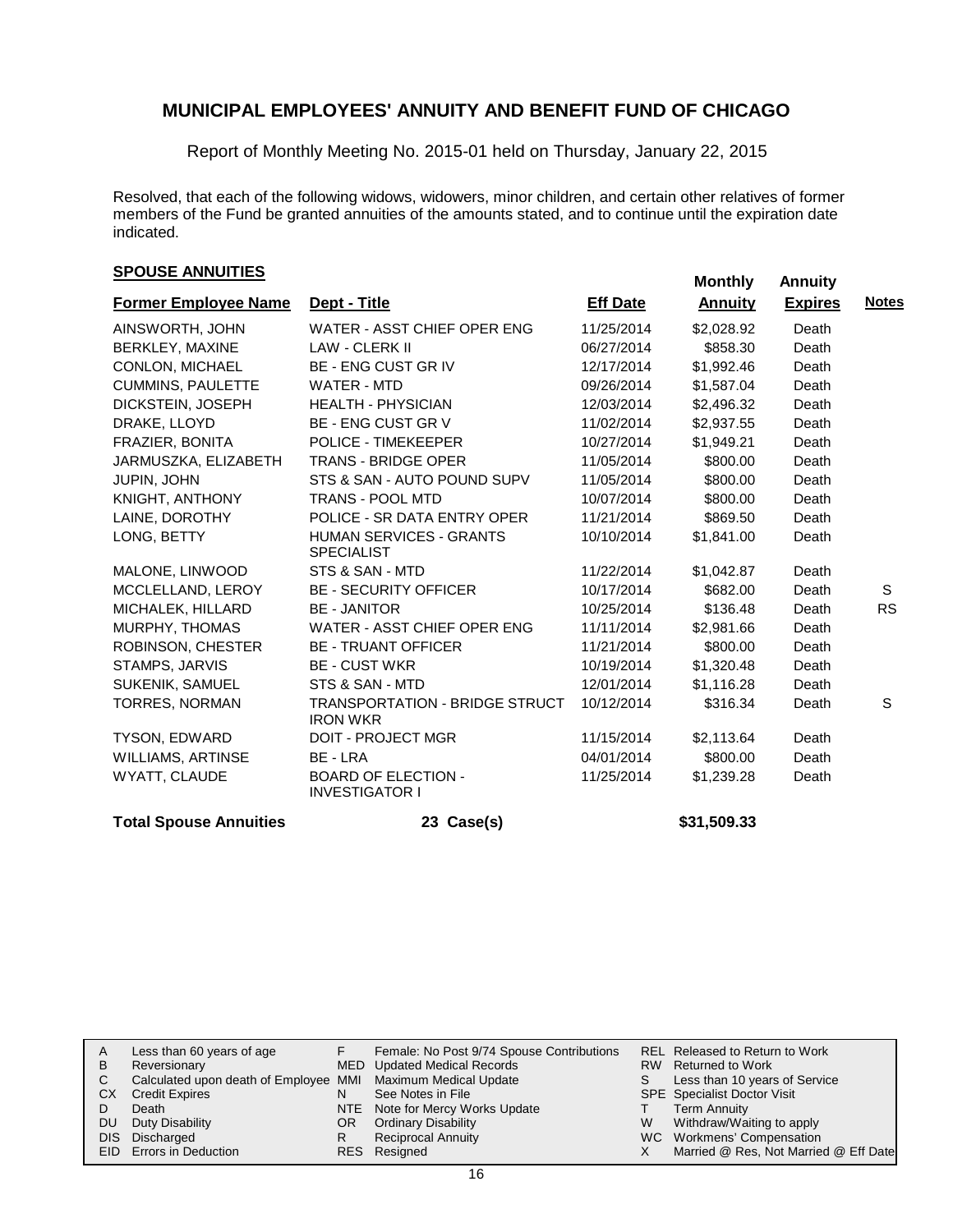Report of Monthly Meeting No. 2015-01 held on Thursday, January 22, 2015

Resolved, that each of the following widows, widowers, minor children, and certain other relatives of former members of the Fund be granted annuities of the amounts stated, and to continue until the expiration date indicated.

# **CHILD(REN) ANNUITIES Monthly** Annuity

| <b>Former Employee Name</b> | <b>Eff Date</b> | Annuitv | <b>Expires</b> | <b>Notes</b> |
|-----------------------------|-----------------|---------|----------------|--------------|
| $\cdots$                    |                 |         |                |              |

NONE

| в<br>С<br>CХ<br>DU<br>DIS. | Less than 60 years of age<br>Reversionary<br>Calculated upon death of Employee MMI Maximum Medical Update<br><b>Credit Expires</b><br>Death<br>Duty Disability<br>Discharged<br>EID Errors in Deduction | N<br>OR<br>R | Female: No Post 9/74 Spouse Contributions<br>MED Updated Medical Records<br>See Notes in File<br>NTE Note for Mercy Works Update<br><b>Ordinary Disability</b><br><b>Reciprocal Annuity</b><br>RES Resigned | S.<br>W | REL Released to Return to Work<br>RW Returned to Work<br>Less than 10 years of Service<br><b>SPE</b> Specialist Doctor Visit<br><b>Term Annuity</b><br>Withdraw/Waiting to apply<br>WC Workmens' Compensation<br>Married @ Res, Not Married @ Eff Date |
|----------------------------|---------------------------------------------------------------------------------------------------------------------------------------------------------------------------------------------------------|--------------|-------------------------------------------------------------------------------------------------------------------------------------------------------------------------------------------------------------|---------|--------------------------------------------------------------------------------------------------------------------------------------------------------------------------------------------------------------------------------------------------------|
|----------------------------|---------------------------------------------------------------------------------------------------------------------------------------------------------------------------------------------------------|--------------|-------------------------------------------------------------------------------------------------------------------------------------------------------------------------------------------------------------|---------|--------------------------------------------------------------------------------------------------------------------------------------------------------------------------------------------------------------------------------------------------------|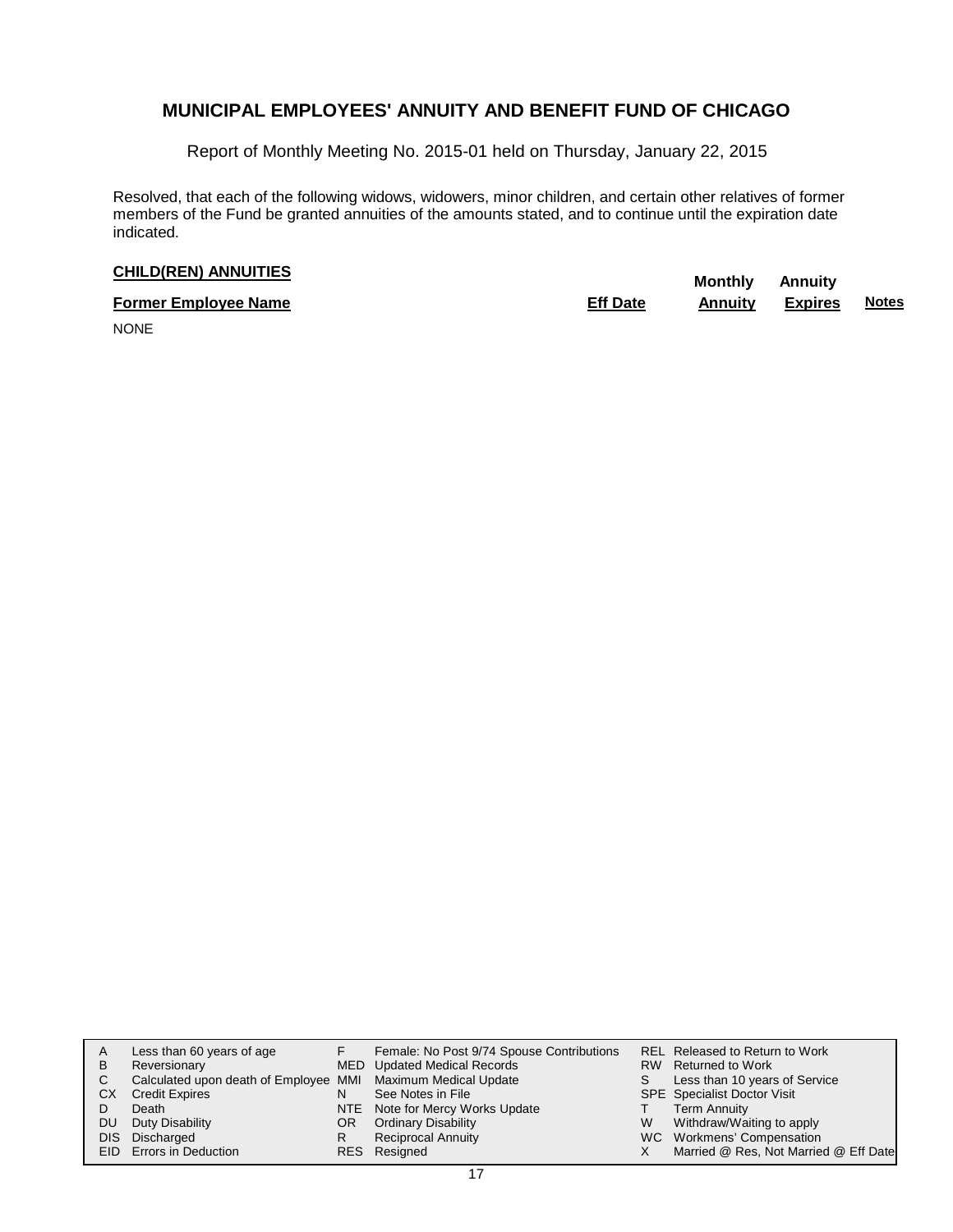Report of Monthly Meeting No. 2015-01 held on Thursday, January 22, 2015

Resolved, that each of the following widows, widowers, minor children, and certain other relatives of former members of the Fund be granted annuities of the amounts stated, and to continue until the expiration date indicated.

# **REVERSIONARY ANNUITIES**<br> **REVERSIONARY ANNUITIES**

**Former Employee Name Eff Date Annuity Expires Notes**

NONE

| A   | Less than 60 years of age                                    |     | Female: No Post 9/74 Spouse Contributions |   | <b>REL Released to Return to Work</b> |
|-----|--------------------------------------------------------------|-----|-------------------------------------------|---|---------------------------------------|
| в   | Reversionary                                                 |     | MED Updated Medical Records               |   | RW Returned to Work                   |
| С   | Calculated upon death of Employee MMI Maximum Medical Update |     |                                           | S | Less than 10 years of Service         |
| CХ  | <b>Credit Expires</b>                                        | N   | See Notes in File                         |   | <b>SPE</b> Specialist Doctor Visit    |
|     | Death                                                        |     | NTE Note for Mercy Works Update           |   | <b>Term Annuity</b>                   |
| DU  | Duty Disability                                              | OR. | <b>Ordinary Disability</b>                | W | Withdraw/Waiting to apply             |
| DIS | Discharged                                                   | R   | <b>Reciprocal Annuity</b>                 |   | WC Workmens' Compensation             |
|     | EID Errors in Deduction                                      |     | RES Resigned                              |   | Married @ Res, Not Married @ Eff Date |
|     |                                                              |     |                                           |   |                                       |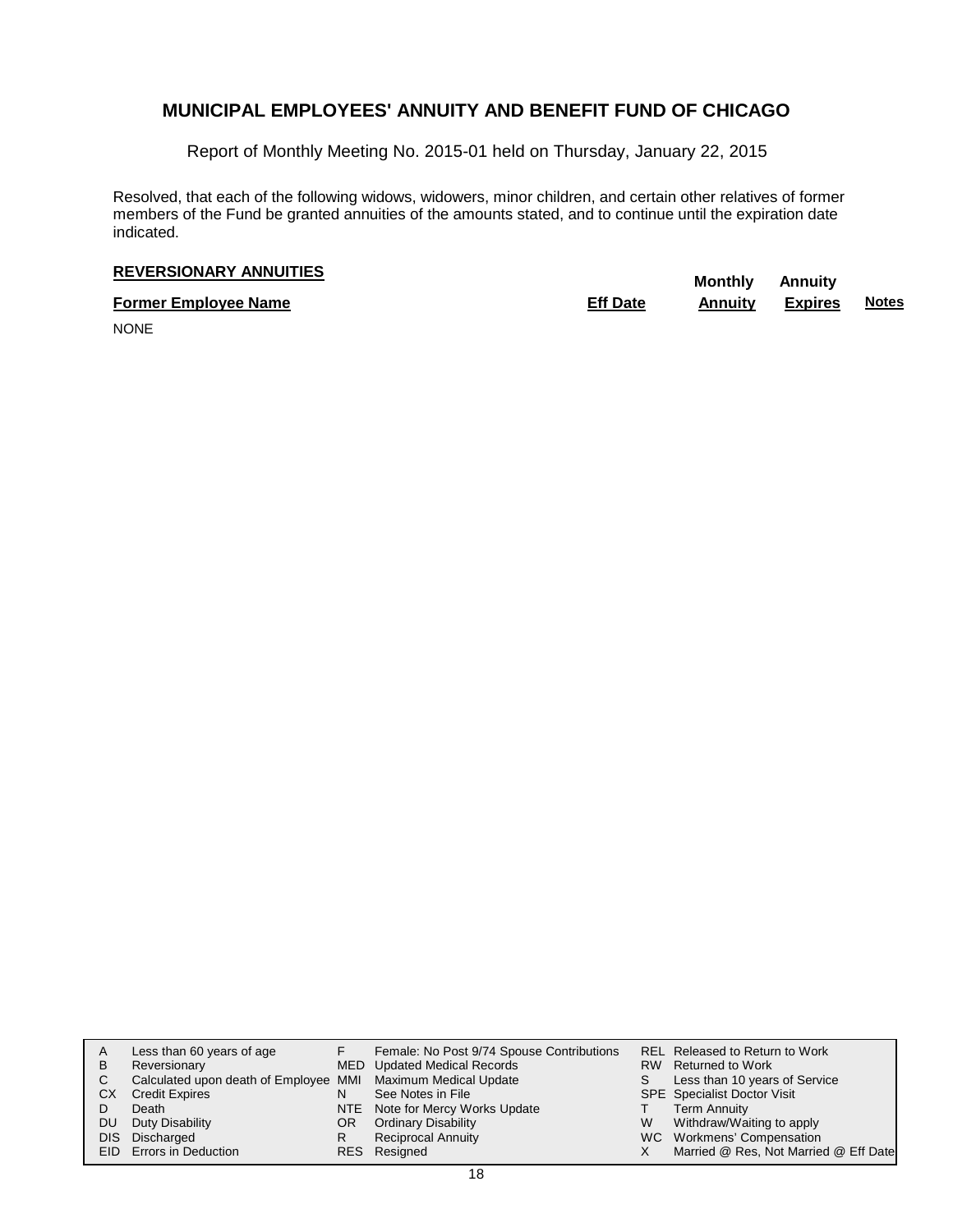Report of Monthly Meeting No. 2015-01 held on Thursday, January 22, 2015

Resolved, that each of the following named members of the Fund, or widows, widowers, or minor children of former members of the Fund be granted an adjusted annuity of the amount stated, and to continue for life, unless otherwise stated.

# **Annuity Amount ADJUSTED ANNUITIES**

| <b>Name</b>      | <b>Reason</b>                                      | <b>Eff Date</b>          | <b>Employee Spouse/Child</b> |                          |                   |
|------------------|----------------------------------------------------|--------------------------|------------------------------|--------------------------|-------------------|
| CASTANEDA, MAGDA | Payment for addl service after<br>resignation date | 10/01/2014<br>01/01/2015 | \$3.137.39<br>\$3.610.96     | \$1,568.70<br>\$1.805.48 | <b>ORG</b><br>ADJ |

#### **Total Adjusted Annuities 1 Case(s)**

Mr. Guest moved that the resolutions be adopted and that the applicants be granted employee, widow(er), child, reversionary, or adjusted annuities for the period and at the rates stated opposite their respective names. Seconded Mr. McMahon. Carried: Ayes- Mr. Clancy, Mr. Guest, Mr. McMahon, Mr. Latzke and Mr. Widawsky. Noes-None.

| A   | Less than 60 years of age                                    |    | Female: No Post 9/74 Spouse Contributions |    | REL Released to Return to Work        |
|-----|--------------------------------------------------------------|----|-------------------------------------------|----|---------------------------------------|
| B   | Reversionary                                                 |    | MED Updated Medical Records               |    | RW Returned to Work                   |
| C.  | Calculated upon death of Employee MMI Maximum Medical Update |    |                                           | S. | Less than 10 years of Service         |
| CХ  | <b>Credit Expires</b>                                        | N  | See Notes in File                         |    | <b>SPE</b> Specialist Doctor Visit    |
|     | Death                                                        |    | NTE Note for Mercy Works Update           |    | <b>Term Annuity</b>                   |
| DU. | Duty Disability                                              | OR | <b>Ordinary Disability</b>                | W  | Withdraw/Waiting to apply             |
|     | DIS Discharged                                               | R  | <b>Reciprocal Annuity</b>                 |    | WC Workmens' Compensation             |
|     | EID Errors in Deduction                                      |    | RES Resigned                              |    | Married @ Res, Not Married @ Eff Date |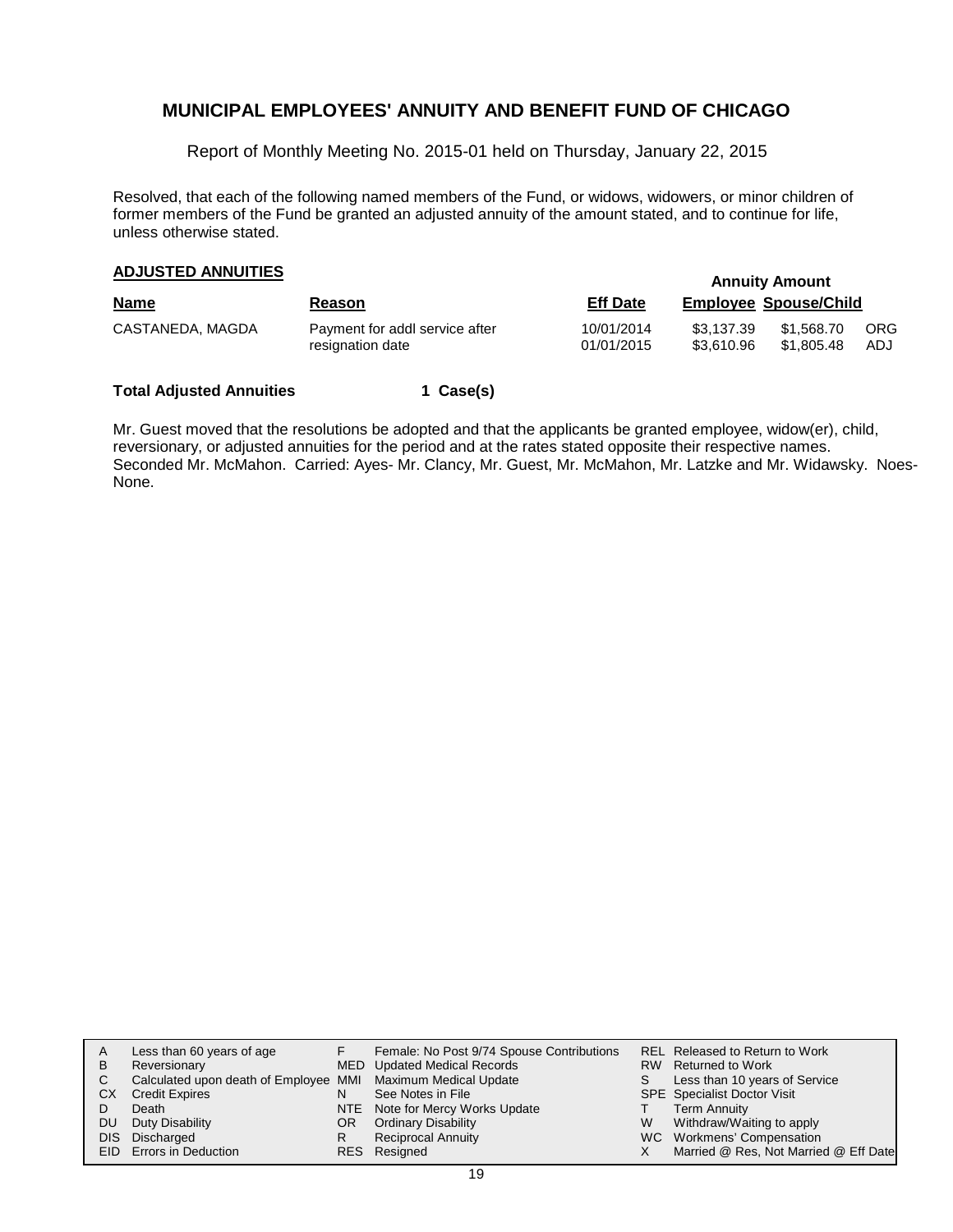Report of Monthly Meeting No. 2015-01 held on Thursday, January 22, 2015

Resolved, that each of the following named members of the Fund be granted an annuity of the amount stated, and to continue for life, unless otherwise stated in the notes, provided that separation from the service of the City of Chicago shall have become effective as of such date:

#### **ADJUSTED ANNUITIES FOR EMPLOYEES PURSUANT TO PA 97-0651 AT THE DIRECTION OF THE CIRCUIT COURT OF COOK COUNTY**

| THE DIRECTION OF THE CIRCUIT COURT OF COOK COUNTY                              |        |                       | <b>Annuity Amount</b>    |                              |                      |                   |  |  |
|--------------------------------------------------------------------------------|--------|-----------------------|--------------------------|------------------------------|----------------------|-------------------|--|--|
| <b>Name</b>                                                                    | Reason |                       | <b>Eff Date</b>          | <b>Employee Spouse/Child</b> |                      |                   |  |  |
| DAVIS, JUNE                                                                    |        | Effective date change | 06/01/2013<br>12/31/2011 | \$908.46<br>\$908.46         | N/A<br>N/A           | ORG<br>ADJ        |  |  |
| LOPEZ, ANTHONY                                                                 |        | Effective date change | 06/01/2013<br>12/31/2011 | \$964.82<br>\$964.82         | \$800.00<br>\$800.00 | <b>ORG</b><br>ADJ |  |  |
| <b>Total Adjusted Annuities for</b><br><b>Employees pursuant to PA 97-0651</b> |        | 2 Case(s)             |                          | \$1,873.28                   |                      |                   |  |  |

| A    | Less than 60 years of age                                    |     | Female: No Post 9/74 Spouse Contributions |    | REL Released to Return to Work        |
|------|--------------------------------------------------------------|-----|-------------------------------------------|----|---------------------------------------|
| В    | Reversionary                                                 |     | <b>MED</b> Updated Medical Records        |    | RW Returned to Work                   |
| C.   | Calculated upon death of Employee MMI Maximum Medical Update |     |                                           | S. | Less than 10 years of Service         |
| СX   | <b>Credit Expires</b>                                        |     | See Notes in File                         |    | <b>SPE</b> Specialist Doctor Visit    |
|      | Death                                                        |     | NTE Note for Mercy Works Update           |    | <b>Term Annuity</b>                   |
| DU   | Duty Disability                                              | OR. | <b>Ordinary Disability</b>                | W  | Withdraw/Waiting to apply             |
| DIS. | Discharged                                                   | R   | <b>Reciprocal Annuity</b>                 |    | WC Workmens' Compensation             |
|      | EID Errors in Deduction                                      |     | RES Resigned                              |    | Married @ Res, Not Married @ Eff Date |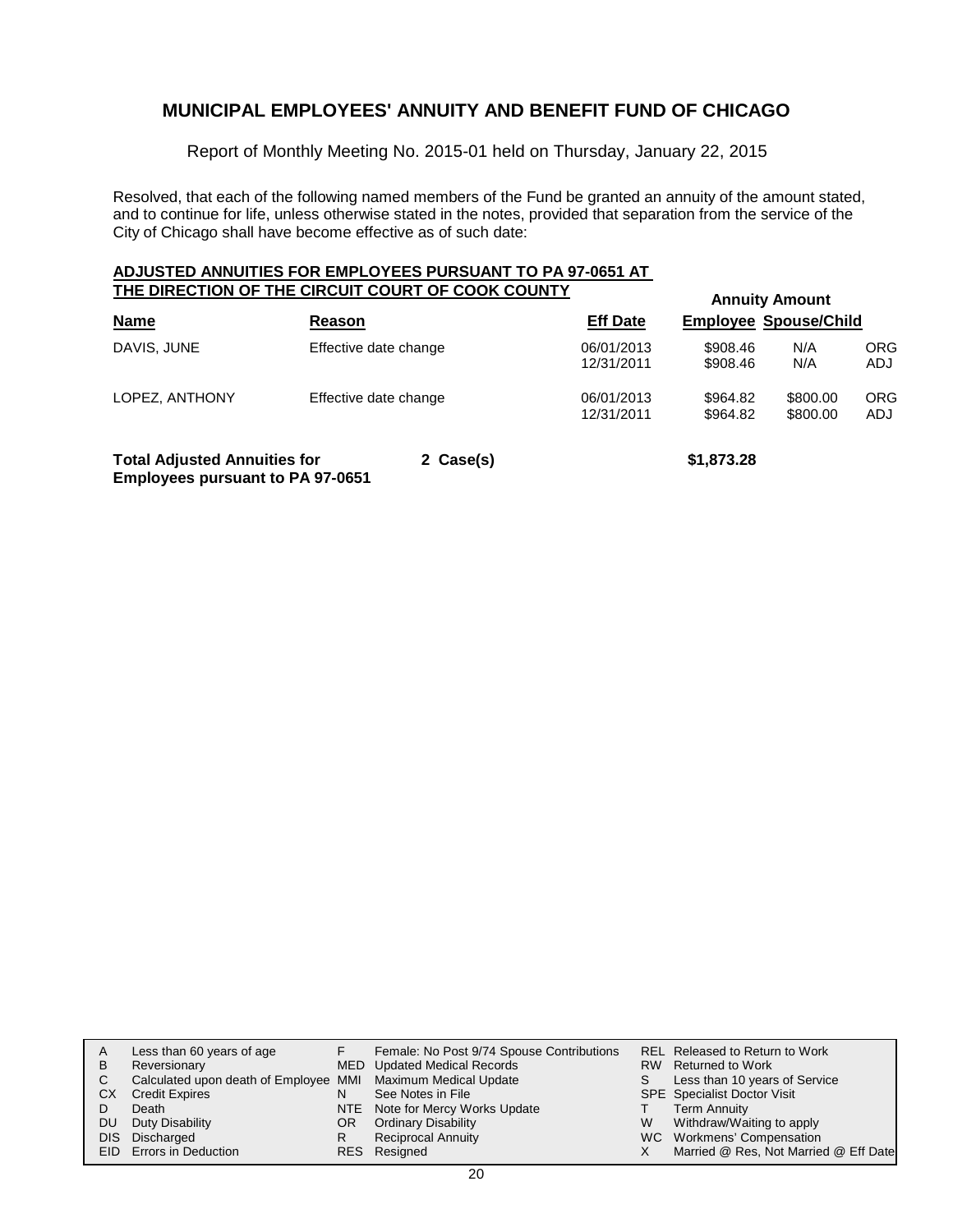Report of Monthly Meeting No. 2015-01 held on Thursday, January 22, 2015

Resolved that the annuities of the following named annuitants of the Fund be suspended.

### **SUSPENDED ANNUITIES**

| Name                              | Reason         |            | <b>Annuity Amount</b> |
|-----------------------------------|----------------|------------|-----------------------|
| AGOBERT, MABEL                    | PVF Project ** |            | \$223.03              |
| <b>BEGAY, ROSE</b>                | PVF Project ** |            | \$185.73              |
| <b>BELL, PEGGY</b>                | PVF Project ** |            | \$800.00              |
| <b>BLACK, ECELL</b>               | PVF Project ** |            | \$800.00              |
| <b>BLACK, MARY</b>                | PVF Project ** |            | \$100.00              |
| <b>BLANCH, BETTIE</b>             | PVF Project ** |            | \$423.55              |
| BOYD, WALLACE                     | PVF Project ** |            | \$1,298.55            |
| <b>BRASS, LEDELL</b>              | PVF Project ** |            | \$1,224.00            |
| <b>BRAUGHER, EARLENE</b>          | PVF Project ** |            | \$1,298.55            |
| CALHOUN, SAMUEL                   | PVF Project ** |            | \$1,671.98            |
| CLARK, EVELENA                    | PVF Project ** |            | \$2,256.20            |
| FASANO, PAULA                     | PVF Project ** |            | \$800.00              |
| HANLON, PATRICIA                  | PVF Project ** |            | \$800.00              |
| HENDON, CONSUELO                  | PVF Project ** |            | \$1,377.63            |
| <b>IBRAHIM, MOHAMMED</b>          | PVF Project ** |            | \$1,339.34            |
| JETER, DYANN                      | PVF Project ** |            | \$182.82              |
| JONES, JOHN                       | PVF Project ** |            | \$1,298.55            |
| JONES, ORA                        | PVF Project ** |            | \$2,545.79            |
| <b>KRSKA, ROBERT</b>              | PVF Project ** |            | \$1,775.03            |
| MARSHALL, RONALD                  | PVF Project ** |            | \$2,233.32            |
| MELAMED, YELENA                   | PVF Project ** |            | \$800.00              |
| MONTGOMERY, WINNIE                | PVF Project ** |            | \$1,377.63            |
| RAY, ALICE                        | PVF Project ** |            | \$1,377.63            |
| <b>TAYLOR, BESSIE</b>             | PVF Project ** |            | \$955.59              |
| THWEATT-RICHARDS,<br><b>LINDA</b> | PVF Project ** |            | \$800.00              |
| WALDOCK, STEPHEN                  | PVF Project ** |            | \$4,460.61            |
| WILLIS, THERESA                   | PVF Project ** |            | \$1,377.63            |
| WOLF, MARGARET                    | PVF Project ** |            | \$1,070.13            |
| <b>Total Suspended Annuities</b>  |                | 28 Case(s) | \$34,853.29           |

\*\* No completed 2014 Pension Verification Form (PVF).

|           | Less than 60 years of age                                    |     | Female: No Post 9/74 Spouse Contributions |   | REL Released to Return to Work        |
|-----------|--------------------------------------------------------------|-----|-------------------------------------------|---|---------------------------------------|
| B         | Reversionary                                                 |     | MED Updated Medical Records               |   | RW Returned to Work                   |
|           | Calculated upon death of Employee MMI Maximum Medical Update |     |                                           | S | Less than 10 years of Service         |
| СX        | <b>Credit Expires</b>                                        |     | See Notes in File                         |   | <b>SPE</b> Specialist Doctor Visit    |
|           | Death                                                        |     | NTE Note for Mercy Works Update           |   | Term Annuity                          |
| <b>DU</b> | Duty Disability                                              | OR. | <b>Ordinary Disability</b>                | W | Withdraw/Waiting to apply             |
|           | DIS Discharged                                               |     | <b>Reciprocal Annuity</b>                 |   | WC Workmens' Compensation             |
|           | EID Errors in Deduction                                      |     | RES Resigned                              |   | Married @ Res, Not Married @ Eff Date |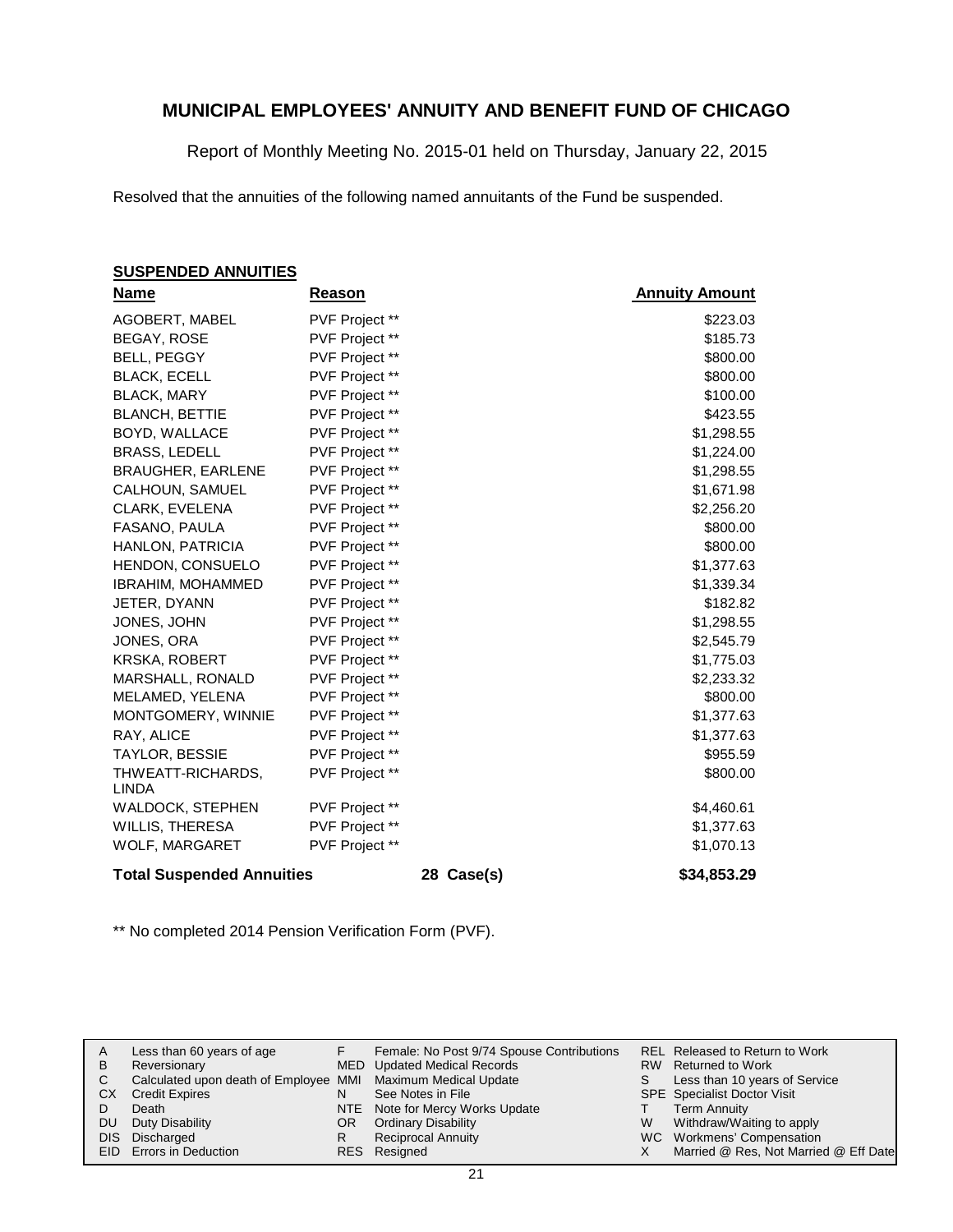Report of Monthly Meeting No. 2015-01 held on Thursday, January 22, 2015

The following employees have filed application for Duty Disability Benefits. The applications have been examined by the Medical Examiner for this Fund who recommended the following periods of disability.

#### **DUTY DISABILITY**

|                              |                 |            |                      |                  | Rate       | *No. of          |
|------------------------------|-----------------|------------|----------------------|------------------|------------|------------------|
| <b>Name</b>                  | <u>Dept</u>     |            | Eff Date Fol-Up Date | <b>Term Date</b> |            | Per Day Children |
| DIAZ, SERGIO                 | STS & SAN       | 10/07/14   | 04/01/15             |                  | \$145.83   | 3                |
| <b>HERMLE, THOMAS G</b>      | <b>GEN SERV</b> | 09/23/14   | 05/01/15             |                  | \$185.28   | 3                |
| LERNER, ELIZABETH A          | <b>IPRA</b>     | 11/29/14   | 04/01/15             |                  | \$260.19   |                  |
| LUCAS, SHAWANDA              | <b>BE</b>       | 03/24/14   |                      | 04/06/14         | \$89.19    |                  |
| <b>MATTHEWS, CARY</b>        | <b>AVIATION</b> | 08/20/14   |                      | 11/28/14         | \$144.67   |                  |
| ORTEGA, ARMANDO              | <b>AVIATION</b> | 12/27/13   |                      | 07/23/14         | \$117.22   |                  |
| OWENS, KEENAN L              | <b>FINANCE</b>  | 11/13/14   | 04/01/15             |                  | \$133.18   |                  |
| PEREZ. ELAINE C              | <b>OEMC</b>     | 12/03/14   |                      | 12/16/14         | \$197.03   |                  |
| PRIMBAS, SAMUEL              | <b>GEN SERV</b> | 11/25/14   | 04/01/15             |                  | \$189.55   |                  |
| PUP. PETER                   | <b>AVIATION</b> | 11/21/13   |                      | 11/02/14         | \$179.51   |                  |
| SPIELES, KEITH               | STS & SAN       | 09/09/14   |                      | 09/17/14         | \$149.72   |                  |
| TOLBERT, LUCIOUS             | TRANS           | 11/22/14   |                      | 12/12/14         | \$147.49   |                  |
| <b>Total DUTY DISABILITY</b> |                 | 12 Case(s) |                      |                  | \$1,938.86 |                  |

\* Based on 40 ILCS 5/8-160, the Employee shall also have a right to receive child's disability benefit of \$10.00 a month on account of each child less than 18 years of age. Rates will be prorated based on days of eligibility.

| A  | Less than 60 years of age                                    |     | Female: No Post 9/74 Spouse Contributions |    | REL Released to Return to Work        |
|----|--------------------------------------------------------------|-----|-------------------------------------------|----|---------------------------------------|
| В  | Reversionary                                                 |     | MED Updated Medical Records               |    | RW Returned to Work                   |
| C. | Calculated upon death of Employee MMI Maximum Medical Update |     |                                           | S. | Less than 10 years of Service         |
| СX | <b>Credit Expires</b>                                        | N   | See Notes in File                         |    | <b>SPE</b> Specialist Doctor Visit    |
|    | Death                                                        |     | NTE Note for Mercy Works Update           |    | <b>Term Annuity</b>                   |
| DU | Duty Disability                                              | OR. | <b>Ordinary Disability</b>                | W  | Withdraw/Waiting to apply             |
|    | DIS Discharged                                               | R   | <b>Reciprocal Annuity</b>                 |    | WC Workmens' Compensation             |
|    | EID Errors in Deduction                                      |     | RES Resigned                              |    | Married @ Res, Not Married @ Eff Date |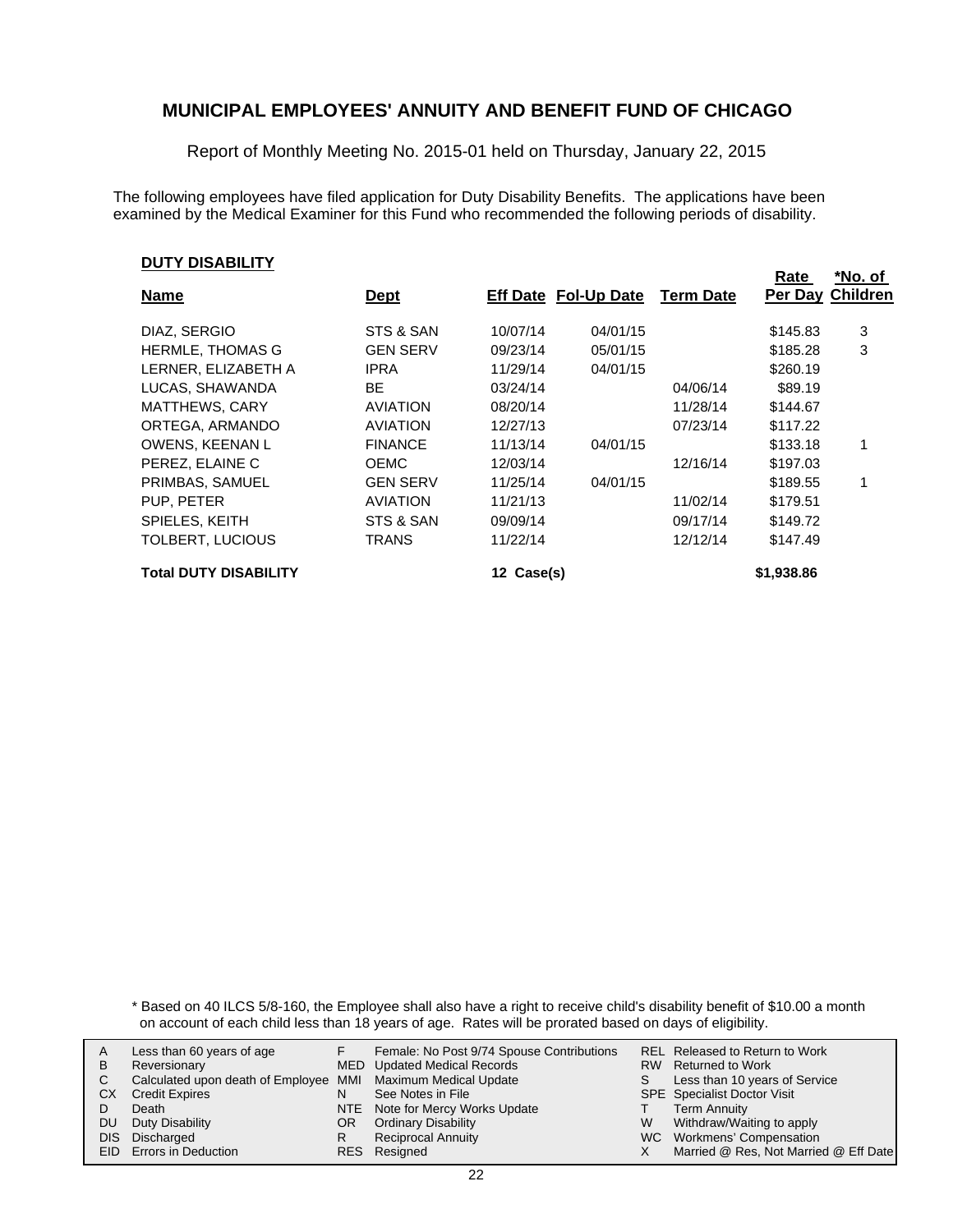Report of Monthly Meeting No. 2015-01 held on Thursday, January 22, 2015

The following employees have filed application for Ordinary Disability Benefits. The applications have been examined by the Medical Examiner for this Fund who recommended the following periods of disability.

**Rate** 

#### **ORDINARY DISABILITY**

| <b>Name</b>                      | <u>Dept</u>              |                | <b>Eff Date Fol-Up Date</b> | <b>Term Date</b> | nalt<br>Per Day |
|----------------------------------|--------------------------|----------------|-----------------------------|------------------|-----------------|
| AGUIRRE, JESSE                   | <b>AVIATION</b>          | 11/08/14       |                             | 12/11/14         | \$46.59         |
| <b>BALL, GREGORY</b>             | STS & SAN                | 12/29/14       | 02/01/15                    |                  | \$88.50         |
| <b>BARAJAS, GRISELDA L</b>       | <b>FIRE</b>              | 11/01/14       | 06/01/15                    |                  | \$103.96        |
| EPKINS, SYLVIA L                 | <b>FAMILY &amp; SUPP</b> | 12/21/14       |                             | 02/01/15         | \$80.50         |
| FRAU, LUIS                       | STS & SAN                | 11/27/14       |                             | 12/31/14         | \$99.81         |
| <b>GRAVES, JEDELL</b>            | <b>BE</b>                | 11/06/14       | 02/01/15                    |                  | \$60.37         |
|                                  |                          | (Less 5 days)  |                             |                  |                 |
| HOOVER, DAMEON                   | <b>TRANS</b>             | 11/22/14       |                             | 12/25/14         | \$98.33         |
| LUGIAI, ROBERT J                 | <b>GEN SERV</b>          | 01/05/15       | 04/01/15                    |                  | \$87.88         |
| MERCADO, MIGDALIA                | STS & SAN                | 11/10/14       | 02/01/15                    |                  | \$98.33         |
| NOWAK, ROBERT                    | <b>GEN SERV</b>          | 01/05/15       | 04/01/15                    |                  | \$126.37        |
| PEREZ, MARIA D                   | BE.                      | 09/20/14       | 02/01/15                    |                  | \$55.45         |
|                                  |                          | (Less 17 days) |                             |                  |                 |
| RODRIGUEZ, FELIPE                | STS & SAN                | 01/03/15       | 01/01/16                    |                  | \$98.33         |
| SMITH, GWENDOLYN                 | <b>PROCUREMENT</b>       | 12/13/14       | 06/01/15                    |                  | \$90.44         |
| SOCCO, RITA                      | BE.                      | 12/07/14       | 05/01/15                    |                  | \$63.03         |
| WALZ, LOU ANNE                   | <b>OEMC</b>              | 12/22/14       | 06/01/15                    |                  | \$104.73        |
| ZALEWSKI, FRANK A                | STS & SAN                | 01/01/15       | 04/01/15                    |                  | \$98.33         |
| <b>Total ORDINARY DISABILITY</b> |                          | 16 Case(s)     |                             |                  | \$1,400.95      |

Mr. Guest moved that the applicants for Ordinary and Duty disability benefits be granted such benefits for the period and at the rate shown opposite their respective names. Seconded Mr. McMahon. Carried: Ayes- Mr. Clancy, Mr. Guest, Mr. McMahon, Mr. Summers and Mr. Widawsky. Nays-None.

| A   | Less than 60 years of age                                    |     | Female: No Post 9/74 Spouse Contributions |    | REL Released to Return to Work        |
|-----|--------------------------------------------------------------|-----|-------------------------------------------|----|---------------------------------------|
| В   | Reversionary                                                 |     | MED Updated Medical Records               |    | RW Returned to Work                   |
|     | Calculated upon death of Employee MMI Maximum Medical Update |     |                                           | S. | Less than 10 years of Service         |
| CХ  | <b>Credit Expires</b>                                        | N   | See Notes in File                         |    | <b>SPE</b> Specialist Doctor Visit    |
|     | Death                                                        |     | NTE Note for Mercy Works Update           |    | <b>Term Annuity</b>                   |
| DU. | Duty Disability                                              | OR. | <b>Ordinary Disability</b>                | W  | Withdraw/Waiting to apply             |
|     | DIS Discharged                                               |     | <b>Reciprocal Annuity</b>                 |    | WC Workmens' Compensation             |
|     | <b>EID</b> Errors in Deduction                               |     | RES Resigned                              |    | Married @ Res, Not Married @ Eff Date |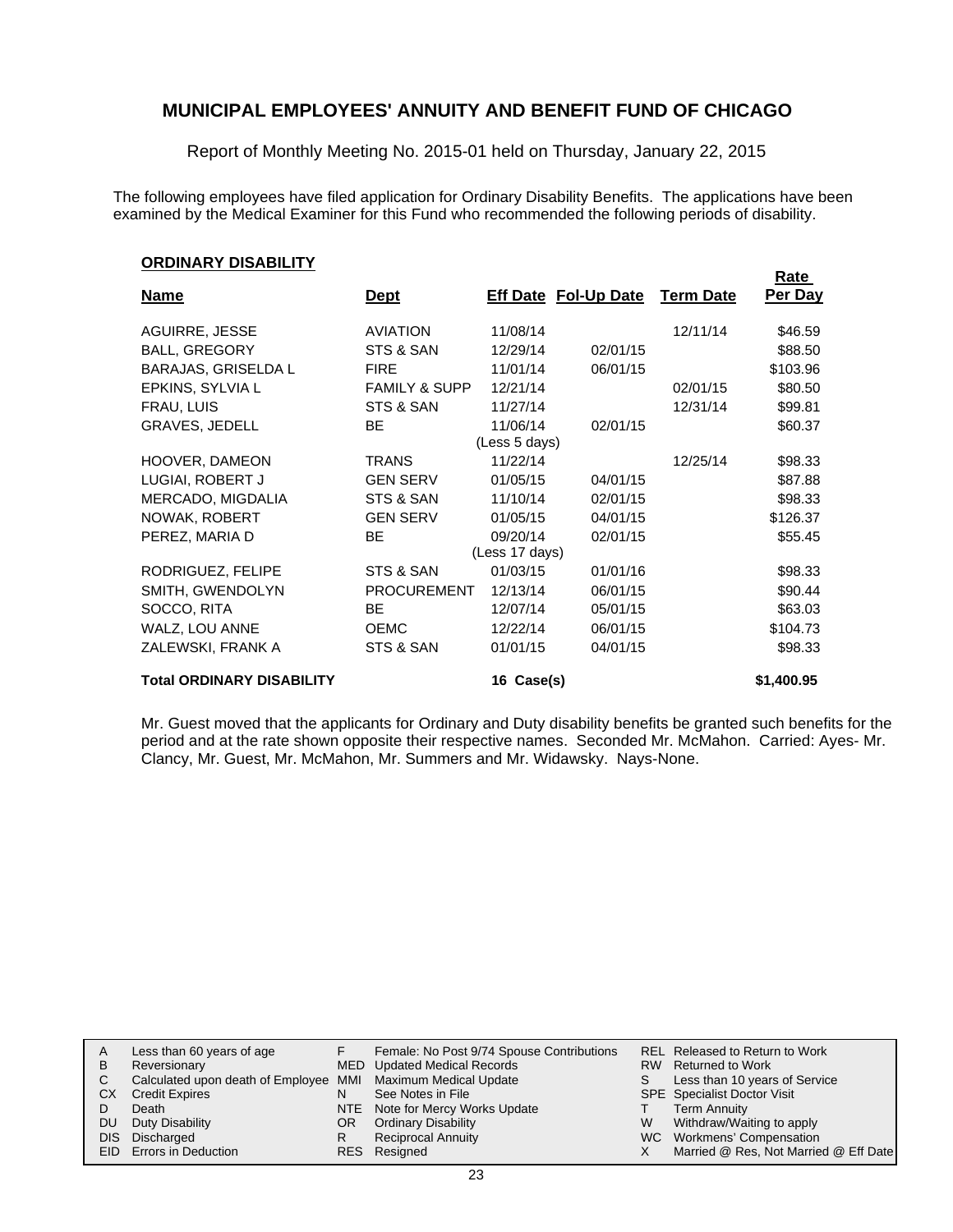Report of Monthly Meeting No. 2015-01 held on Thursday, January 22, 2015

The following employees receiving Duty Disability Benefits have applied for extension of such benefits. The applications have been examined by the Medical Examiner for this Fund who recommended the following extensions.

**Rate** 

#### **DUTY-EXTENSION OF**

|                            |                 |                   |               |                | Rate     | *No. of         |
|----------------------------|-----------------|-------------------|---------------|----------------|----------|-----------------|
| <b>Name</b>                | <b>Dept</b>     | <b>Start Date</b> | <b>Period</b> | <b>Ext Req</b> | Per Day  | <b>Children</b> |
| ANDERSON, DAVID C          | <b>WATER</b>    | 05/13/14          | 05/01/15      | <b>NTE</b>     | \$177.71 |                 |
| ARLOWE, EDWARD J           | STS & SAN       | 07/25/12          | 06/01/15      | <b>MED</b>     | \$144.67 | 1               |
| <b>BABUSKOW, PATRICK M</b> | <b>GEN SERV</b> | 04/22/14          | 06/01/15      | <b>MED</b>     | \$183.78 |                 |
| BARCELONA, CHRISTOPHER J   | <b>WATER</b>    | 04/21/14          | 03/01/15      | <b>SPE</b>     | \$183.78 |                 |
| <b>BARHOUMEH, KEN S</b>    | <b>TRANS</b>    | 03/19/13          | 10/01/15      | <b>MED</b>     | \$136.63 |                 |
| BROWN, MARY L              | <b>FINANCE</b>  | 05/16/14          | 03/01/15      | <b>MED</b>     | \$106.82 | 1               |
| <b>BRUCE, HENRY L</b>      | BE              | 03/22/14          | 05/01/15      | <b>MED</b>     | \$178.03 |                 |
| CHATMON, KENNETH           | <b>AVIATION</b> | 05/14/14          | 05/01/15      | <b>MED</b>     | \$197.80 |                 |
| CONKLIN, SCOTT A           | <b>OEMC</b>     | 04/08/14          | 02/01/15      | <b>MED</b>     | \$191.69 |                 |
| COOPER, DWAYNE A           | STS & SAN       | 02/28/14          | 06/01/15      | <b>NTE</b>     | \$144.67 |                 |
| DAMPIER, ROGER J           | <b>GEN SERV</b> | 04/24/12          | 09/05/14      | <b>FINAL</b>   | \$144.67 | 1               |
| DAVIDSON, LUCAS P          | <b>WATER</b>    | 06/10/14          | 05/01/15      | <b>MED</b>     | \$144.67 | 2               |
| DIAZ, EDWIN                | <b>TRANS</b>    | 06/12/14          | 05/01/15      | <b>SPE</b>     | \$144.67 |                 |
| DOYLE, JOHN C              | <b>AVIATION</b> | 05/16/13          | 10/01/15      | <b>MED</b>     | \$174.42 | 1               |
| ELLIOTT, VANESSA           | <b>HEALTH</b>   | 05/29/13          | 06/01/15      | <b>MED</b>     | \$144.67 |                 |
| FLANAGAN, KATHLEEN M       | STS & SAN       | 02/17/04          | 12/01/15      | <b>MED</b>     | \$114.97 |                 |
| <b>GAUTREAUX, KEVIN R</b>  | <b>TRANS</b>    | 06/19/13          | 12/01/15      | <b>MED</b>     | \$185.28 |                 |
| <b>GROARK, ROBERT H</b>    | <b>GEN SERV</b> | 08/25/14          | 04/01/15      | <b>MED</b>     | \$189.55 |                 |
| GRZYWACZ, WAYNE W          | STS & SAN       | 05/16/14          | 04/01/15      | <b>MED</b>     | \$144.67 |                 |
| <b>GUTIERREZ, JAIME</b>    | <b>GEN SERV</b> | 01/23/14          | 08/01/15      | <b>MED</b>     | \$93.86  |                 |
| HALKO, DELIA               | <b>GEN SERV</b> | 11/15/12          | 12/01/15      | <b>MED</b>     | \$90.22  |                 |
| JACKSON, VIVIAN T          | <b>OEMC</b>     | 04/16/14          | 05/01/15      | <b>NTE</b>     | \$132.30 |                 |
| KREFFT, RANDY L            | <b>GEN SERV</b> | 09/02/14          | 04/01/15      | <b>MED</b>     | \$214.13 |                 |
| LENARDI, THOMAS M          | <b>WATER</b>    | 12/05/13          | 04/01/15      | <b>MED</b>     | \$197.03 | 1               |
| LENART, RICHARD C          | <b>OEMC</b>     | 11/06/13          | 04/01/15      | <b>MED</b>     | \$158.14 |                 |
| LEON, CARLOS A             | STS & SAN       | 06/10/14          | 05/01/15      | <b>MED</b>     | \$144.67 | $\overline{c}$  |
| LOMBARDO, RONY             | <b>AVIATION</b> | 04/03/13          | 03/01/15      | <b>MED</b>     | \$144.67 |                 |
| MAPPS MULTRIE, SYLVIA M    | <b>TRANS</b>    | 05/08/14          | 03/01/15      | <b>MED</b>     | \$144.67 |                 |
| MC CARTHY, PAUL K          | STS & SAN       | 11/24/13          | 06/01/15      | <b>SPE</b>     | \$146.85 | $\mathbf{1}$    |
| MC KINNEY, WILLIAM D       | <b>TRANS</b>    | 06/10/14          | 04/01/15      | <b>MED</b>     | \$191.69 |                 |
| MCKAY, ROBERT              | <b>AVIATION</b> | 02/17/14          | 03/01/15      | <b>MED</b>     | \$138.13 |                 |
| MORELLI, JAMES I           | <b>AVIATION</b> | 04/25/14          | 04/01/15      | <b>SPE</b>     | \$144.67 |                 |
| NEWSOME, JERRY L           | <b>BE</b>       | 12/14/12          | 02/01/15      | <b>MED</b>     | \$88.44  |                 |
| PENN, DALE T               | STS & SAN       | 03/11/14          | 06/01/15      | <b>MED</b>     | \$197.03 |                 |

\* Based on 40 ILCS 5/8-160, the Employee shall also have a right to receive child's disability benefit of \$10.00 a month on account of each child less than 18 years of age. Rates will be prorated based on days of eligibility.

| A<br>в<br>СX | Less than 60 years of age<br>Reversionary<br>Calculated upon death of Employee MMI Maximum Medical Update<br><b>Credit Expires</b><br>Death | N  | Female: No Post 9/74 Spouse Contributions<br>MED Updated Medical Records<br>See Notes in File<br>NTE Note for Mercy Works Update | S. | REL Released to Return to Work<br>RW Returned to Work<br>Less than 10 years of Service<br><b>SPE</b> Specialist Doctor Visit<br><b>Term Annuity</b> |
|--------------|---------------------------------------------------------------------------------------------------------------------------------------------|----|----------------------------------------------------------------------------------------------------------------------------------|----|-----------------------------------------------------------------------------------------------------------------------------------------------------|
| DU           | Duty Disability                                                                                                                             | OR | <b>Ordinary Disability</b>                                                                                                       | W  | Withdraw/Waiting to apply                                                                                                                           |
|              |                                                                                                                                             |    |                                                                                                                                  |    |                                                                                                                                                     |
| DIS.         | Discharged                                                                                                                                  |    | <b>Reciprocal Annuity</b>                                                                                                        |    | WC Workmens' Compensation                                                                                                                           |
|              | EID Errors in Deduction                                                                                                                     |    | RES Resigned                                                                                                                     |    | Married @ Res, Not Married @ Eff Date                                                                                                               |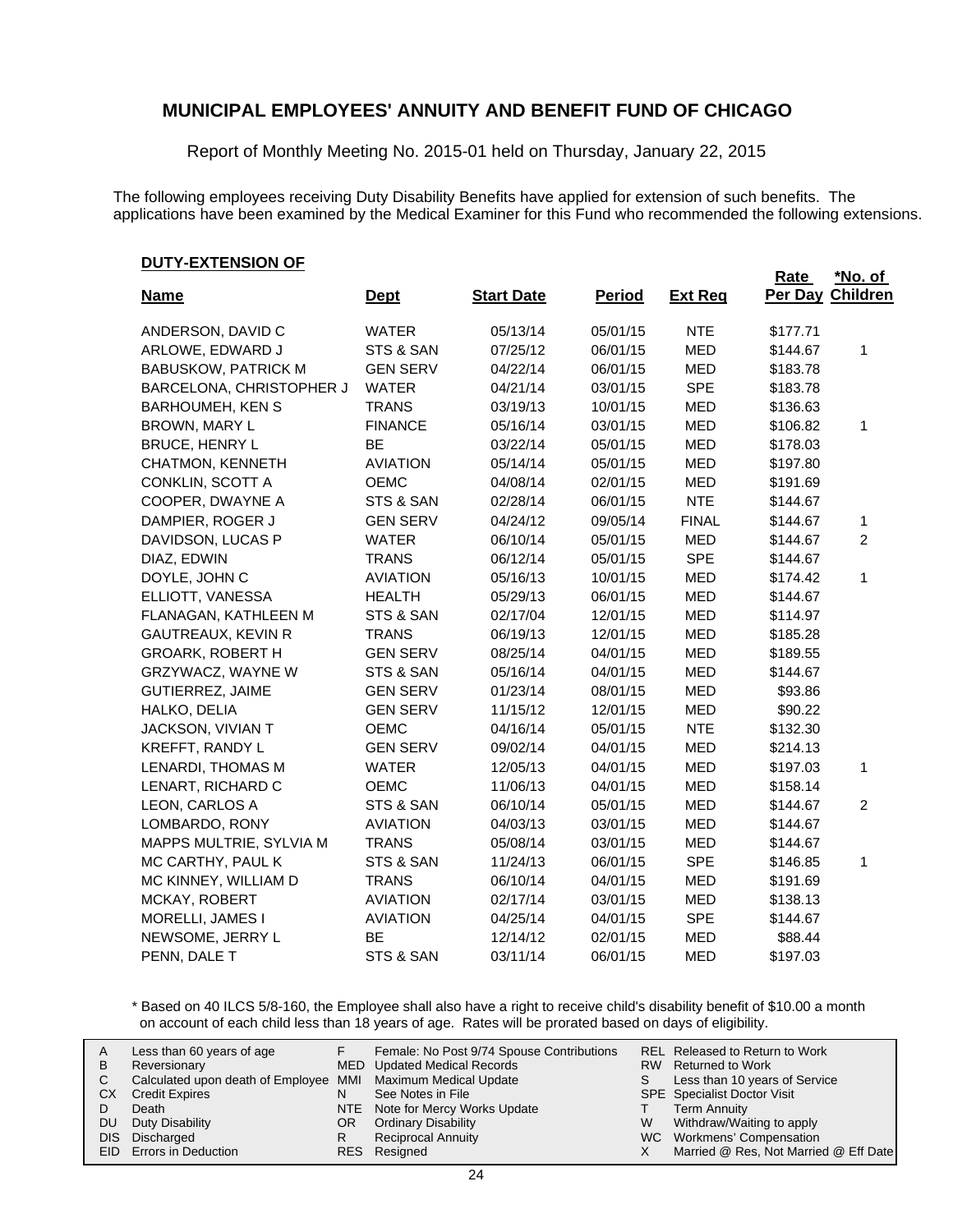Report of Monthly Meeting No. 2015-01 held on Thursday, January 22, 2015

The following employees receiving Duty Disability Benefits have applied for extension of such benefits. The applications have been examined by the Medical Examiner for this Fund who recommended the following extensions.

#### **DUTY-EXTENSION OF**

| <u>Name</u>                    | <u>Dept</u>     | <b>Start Date</b> | <u>Period</u> | <b>Ext Req</b> | Rate       | *No. of<br>Per Day Children |
|--------------------------------|-----------------|-------------------|---------------|----------------|------------|-----------------------------|
|                                |                 |                   |               |                |            |                             |
| ROBINSON, RON T                | <b>TRANS</b>    | 04/16/14          | 12/01/15      | <b>NTE</b>     | \$189.55   | 1                           |
| SHINE, MICHAEL B               | <b>TRANS</b>    | 04/16/14          | 06/01/15      | MED            | \$185.28   | 3                           |
| SMITH, MICHAEL D               | STS & SAN       | 10/28/14          | 04/01/15      | NTE            | \$150.06   |                             |
| SOLIS JR, SAMUEL               | STS & SAN       | 08/14/13          | 08/01/15      | <b>MED</b>     | \$142.96   |                             |
| TAYLOR, HERBERT J              | <b>WATER</b>    | 06/11/14          | 03/01/15      | MED            | \$144.67   |                             |
| TORREZ, ERASMO                 | TRANS           | 05/15/14          | 06/01/15      | MED            | \$144.67   | 4                           |
| TREVINO, ROBERT R              | <b>GEN SERV</b> | 06/07/14          | 04/01/15      | MED            | \$183.35   |                             |
| TURNER, REGINA M               | <b>TRANS</b>    | 03/18/13          | 12/01/15      | MED            | \$144.67   |                             |
| TURNEY, JOHN J                 | <b>WATER</b>    | 05/15/14          | 05/01/15      | <b>SPE</b>     | \$196.60   |                             |
| USHER, ROGER J                 | <b>WATER</b>    | 09/25/14          | 05/01/15      | <b>SPE</b>     | \$196.60   |                             |
| VALENZUELA, SANTIAGO           | STS & SAN       | 03/26/14          | 05/01/15      | <b>SPE</b>     | \$144.67   |                             |
| <b>WEAVER, ANGEL C</b>         | <b>BE</b>       | 04/19/14          | 05/01/15      | MED            | \$132.89   |                             |
| WERNET, MARK                   | STS & SAN       | 12/08/06          | 12/01/15      | MED            | \$116.76   |                             |
| <b>WHITTMON, REGINA B</b>      | <b>BE</b>       | 10/06/12          | 11/01/15      | MED            | \$87.33    |                             |
| <b>WILLIAMS, ADRIANN</b>       | <b>FINANCE</b>  | 11/14/14          | 03/01/15      | <b>SPE</b>     | \$113.52   |                             |
| <b>WILSON, DELLMUS L</b>       | STS & SAN       | 09/09/14          | 05/01/15      | MED            | \$147.49   |                             |
| ZUCCARELLI, ROBERT A           | TRANS           | 05/05/14          | 04/01/15      | MED            | \$174.16   |                             |
| <b>Total DUTY-EXTENSION OF</b> |                 | Case(s)<br>51     |               |                | \$7,854.88 |                             |

\* Based on 40 ILCS 5/8-160, the Employee shall also have a right to receive child's disability benefit of \$10.00 a month on account of each child less than 18 years of age. Rates will be prorated based on days of eligibility.

|    | Less than 60 years of age                                    |    | Female: No Post 9/74 Spouse Contributions |    | REL Released to Return to Work        |
|----|--------------------------------------------------------------|----|-------------------------------------------|----|---------------------------------------|
|    |                                                              |    |                                           |    |                                       |
| В  | Reversionary                                                 |    | MED Updated Medical Records               |    | RW Returned to Work                   |
|    | Calculated upon death of Employee MMI Maximum Medical Update |    |                                           | S. | Less than 10 years of Service         |
| СX | <b>Credit Expires</b>                                        | N  | See Notes in File                         |    | <b>SPE</b> Specialist Doctor Visit    |
|    | Death                                                        |    | NTE Note for Mercy Works Update           |    | <b>Term Annuity</b>                   |
| DU | Duty Disability                                              | OR | <b>Ordinary Disability</b>                | W  | Withdraw/Waiting to apply             |
|    | DIS Discharged                                               |    | <b>Reciprocal Annuity</b>                 |    | WC Workmens' Compensation             |
|    | EID Errors in Deduction                                      |    | RES Resigned                              |    | Married @ Res, Not Married @ Eff Date |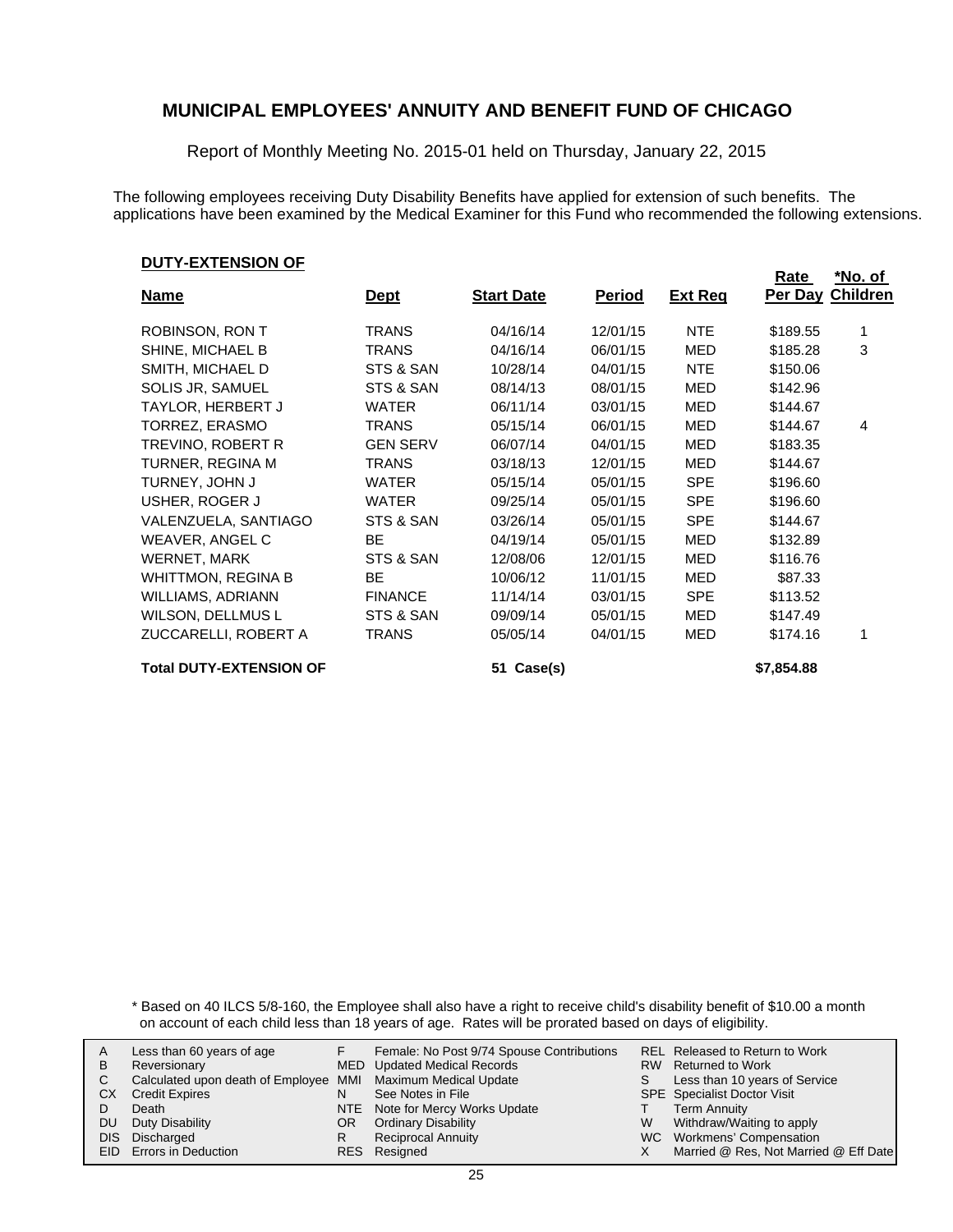Report of Monthly Meeting No. 2015-01 held on Thursday, January 22, 2015

The following employees receiving Ordinary Disability Benefits have applied for extension of such benefits. The applications have been examined by the Medical Examiner for this Fund who recommended the following extensions.

#### **ORDINARY-EXTENSION OF**

|                                    |                 |                   |               |                | <b>Rate</b> |
|------------------------------------|-----------------|-------------------|---------------|----------------|-------------|
| <u>Name</u>                        | <b>Dept</b>     | <b>Start Date</b> | <b>Period</b> | <u>Ext Req</u> | Per Day     |
| <b>BLAKE, ANNETTE</b>              | <b>AVIATION</b> | 07/21/11          | 04/01/15      | <b>MED</b>     | \$52.85     |
| <b>BRYANT, DOUGLAS</b>             | <b>AVIATION</b> | 03/08/14          | 01/01/16      | <b>MED</b>     | \$61.06     |
| CADDELL, WILLIAM P                 | STS & SAN       | 06/29/14          | 05/01/15      | <b>MED</b>     | \$97.22     |
| DAVIS, DENISE                      | <b>FINANCE</b>  | 09/08/14          | 05/01/15      | <b>MED</b>     | \$127.43    |
| FOX, RENEE D                       | <b>POLICE</b>   | 03/30/12          | 12/01/15      | <b>MED</b>     | \$20.60     |
| <b>GALARZA, DANIEL L</b>           | STS & SAN       | 09/17/12          | 12/01/15      | <b>MED</b>     | \$96.45     |
| HAMMOND, EARLINE                   | BE              | 11/25/12          | 12/01/15      | <b>MED</b>     | \$60.16     |
| KIDD, REGINALD E                   | <b>POLICE</b>   | 08/01/13          | 09/01/15      | <b>MED</b>     | \$85.78     |
| <b>MANSURI, NAGHAT S</b>           | <b>DOIT</b>     | 09/20/14          | 04/01/15      | MED            | \$121.66    |
| MATHEW, ALEYAMMA                   | <b>HEALTH</b>   | 10/09/14          | 05/01/15      | <b>MED</b>     | \$86.19     |
| MOORE, BEVERLY J                   | <b>TRANS</b>    | 04/25/14          | 06/01/15      | <b>MED</b>     | \$99.25     |
| NINO, VINCENT J                    | <b>TRANS</b>    | 08/31/14          | 03/01/15      | <b>MED</b>     | \$122.81    |
| OTIS, TRACEY S                     | <b>OEMC</b>     | 09/22/14          | 06/01/15      | <b>MED</b>     | \$104.73    |
| PERINO, PAUL C                     | <b>TRANS</b>    | 11/27/14          | 03/01/15      | <b>MED</b>     | \$99.25     |
| QUINONES, GUILLERMO T              | <b>GEN SERV</b> | 10/28/12          | 06/01/15      | <b>MED</b>     | \$119.67    |
| REED, SHARON                       | <b>HEALTH</b>   | 03/24/12          | 06/01/15      | <b>MED</b>     | \$83.01     |
| ROGERS, PATRICE M                  | <b>BE</b>       | 08/11/14          | 05/01/15      | <b>MED</b>     | \$48.48     |
| ROSS, BOBBYE J                     | <b>FIRE</b>     | 11/08/14          | 11/01/15      | <b>MED</b>     | \$95.41     |
| SAMS, STEVIE L                     | <b>WATER</b>    | 09/27/14          | 06/01/15      | <b>MED</b>     | \$134.20    |
| SHARP, LOUBIRTHA                   | <b>BE</b>       | 12/01/13          | 08/01/15      | <b>MED</b>     | \$21.34     |
| <b>STARKS, BERNICE</b>             | <b>BE</b>       | 04/29/12          | 12/01/15      | <b>MED</b>     | \$21.85     |
| STOKES, BRENDA S                   | <b>BE</b>       | 04/24/10          | 04/23/15      | <b>CX</b>      | \$47.14     |
| THOMPSON, LORETTA                  | STS & SAN       | 10/17/14          | 05/01/15      | <b>MED</b>     | \$98.33     |
| TOMKOWIAK, IWONA B                 | <b>BE</b>       | 08/08/13          | 06/01/15      | <b>MED</b>     | \$49.83     |
| TOOMEY, JEROME P                   | <b>TRANS</b>    | 04/21/14          | 06/01/15      | <b>MED</b>     | \$125.57    |
| TOWNSEND, CYNICA M                 | <b>OEMC</b>     | 06/27/14          | 02/01/15      | <b>MED</b>     | \$70.16     |
| VARGAS, MIGUEL A                   | <b>TRANS</b>    | 03/09/14          | 03/08/15      | <b>CX</b>      | \$143.87    |
| <b>Total ORDINARY-EXTENSION OF</b> |                 | 27 Case(s)        |               |                | \$2,294.30  |

Mr. Guest moved that the applicants for extension of Ordinary and Duty disability benefits shown hereinbefore be granted such extension for the period and at the rate shown opposite their respective names. Seconded Mr. McMahon. Carried: Ayes- Mr. Clancy, Mr. Guest, Mr. McMahon, Mr. Summers and Mr. Widawsky. Nays-None.

| A<br>В | Less than 60 years of age<br>Reversionary                    |     | Female: No Post 9/74 Spouse Contributions<br>MED Updated Medical Records |   | REL Released to Return to Work<br>RW Returned to Work |
|--------|--------------------------------------------------------------|-----|--------------------------------------------------------------------------|---|-------------------------------------------------------|
|        | Calculated upon death of Employee MMI Maximum Medical Update |     |                                                                          |   | Less than 10 years of Service                         |
| СX     | <b>Credit Expires</b>                                        |     | See Notes in File                                                        |   | <b>SPE</b> Specialist Doctor Visit                    |
|        | Death                                                        |     | NTE Note for Mercy Works Update                                          |   | <b>Term Annuity</b>                                   |
| DU     | Duty Disability                                              | OR. | <b>Ordinary Disability</b>                                               | W | Withdraw/Waiting to apply                             |
|        | DIS Discharged                                               |     | <b>Reciprocal Annuity</b>                                                |   | WC Workmens' Compensation                             |
|        | EID Errors in Deduction                                      |     | RES Resigned                                                             |   | Married @ Res, Not Married @ Eff Date                 |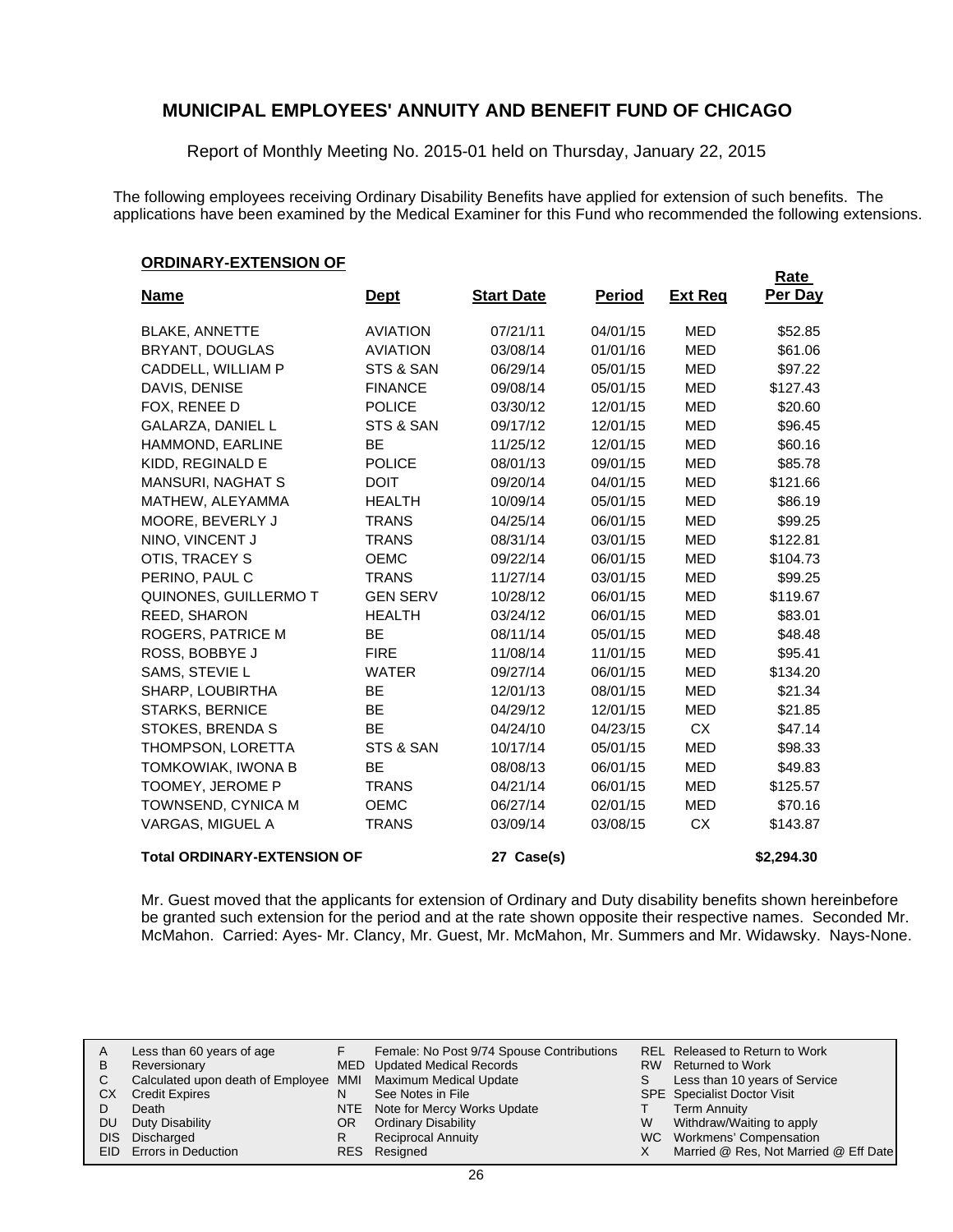Report of Monthly Meeting No. 2015-01 held on Thursday, January 22, 2015

| <b>ADJUSTED DUTY DISABILITY</b> | <b>Rate</b> |                   |                |                   |
|---------------------------------|-------------|-------------------|----------------|-------------------|
| <b>Name</b>                     | Reason      | <b>Start Date</b> | <b>To Date</b> | Per Day           |
| <b>NONE</b>                     |             |                   |                | <b>ORG</b><br>ADJ |

|     | Less than 60 years of age                                    |     | Female: No Post 9/74 Spouse Contributions |    | REL Released to Return to Work        |
|-----|--------------------------------------------------------------|-----|-------------------------------------------|----|---------------------------------------|
| B   | Reversionary                                                 |     | MED Updated Medical Records               |    | RW Returned to Work                   |
|     | Calculated upon death of Employee MMI Maximum Medical Update |     |                                           | S. | Less than 10 years of Service         |
| СX  | <b>Credit Expires</b>                                        | N   | See Notes in File                         |    | SPE Specialist Doctor Visit           |
|     | Death                                                        |     | NTE Note for Mercy Works Update           |    | <b>Term Annuity</b>                   |
| DU. | Duty Disability                                              | OR. | <b>Ordinary Disability</b>                | W  | Withdraw/Waiting to apply             |
|     | DIS Discharged                                               | R   | <b>Reciprocal Annuity</b>                 |    | WC Workmens' Compensation             |
|     | EID Errors in Deduction                                      |     | RES Resigned                              |    | Married @ Res, Not Married @ Eff Date |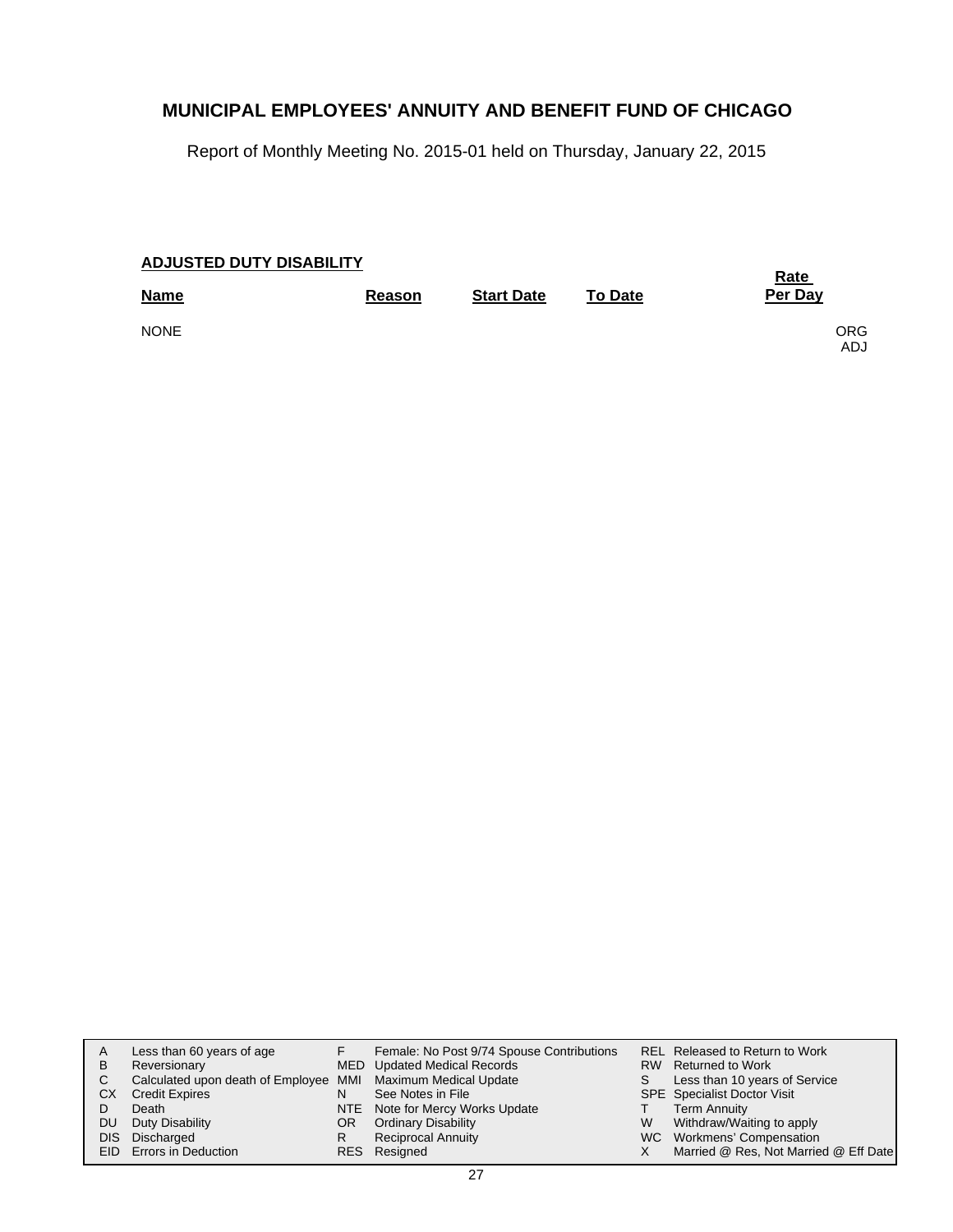Report of Monthly Meeting No. 2015-01 held on Thursday, January 22, 2015

| ADJUSTED ORDINARY DISABILITY |        | <b>Rate</b>       |                |                   |
|------------------------------|--------|-------------------|----------------|-------------------|
| <b>Name</b>                  | Reason | <b>Start Date</b> | <b>To Date</b> | Per Day           |
| <b>NONE</b>                  |        |                   |                | <b>ORG</b><br>ADJ |

| A<br>B<br>C.<br>СX<br>DU. | Less than 60 years of age<br>Reversionary<br>Calculated upon death of Employee MMI Maximum Medical Update<br><b>Credit Expires</b><br>Death<br>Duty Disability<br>DIS Discharged<br>EID Errors in Deduction | N<br>OR<br>R | Female: No Post 9/74 Spouse Contributions<br>MED Updated Medical Records<br>See Notes in File<br>NTE Note for Mercy Works Update<br><b>Ordinary Disability</b><br><b>Reciprocal Annuity</b><br>RES Resigned | W | REL Released to Return to Work<br>RW Returned to Work<br>Less than 10 years of Service<br><b>SPE</b> Specialist Doctor Visit<br><b>Term Annuity</b><br>Withdraw/Waiting to apply<br>WC Workmens' Compensation<br>Married @ Res, Not Married @ Eff Date |
|---------------------------|-------------------------------------------------------------------------------------------------------------------------------------------------------------------------------------------------------------|--------------|-------------------------------------------------------------------------------------------------------------------------------------------------------------------------------------------------------------|---|--------------------------------------------------------------------------------------------------------------------------------------------------------------------------------------------------------------------------------------------------------|
|---------------------------|-------------------------------------------------------------------------------------------------------------------------------------------------------------------------------------------------------------|--------------|-------------------------------------------------------------------------------------------------------------------------------------------------------------------------------------------------------------|---|--------------------------------------------------------------------------------------------------------------------------------------------------------------------------------------------------------------------------------------------------------|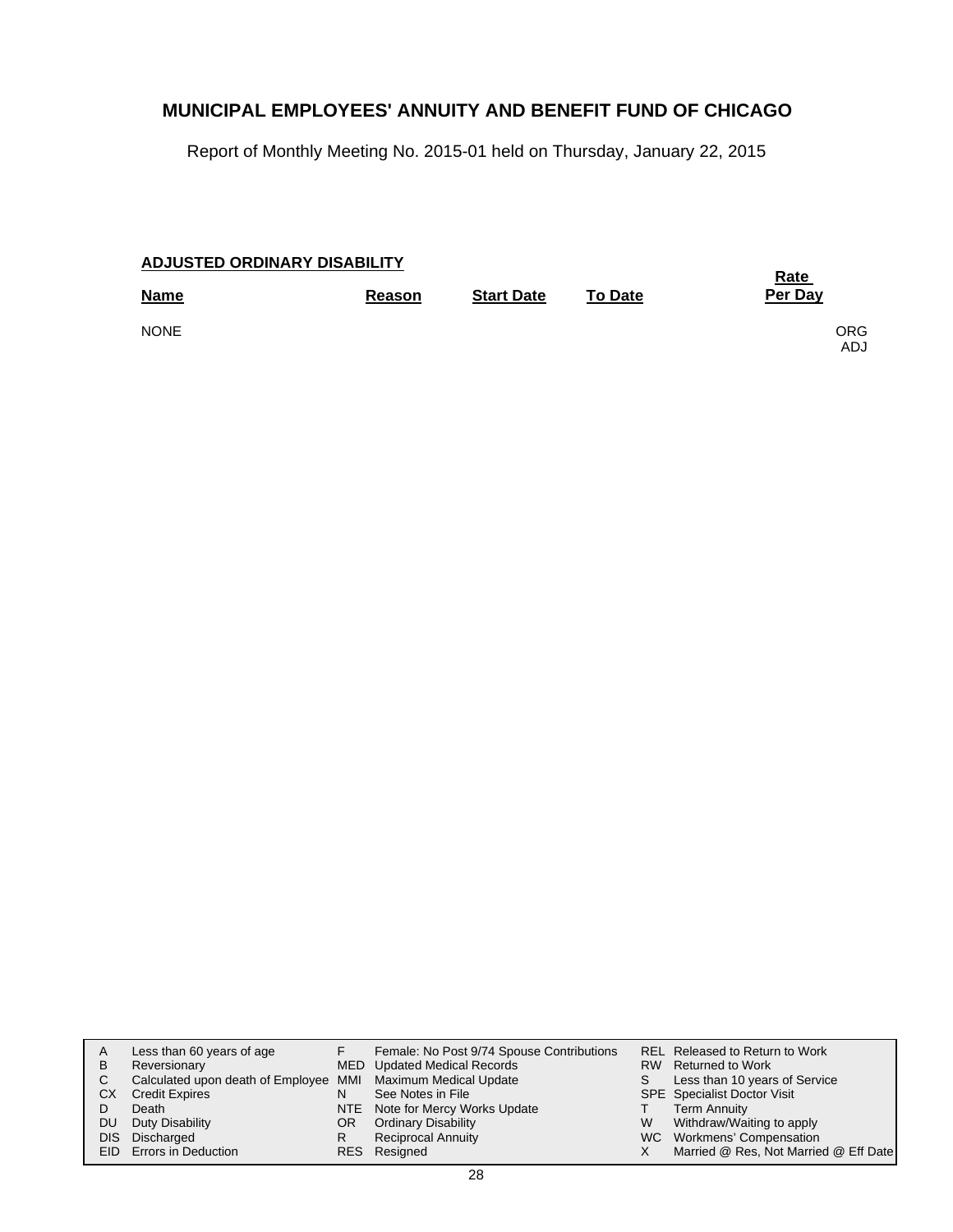Report of Monthly Meeting No. 2015-01 held on Thursday, January 22, 2015

### **APPLICATION FOR MEMBERSHIP**

The following named employees, officers, or officials, required to file written application for membership in the Fund, have filed such application, and the records indicate they qualify for membership by reason of having the necessary service or other requirements.

**Name Title Department**

NONE

### **CHANGE OF BIRTHS**

The following named employees have submitted documentation showing a date of birth different from the Fund's records and have requested that the Fund correct its records in accordance with the supporting documentation provided.

| <b>Name</b>     | Date of Birth | <b>Supporting Document</b> |
|-----------------|---------------|----------------------------|
| BALLENTINE, RAY | From<br>⊤o    | <b>Birth Certificate</b>   |

Mr. McMahon moved that the records of the Fund shown hereinbefore be corrected to show that each individual was born on the date indicated on the document submitted by the member as proof to this Board. Seconded Mr. Guest. Carried: Ayes- Mr. Clancy, Mr. Guest, Mr. McMahon, Mr. Summers and Mr. Widawsky. Nays-None.

### **ADMINISTRATIVE REVIEW 40 ILCS 5/8-252**

The following named members are recommended for a hearing before the Board in accordance with 40 ILCS 5/8-252.

**Name**

**Status Relevant Statute**

NONE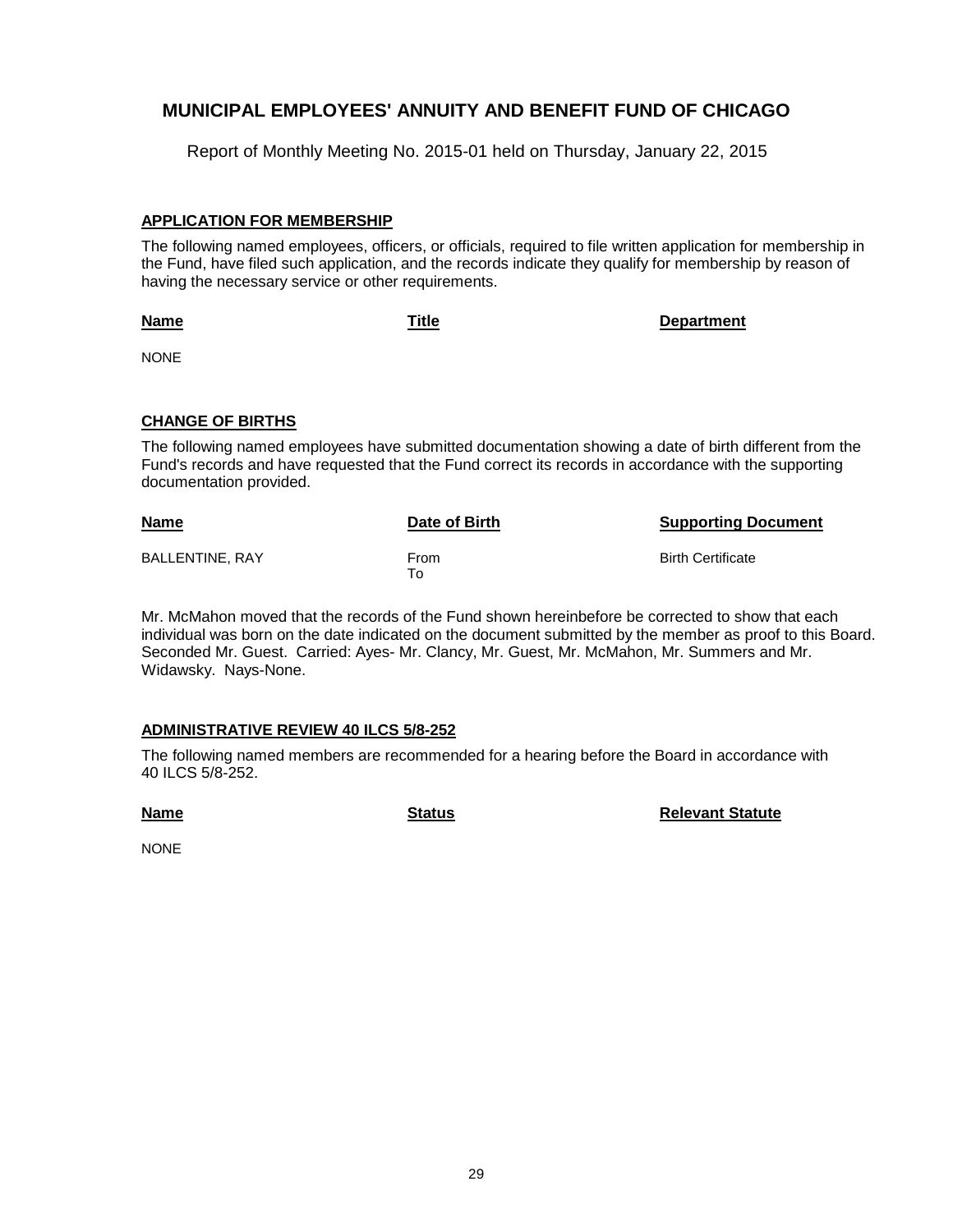Report of Monthly Meeting No. 2015-01 held on Thursday, January 22, 2015

**City Treasurer's Statement of Account as of 12/31/2014**

### **Investments at Market:**

|                    | \$488,781.77       | City Treasurer's Office, 12/31/2014    |
|--------------------|--------------------|----------------------------------------|
|                    | \$5,024,894,118.00 | Northern Trust, 12/31/2014 - Unaudited |
| \$5,025,382,899.77 |                    | <b>Total Investments</b>               |
| \$400.00           |                    | <b>Petty Cash Fund:</b>                |
| \$5,025,383,299.77 |                    | <b>Total Cash and Investments</b>      |

Mr. McMahon moved that the Treasurer's Report be received and placed on file. Seconded Mr. Guest. Carried: Ayes- Mr. Clancy, Mr. Guest, Mr. McMahon and Mr. Widawsky, Mr. Latzke votes present. Nays-None.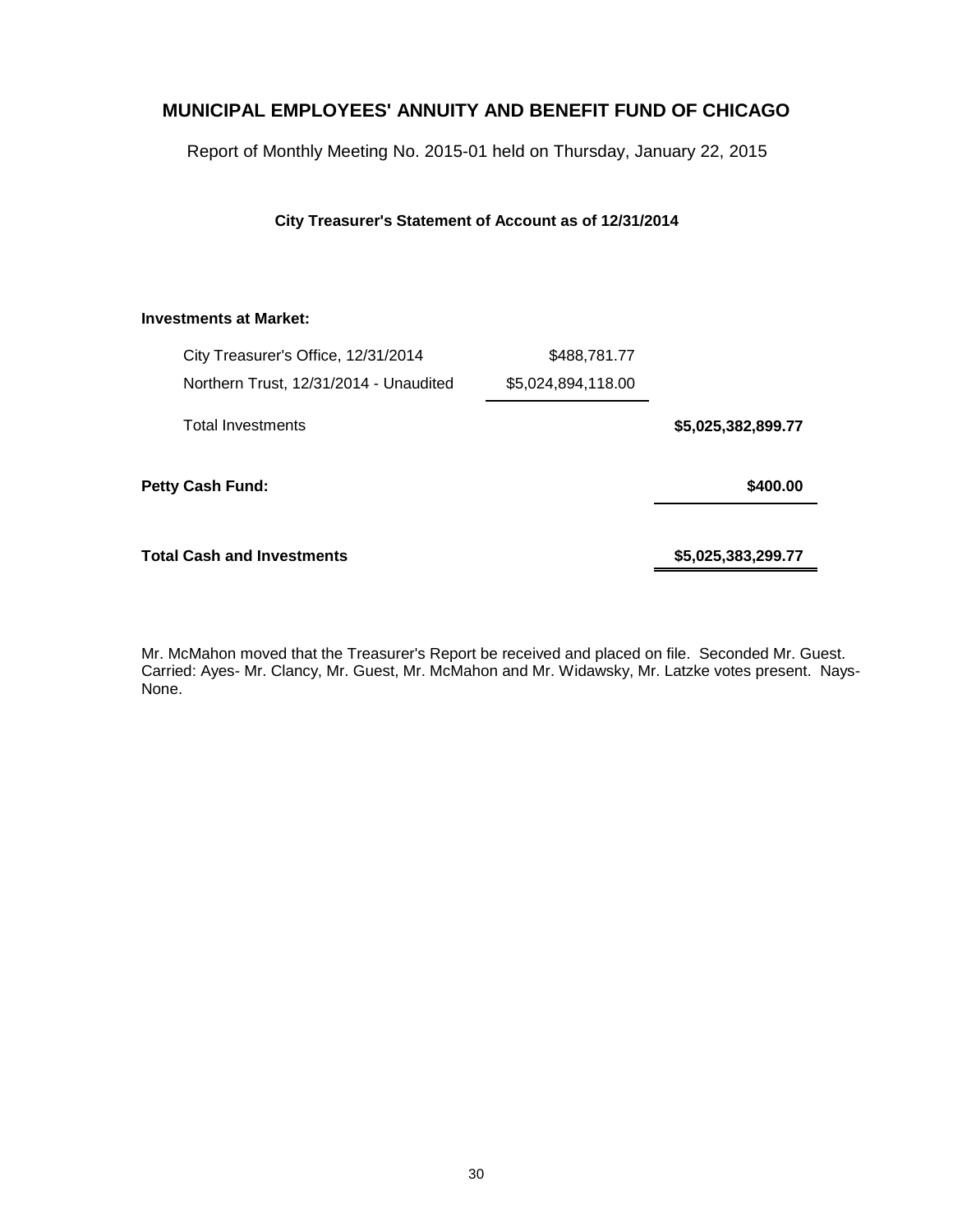Report of Monthly Meeting No. 2015-01 held on Thursday, January 22, 2015

**.**

The Board was called to order at 8:24 a.m.

Roll call: Mr. Clancy aye Mr. Guest aye Mr. McMahon aye Mr. Widawsky aye

With a quorum present, Mr. Mohler read a Resolution honoring former City Treasurer Stephanie D. Neely into the record.

Mr. Summers arrived the meeting at 8:35 a.m.

#### **PUBLIC COMMENT**

There were no requests to address the Board.

#### **MATTERS OF 40 ILCS 5/1-135**

This issue was deferred and will be discussed at a subsequent Board meeting to be determined.

#### **LEGISLATION**

Legislative Update

There were no issues discussed.

#### **INVESTMENTS**

These topics were taken out of order.

Fourth Quarter Market Environment

Mr. Wrubel and Mr. Wesner reviewed the market environment. No actions taken.

Monthly Performance Review

Mr. Mohler reviewed the current status of the Fund's investments. No actions taken.

Fourth Quarter M/W/DBE Utilization Report

Mr. Mohler reviewed the current participation of M/W/DBE managers. No actions taken.

#### Watchlist

Mr. Mohler reviewed the current Watchlist. No actions taken

#### Liquidity Needs

Mr. Mohler reviewed the liquidity needs of the Fund. Upon the advice of staff and the Fund's Investment consultant, Mr. Guest made a motion to liquidate up to \$45 million for February benefit payments. Second by Mr. McMahon.

Carried: Ayes – Mr. Clancy, Mr. Guest, Mr. McMahon, Mr. Summers and Mr. Widawsky. Nays – None.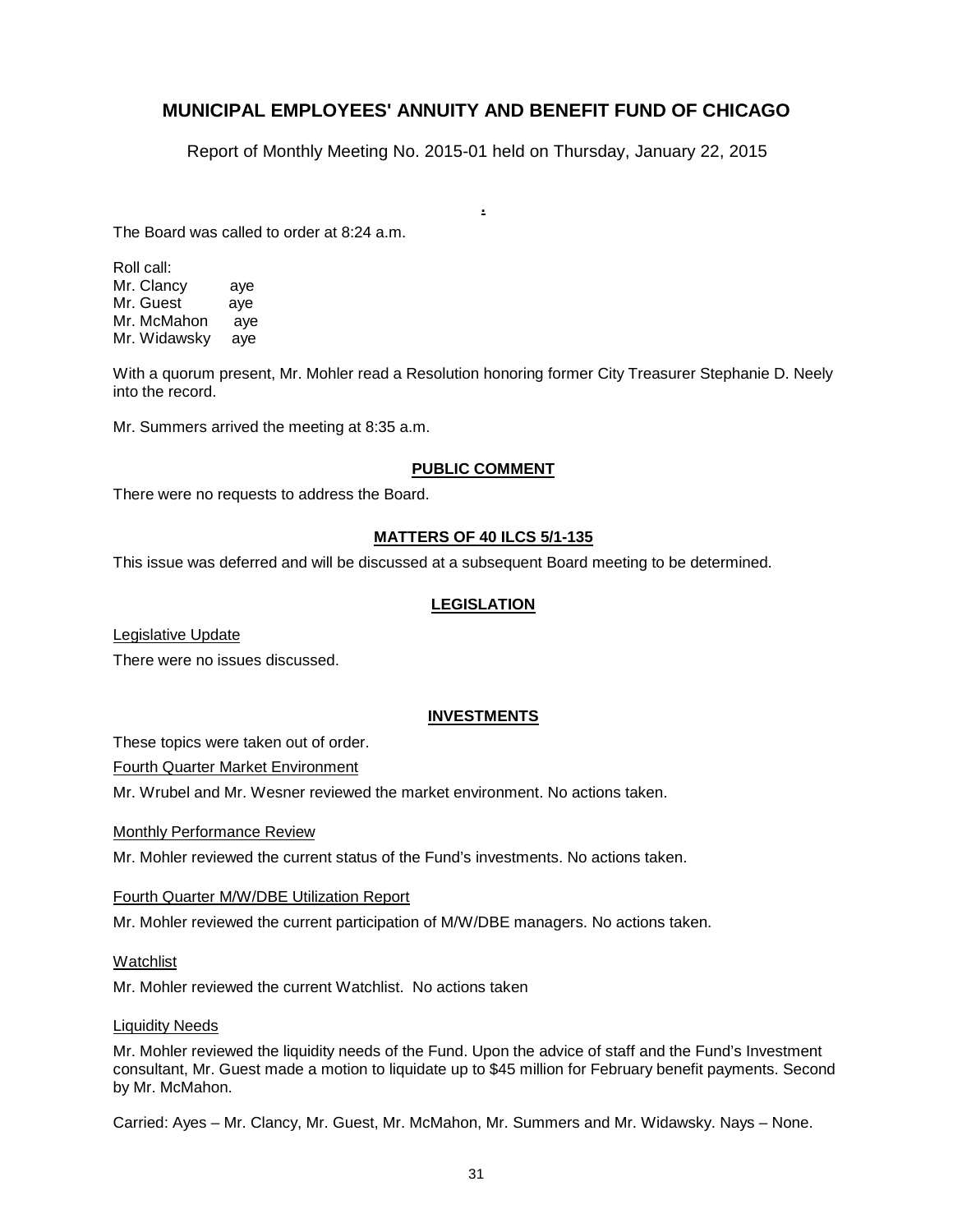Report of Monthly Meeting No. 2015-01 held on Thursday, January 22, 2015

#### Investment Policy Review - Public Act 98-1022

Mr. Mohler reviewed the changes to the Fund's Investment Policy in accordance with Public Act 98-1022. Based on this review and the concurrence of Fund Counsel, Mr. Widawsky made a motion to approve the changes to the Fund's Investment Policy. Second by Mr. Summers.

Carried: Ayes – Mr. Clancy, Mr. Guest, Mr. McMahon, Mr. Summers and Mr. Widawsky. Nays – None.

#### **OTHER**

These topics were taken out of order.

#### 2015 Audit Engagement Letter

Ms. James provided the Board with the proposed 2015 Engagement Letter for the Fund's annual Audit. On the advice of Fund staff and that of Counsel, Mr. McMahon made a motion to approve the 2015 Audit Engagement Letter. Second by Mr. Widawsky.

Carried: Ayes – Mr. Clancy, Mr. Guest, Mr. McMahon, Mr. Summers and Mr. Widawsky. Nays – None.

#### FOIA Update

Ms. Ruffolo updated the Board on current requests for information under the Illinois Freedom of Information Act. No actions taken.

#### Old Business

This matter was discussed in closed session.

### Legal Update

The Board moved into closed session at 9:21 a.m. in accordance with 5 ILCS 120/2(c)(11) to discuss litigation which affects or may affect the Fund. Motion by Mr. Widawsky. Second by Mr. McMahon.

Roll call:

| Mr. Clancy   | aye |
|--------------|-----|
| Mr. Guest    | aye |
| Mr. McMahon  | ave |
| Mr. Summers  | aye |
| Mr. Widawsky | aye |

Motion carried.

The Board moved into open session at 10:11 a.m. Motion by Mr. McMahon. Second by Mr. Summers.

Carried: Ayes – Mr. Clancy, Mr. Guest, Mr. McMahon, Mr. Summers and Mr. Widawsky. Nays – None.

In open session, Mr. McMahon made a motion to deny Anthony Ritacco an annuity in accordance with ILCS 5/8-251. Second by Mr. Summers.

Roll call: Mr. Clancy aye Mr. Guest aye Mr. McMahon aye Mr. Summers aye